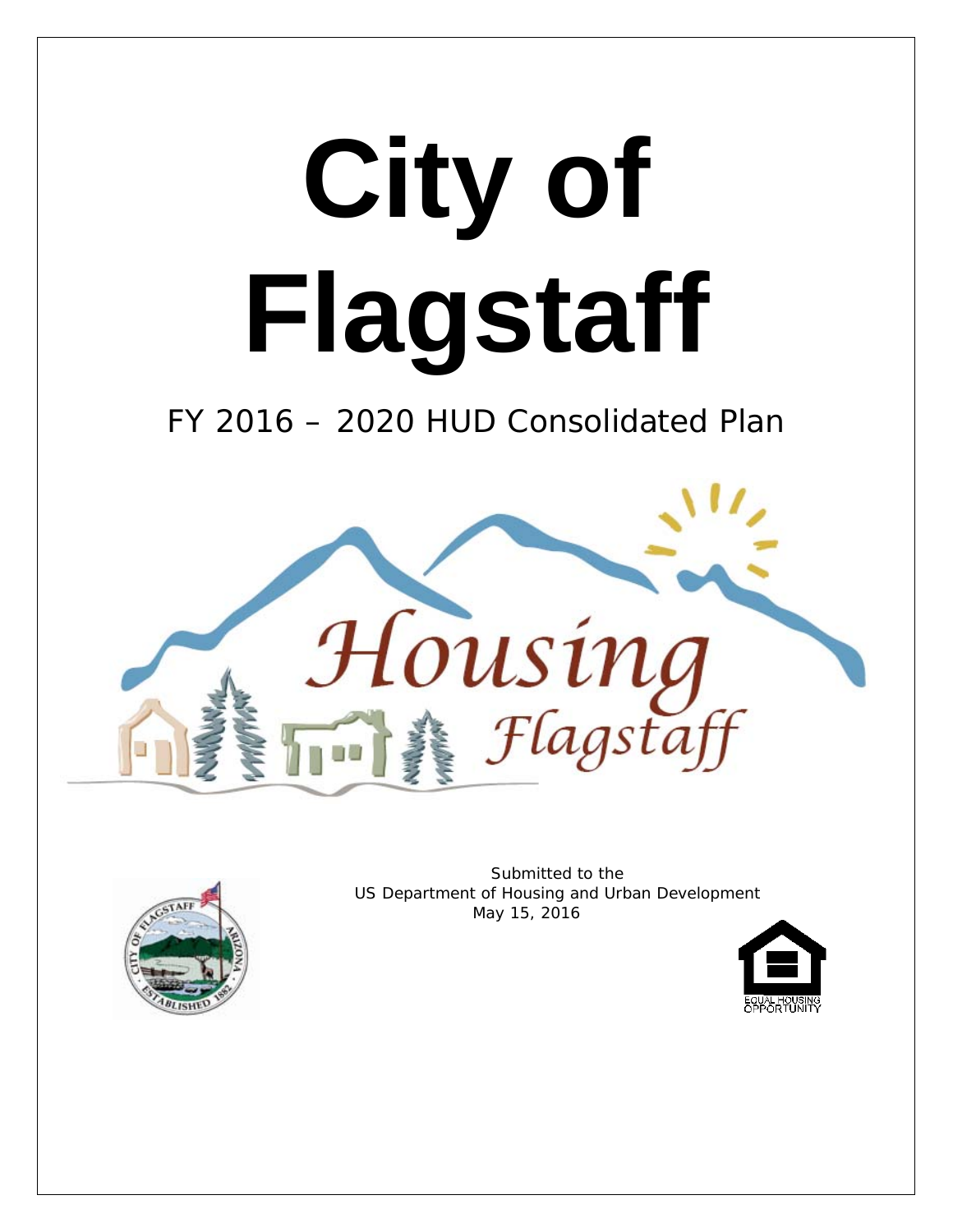FY2016 - 2020 HUD CONSOLIDATED PLAN

### **Table of Contents**

| Appendix 1 - Low and Moderate Income and Minority Concentration Census Block Groups 59 |  |
|----------------------------------------------------------------------------------------|--|
|                                                                                        |  |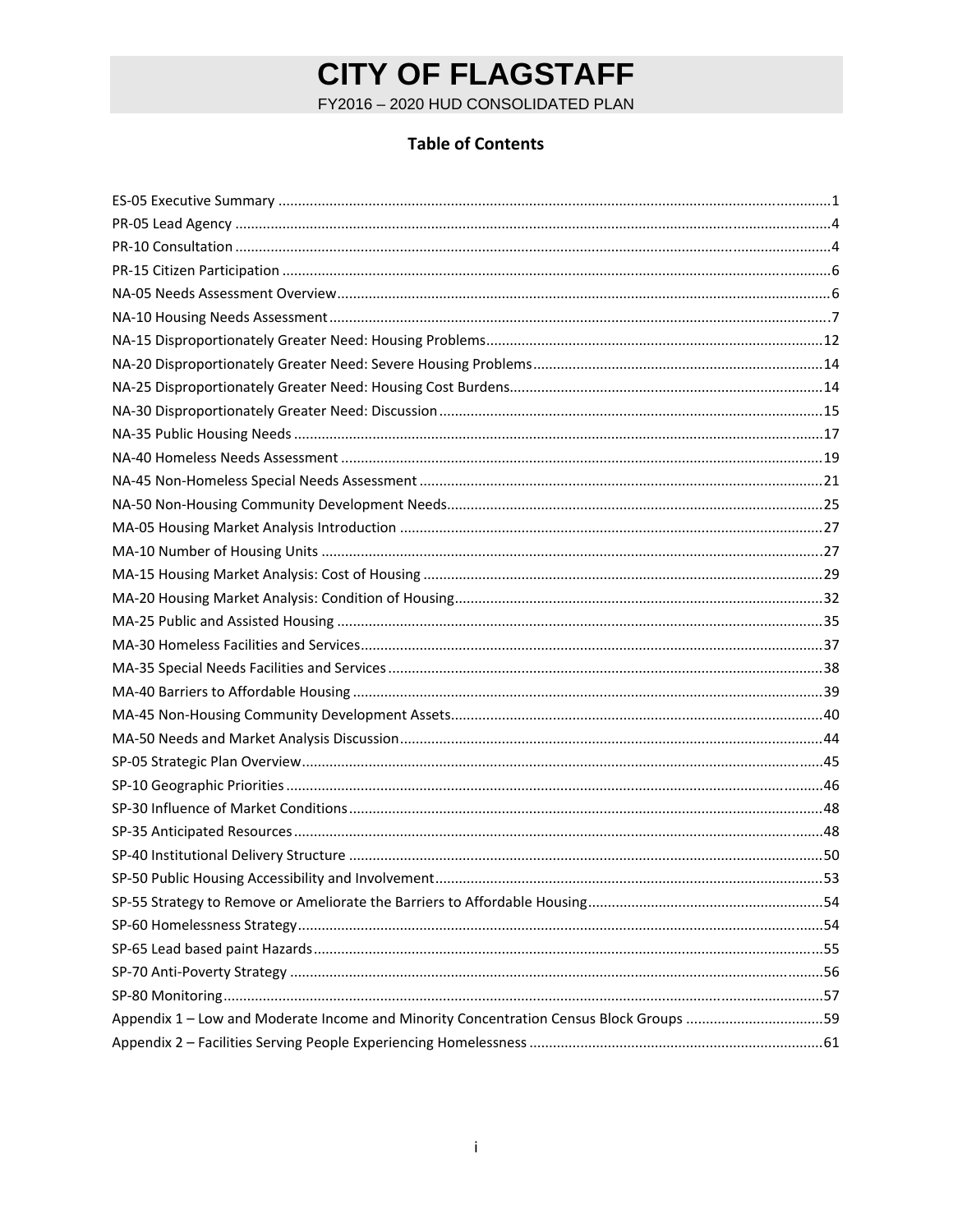FY2016 - 2020 HUD CONSOLIDATED PLAN

### **Table of Tables**

| HUD Table 49 - Educational Attainment by Employment Status (Population Age 16 and Older)41 |  |
|--------------------------------------------------------------------------------------------|--|
|                                                                                            |  |
|                                                                                            |  |
|                                                                                            |  |
|                                                                                            |  |
|                                                                                            |  |
|                                                                                            |  |
|                                                                                            |  |
|                                                                                            |  |
|                                                                                            |  |
|                                                                                            |  |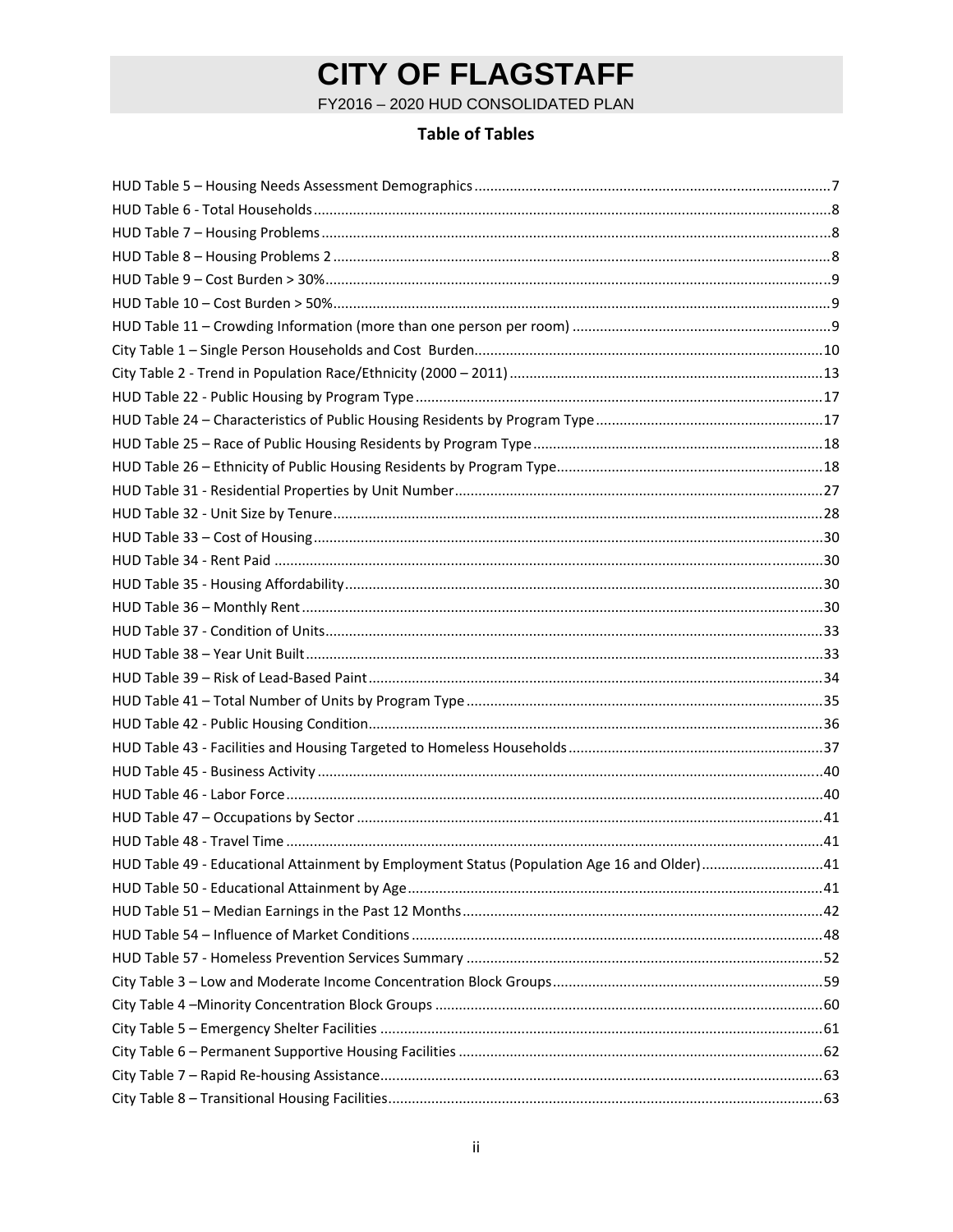FY2016 – 2020 HUD CONSOLIDATED PLAN

#### **ES‐05 Executive Summary**

#### Introduction

The Five‐Year Consolidated Plan provides the framework for implementation of the City mission and goals utilizing Community Development Block Grant (CDBG) funds received from the US Department of Housing and Urban Development (HUD) and other funds that may leverage CDBG resources. It is designed to guide HUD‐funded housing, homeless and community development policies and programs over the five-year period beginning July 1, 2016 and ending June 30, 2021. The plan describes needs, resources, goals, strategies and objectives.

The City is required to use HUD's eCon Planning Suite, a new on-line method of developing and submitting the Consolidated Plan, Annual Action Plan and Consolidated Annual Performance Reports. HUD eCon Planning Suite utilizes 2011 data to generate HUD tables. Unless otherwise noted, 2011 data is also utilized to generate additional data and analyses necessary to complete the Consolidated Plan. Tables using HUD‐generated data are named HUD Tables and tables using City‐generated data are named City Tables. There are multiple eCon Planning Suite tables that are not applicable to the City of Flagstaff; therefore HUD Table numbers are not sequential. The eCon Planning Suite section numbers (e.g. PR‐05, NA‐05) are also included in this document for ease of cross reference with the formal submission to HUD.

In addition to establishing goals related to the use of CDBG funds, the City established HUD‐ required strategies to improve the delivery system, address lead‐based paint hazards, reduce the incidence of poverty, and address barriers to affordable housing development. The City has also developed HUD‐required program monitoring, and Minority‐ and Women Owned Business Enterprise Policies.

Based on data and public and stakeholder input, the City identified four priority needs and established 15 activity goals for the next five years. The following table identifies these goals and objectives, the relative priority of each, the number of anticipated projects or beneficiaries and whether the activity will serve people with special needs.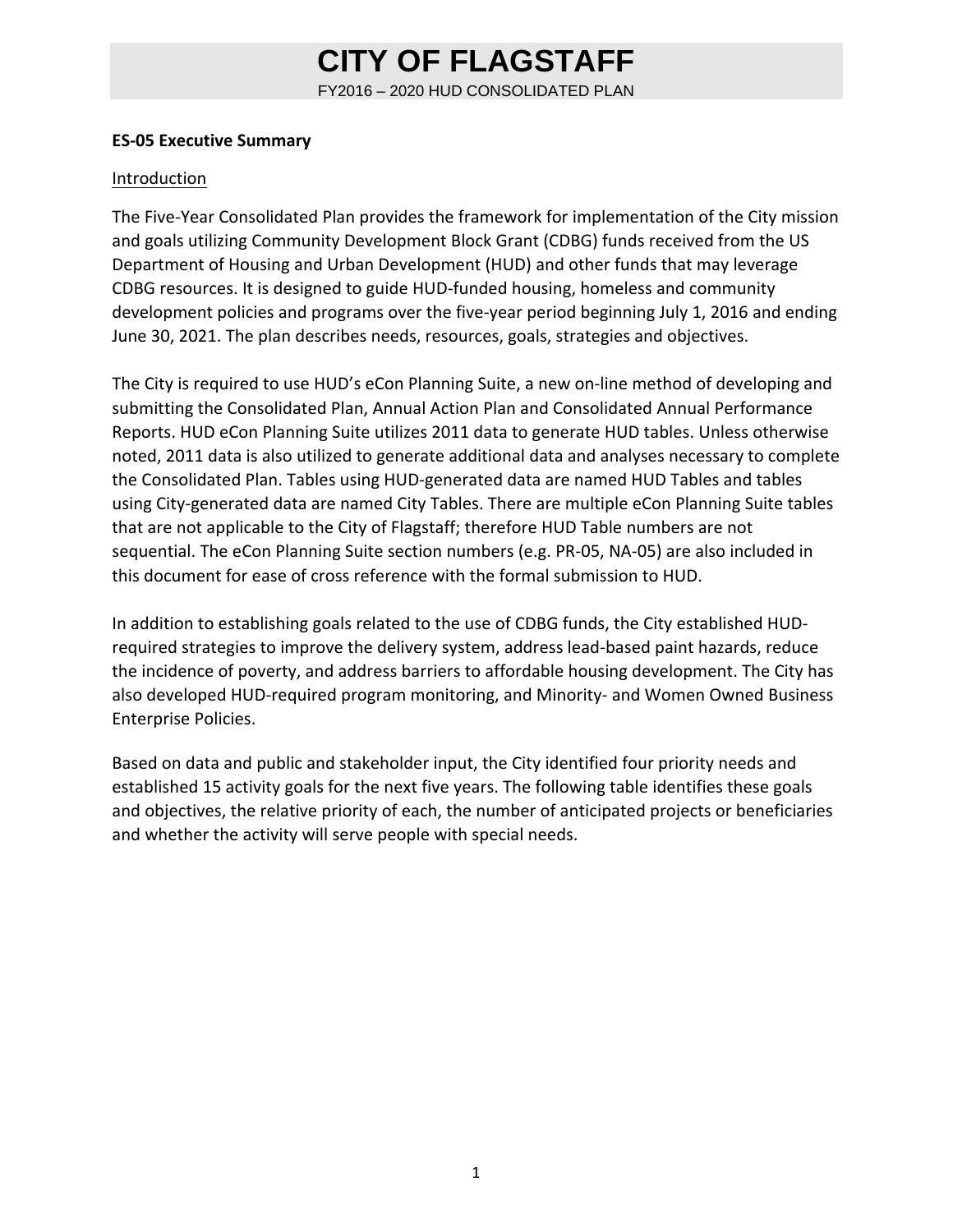FY2016 – 2020 HUD CONSOLIDATED PLAN

| <b>5-year Consolidated Plan Goals</b>                                                                 |                              |                          |                   |  |  |  |  |  |  |  |
|-------------------------------------------------------------------------------------------------------|------------------------------|--------------------------|-------------------|--|--|--|--|--|--|--|
| <b>Activity</b>                                                                                       | <b>Special</b><br>Population | <b>Priority</b><br>Level | 5-year Goal       |  |  |  |  |  |  |  |
| <b>Priority Need: Revitalization, Public Facilities &amp; Infrastructure</b>                          |                              |                          |                   |  |  |  |  |  |  |  |
| <b>Facility Improvements</b>                                                                          | X                            | н                        | 5,000 people      |  |  |  |  |  |  |  |
| ADA Accessibility Improvements                                                                        | x                            | L                        | 500 people        |  |  |  |  |  |  |  |
| Land Acquisition for Affordable Housing Development                                                   |                              | L                        | 5 households      |  |  |  |  |  |  |  |
| Infrastructure for Affordable Housing Development                                                     |                              | L                        | 5 households      |  |  |  |  |  |  |  |
| <b>Priority Need: Public Services &amp; Economic Opportunities</b>                                    |                              |                          |                   |  |  |  |  |  |  |  |
| Service and Facility Operating Support                                                                | X                            | H                        | 2,000 people      |  |  |  |  |  |  |  |
| <b>Employment &amp; Job Training Support Services</b>                                                 |                              | $\mathbf{I}$             | 5 people          |  |  |  |  |  |  |  |
| Housing Stabilization Services including Eviction/Foreclosure<br><b>Prevention and Legal Services</b> |                              | н                        | 500<br>households |  |  |  |  |  |  |  |
| <b>Priority Need: Addressing Homelessness</b>                                                         |                              |                          |                   |  |  |  |  |  |  |  |
| Service and Facility Operating Support, including Outreach                                            | X                            | н                        | 5,000 people      |  |  |  |  |  |  |  |
| Increase number of emergency /transitional shelter beds for<br>families                               | x                            | H                        | 20 beds           |  |  |  |  |  |  |  |
| Increase supply of permanent supportive housing                                                       | X                            | H                        | 15 beds           |  |  |  |  |  |  |  |
| <b>Priority Need: Decent Affordable Housing</b>                                                       |                              |                          |                   |  |  |  |  |  |  |  |
| <b>Owner-occupied Housing Rehabilitation</b>                                                          |                              | н                        | 25 units          |  |  |  |  |  |  |  |
| <b>Rental Housing Construction</b>                                                                    |                              | H                        | 5 units           |  |  |  |  |  |  |  |
| <b>Owner Housing Construction</b>                                                                     |                              | н                        | 2 units           |  |  |  |  |  |  |  |
| First-time Homebuyer Assistance                                                                       |                              | н                        | 25 households     |  |  |  |  |  |  |  |
| Rental Housing Rehabilitation                                                                         |                              | L                        | 10 units          |  |  |  |  |  |  |  |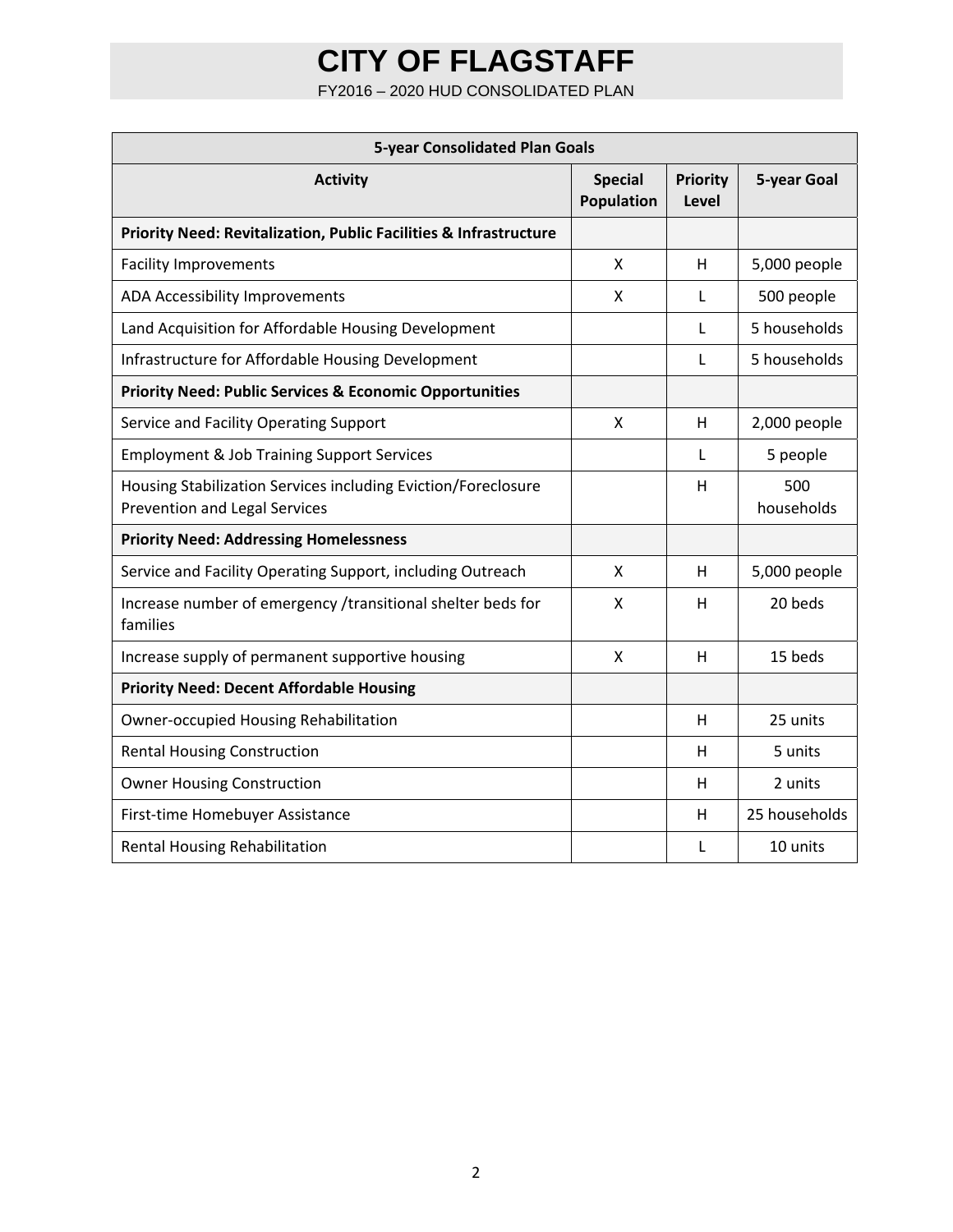FY2016 – 2020 HUD CONSOLIDATED PLAN

#### Evaluation of past performance

The City established six goals in the 5-year HUD Consolidated Plan beginning in FY 2011:

- 1. Increase the availability and affordability of quality housing for low and moderate income *owner* households.
- 2. Increase the availability and affordability of quality rental housing for low and moderate income *renter* households.
- 3. Invest in housing, public and supportive services for vulnerable populations.
- 4. Enhance Flagstaff neighborhoods.
- 5. Provide economic opportunities.
- 6. Strengthen the coordination and delivery of resources.

In the context of limited CDBG and leverage funding, the City made significant progress towards investing in housing, public and supportive services for vulnerable populations. The lingering economic recession and housing crisis resulted in more households needing these services and the City and agencies stepped in to provide a variety of services, many aimed at people at risk of or experiencing homelessness. Significant progress was also made towards providing economic opportunities and a relatively large number of individuals benefitted from financial and housing counseling and several benefitted from employment training.

Moderate progress was made towards enhancing Flagstaff neighborhoods – park improvements and housing rehabilitation were the most notable enhancements; however, the continuing high cost of housing in Flagstaff presents challenges to acquiring and rehabilitating homes. Moderate progress towards increasing the availability and affordability of housing for owners and renters was also made due to the economic recession and few opportunities to invest in additional housing. The City continued to make progress towards strengthening coordination and delivery or resources, integrating the Flagstaff Public Housing Authority and Housing Sections in one department, and maintaining a high level of involvement with the Coconino County Continuum of Care.

### Summary of citizen participation process and consultation process

The draft Consolidated Plan was available in print and on-line at the City's website. A public hearing was held on April 12, 2016 with City Council. The public and stakeholders were encouraged to attend and offer comments or to submit written comments. Due to the extensive consultation process, no additional public comments were received during the public comment period.

Additional consultation took place with the Continuum of Care, a group of organizations providing services to homeless individuals and families and through two outreach meetings held in January 2016 and February 2016. In addition to public hearings and consultation, the City utilized a survey to reach residents and stakeholders. The survey was available online and 63 completed surveys were received.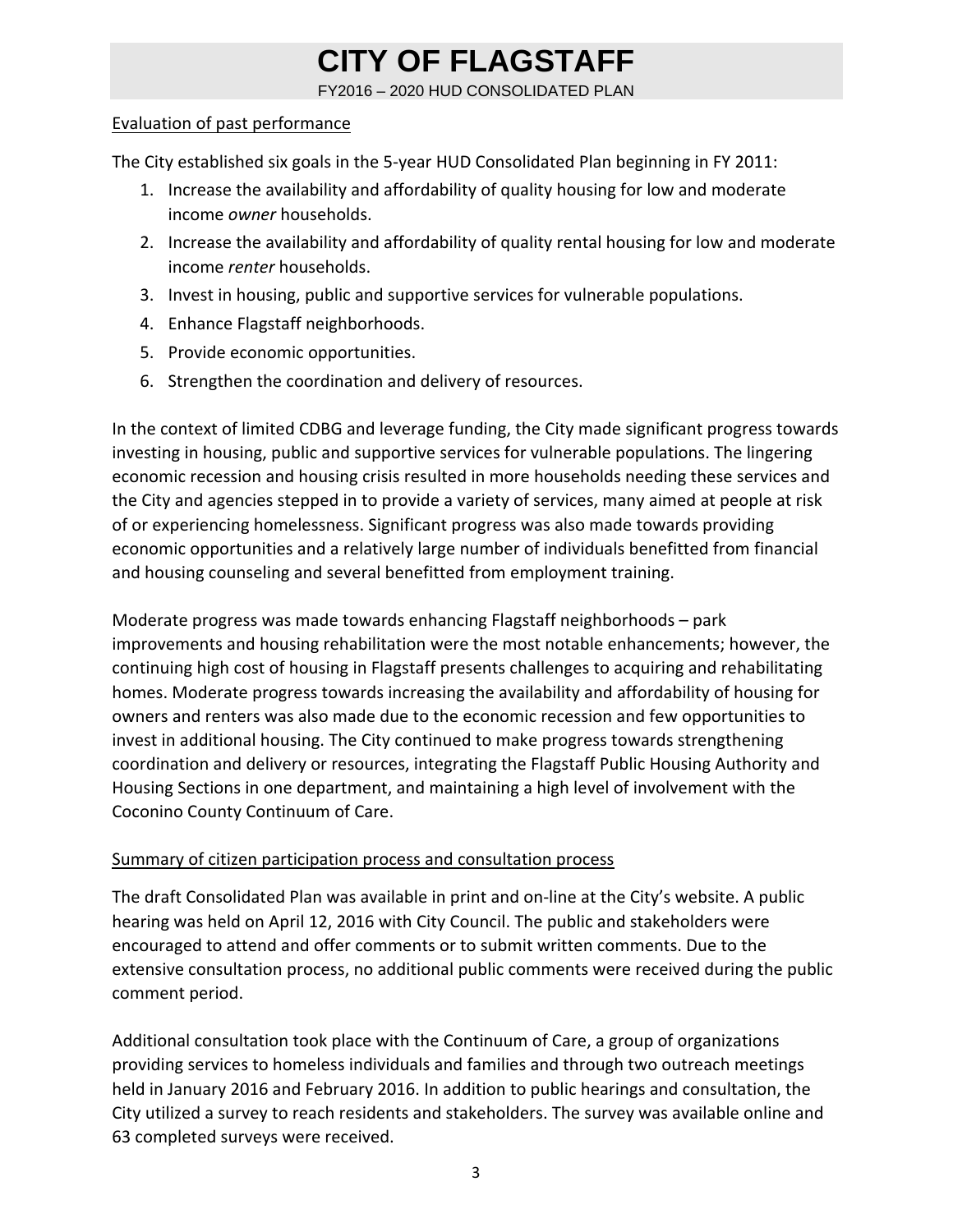FY2016 – 2020 HUD CONSOLIDATED PLAN

#### **PR‐05 Lead Agency**

The City of Flagstaff Housing Section is responsible for preparing the Consolidated Plan and for administering Community Development Block Grant (CDBG) funds received from the US Department of Housing and Urban Development. Questions regarding the Consolidated Plan, Annual Action Plan or the use of CDBG funds may be directed to:

> Leah Bloom, Housing and Grants Administrator City of Flagstaff 211 West Aspen Avenue Flagstaff, AZ 86001 928‐213‐2752 LBloom@flagstaffaz.gov

#### **PR‐10 Consultation**

Provide a concise summary of the jurisdiction's activities to enhance coordination between public and assisted housing providers and private and governmental health, mental health and service agencies (91.215(I)).

The City has developed an extensive mailing and email list that includes over 150 people that represent organizations that serve homeless and at-risk households, mainstream service and housing agencies, community development organizations, civic leaders, etc. This list is used to regularly inform these agencies of planning efforts, funding opportunities, changes in policy and practice or any other information that agencies may find useful.

Describe coordination with the Continuum of Care and efforts to address the needs of homeless persons (particularly chronically homeless individuals and families, families with children, veterans, and unaccompanied youth) and persons at risk of homelessness

The City participates with the Coconino County Continuum of Care (managed by the Arizona Department of Housing), including working groups, sub‐committees and advisory groups around specific homeless and at risk‐populations. These meetings bring together shelter providers, prevention providers, housing providers and agencies who deliver prevention, rapid re-housing, emergency and transitional shelter services and permanent supportive housing opportunities. Flagstaff City staff participate on the Executive Committee. City staff also lead the point‐in‐time steering committee, the Homeless Connect steering committee and sit on the systems design steering committee. For two years, City staff have lead the local point‐in‐time homeless count and are working with Northern Arizona University, which has developed the survey instrument for the Continuum of Care.

Describe consultation with the Continuum(s) of Care that serves the jurisdiction's area in determining how to allocate ESG funds, develop performance standards and evaluate outcomes, and develop funding, policies and procedures for the administration of HMIS

The City of Flagstaff is not an ESG grantee.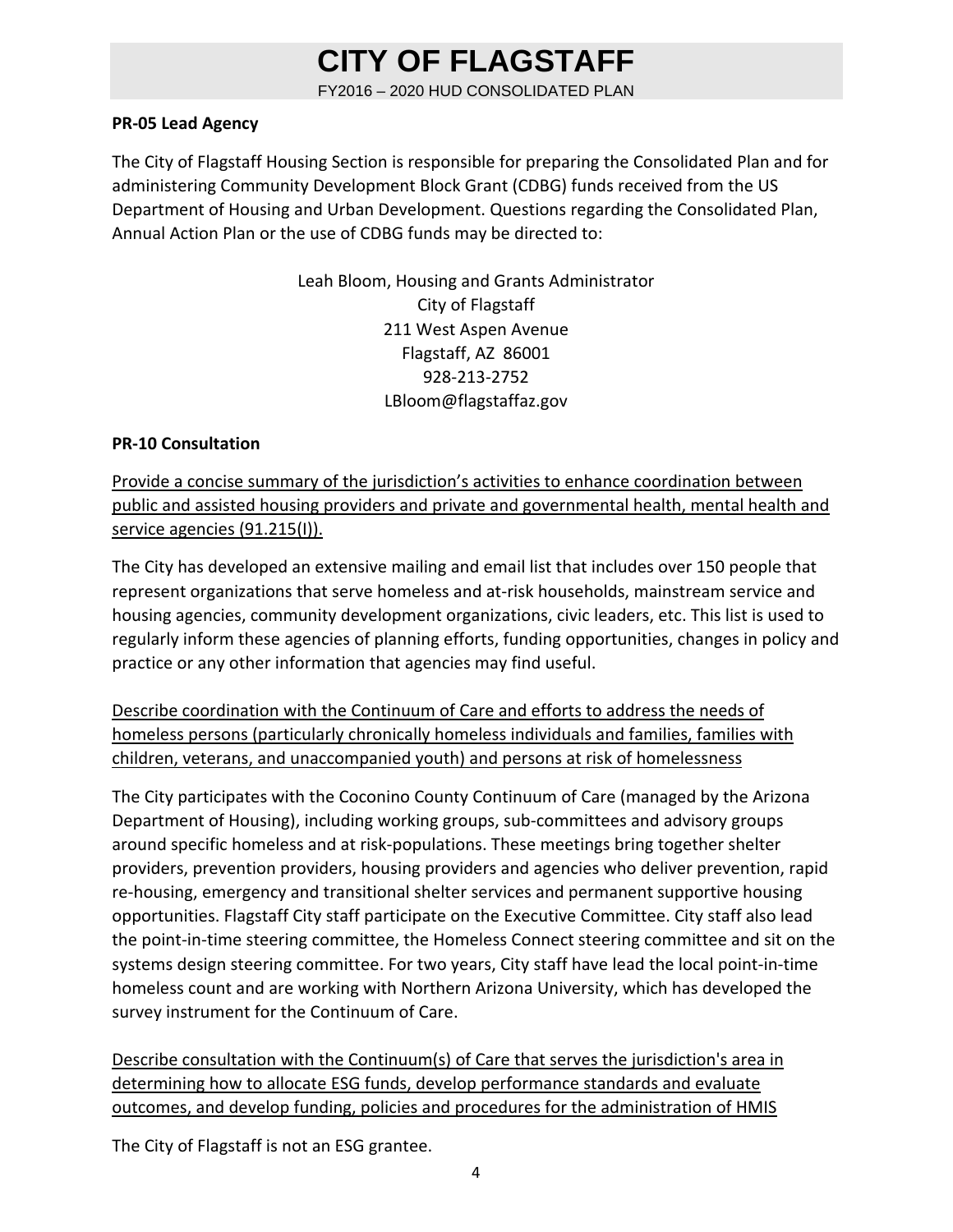FY2016 – 2020 HUD CONSOLIDATED PLAN

### Describe Agencies, groups, organizations and others who participated in the process and describe the jurisdictions consultations with housing, social service agencies and other entities

63 individuals representing 35 organizations responded to the City's Consolidated Plan survey. 86% of survey respondents were nonprofit organizations, 3% were for profit organizations, and 11% were advocacy and government agencies.

The City consulted with the Continuum of Care at its November 2015 meeting. Discussion items at the meeting included an overview of the Consolidated Plan, HMIS/Coordinated Assessment, the point‐in‐time assessment, and a recap of "Project Homeless Connect". Two additional consultation meetings were held in January 2016 and February 2016 and members of the Continuum of Care were invited to attend.

A public hearing was held with City Council on April 12, 2016 during the public comment period.

### **Related Documents**

The following documents were reviewed and considered in preparing the Consolidated Plan:

- Flagstaff Regional Plan 2030
- Flagstaff Metropolitan Planning Organization Regional Transportation Plan
- La Plaza Veija Neighborhood Plan
- Flagstaff Housing Authority Annual Plan
- Workforce Business Plan Coconino County Local Workforce Area
- Coconino County Community and Family Vitality Survey

### Describe cooperation and coordination with other public entities, including the State and any adjacent units of general local government, in the implementation of the Consolidated Plan  $(91.215(l))$ .

The City Housing Section works with Coconino County and various City and County departments to coordinate resource delivery to eligible households. The City works with the State's homeless and special needs staff and the local Continuum of Care to support as many targeted activities as CDBG funding will allow. The City has historically applied to the Arizona Department of Housing HOME program for owner‐occupied housing rehabilitation activities and anticipates securing additional HOME funds during the next five years. The City supports developers, when appropriate, that are seeking funding for Low Income Housing Tax Credits and provides support to other projects that will serve Flagstaff's low and moderate income households.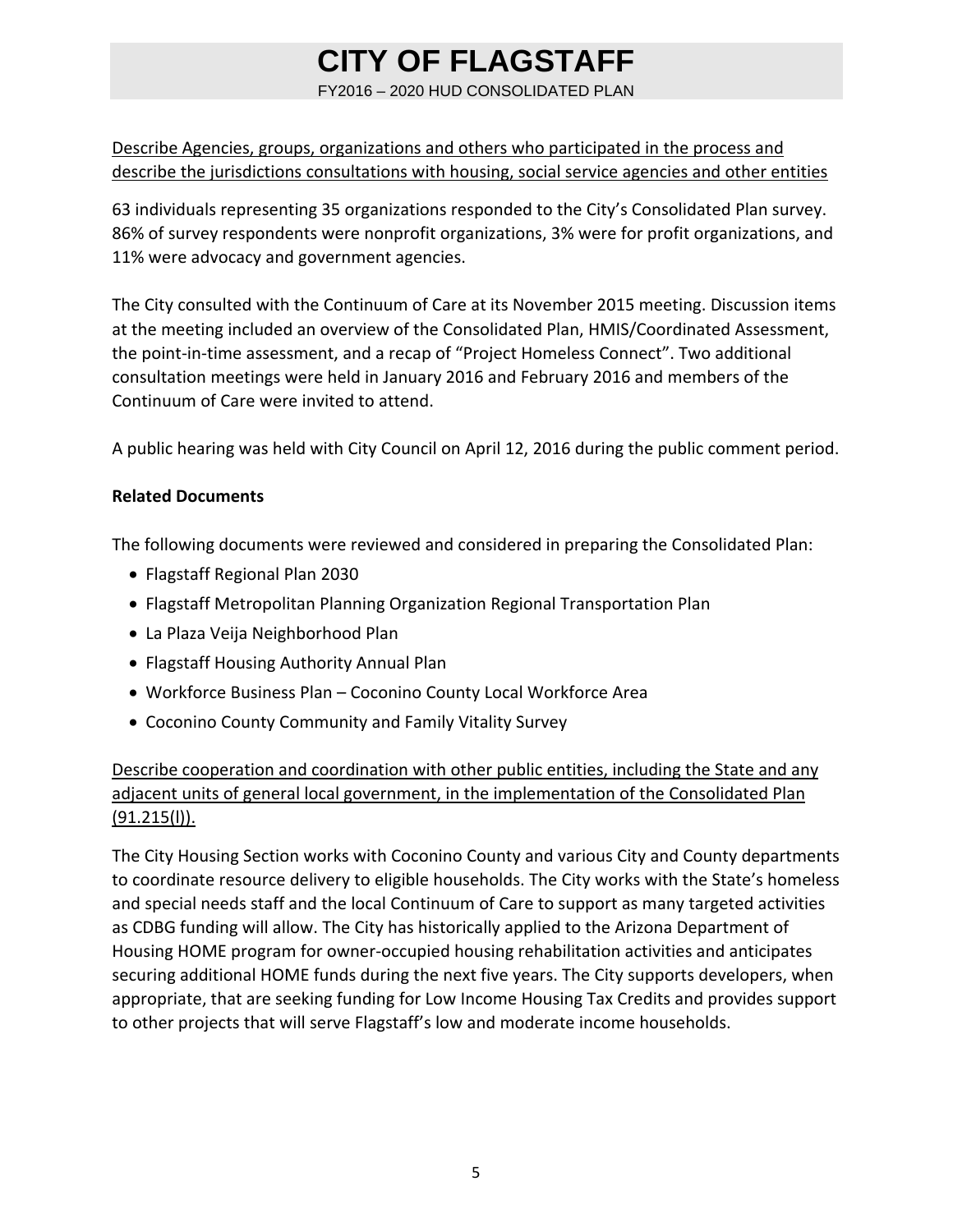FY2016 – 2020 HUD CONSOLIDATED PLAN

#### **PR‐15 Citizen Participation**

#### Summarize citizen participation process and how it impacted goal‐setting

The citizen participation process began with a citywide public hearing held January 6, 2016 at City Hall to solicit citizen input prior to preparing a draft 5‐year Consolidated Plan and PY 16 Action Plan. A notice announcing the hearing and soliciting comments was published in the Daily Sun and an email notice was sent to the Housing Section's e-mail distribution list. A notice of the hearing was posted on the City's web site. A second meeting to solicit input was held on February 16, 2016 and similarly noticed.

The draft Consolidated Plan and PY16 Annual Action Plan were issued for a 45‐day public comment period beginning March 1, 2016 and ending April 15, 2016. Draft documents were available on the City website, at local libraries and at City Hall. The City did not receive any additional comments during the public comment period.

#### **NA‐05 Needs Assessment Overview**

The City of Flagstaff is located in northern Arizona at an elevation of approximately 7,000 feet. Flagstaff serves as the major transportation hub for northern Arizona and the primary gateway community to Grand Canyon National Park, Sunset Crater Volcano National Monument, Walnut Canyon National Monument, Wupatki National Monument, the San Francisco Peaks, Snowbowl Ski Resort, ponderosa pine forest, and national forest lands. Flagstaff became a town in 1894 and was incorporated as a city in 1928. It has been the Coconino County seat since 1891. Walkable urban areas were primarily developed prior to the 1940's in the heart of Flagstaff.

Such places developed in a pattern where a person could live with limited reliance on the automobile and were conducive to destination walking and cycling, characteristics that are still prevalent today. The heart of the Flagstaff urban area is largely supported through a network of interconnected, tree‐lined streets, a diversity of housing choices, and a mix of appropriate commercial and residential uses in a compact form. These areas also support public transit due to their compact nature. The Flagstaff urban areas include the downtown, south of downtown, La Plaza Vieja, Flagstaff Townsite and adjacent historic neighborhoods.

The Flagstaff area has a relatively finite amount of developable private land. Of the large vacant parcels located within the City limits, a majority are at the periphery and can be considered potential "greenfield development" or developments that incorporate sustainable programs and technologies such as lifecycle housing, complete streets, parks and open spaces, integrated retail and office, energy efficient buildings, innovative rainwater and stormwater facilities, and sidewalks and trails. Densities are expected to increase slowly over the next forty years, with more housing, employment, and transportation options.

According to the Flagstaff Regional Plan 2030, projections for the ultimate population of Flagstaff and surrounding areas vary. Population projections adopted by the Arizona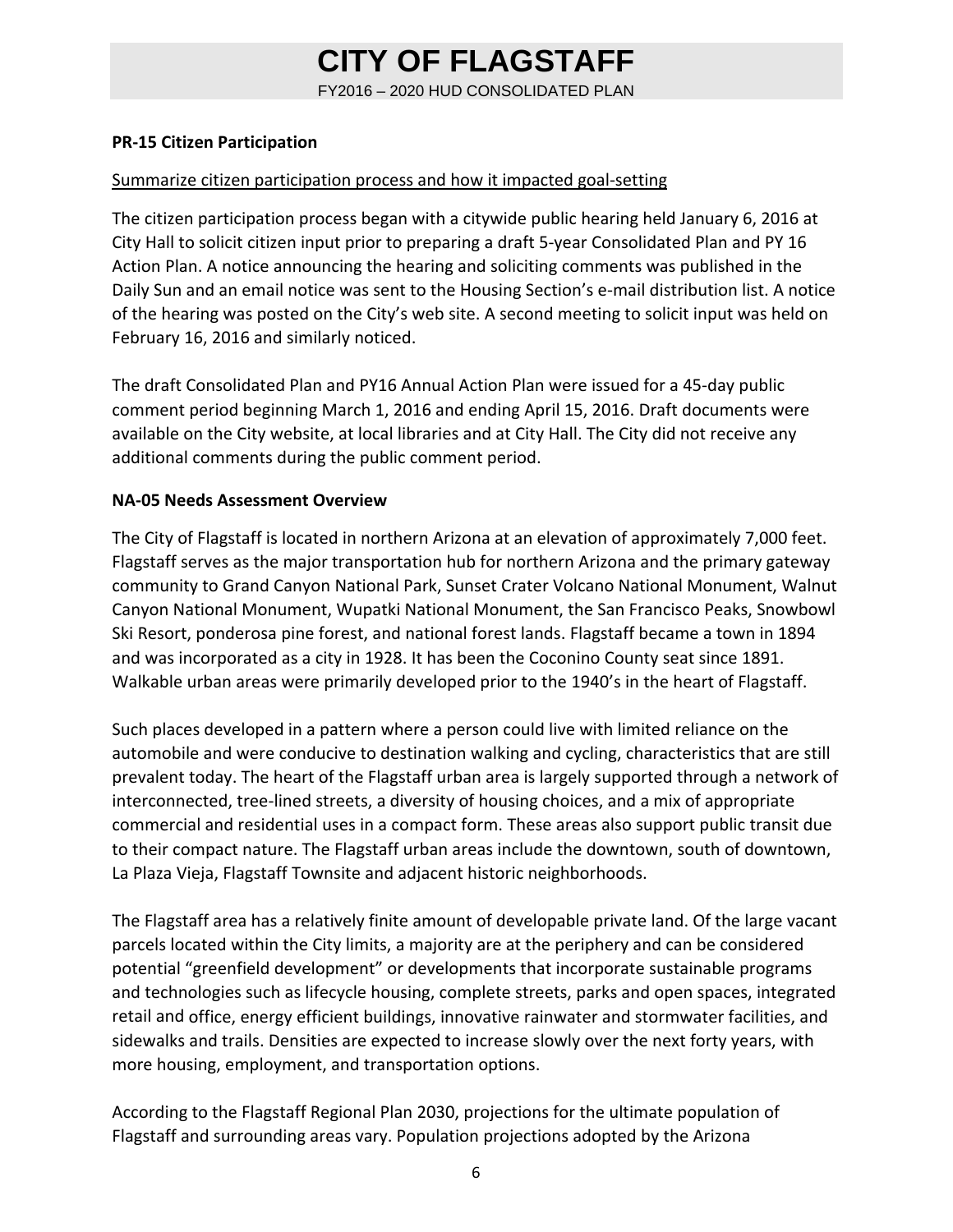FY2016 – 2020 HUD CONSOLIDATED PLAN

Department of Economic Security in 1997 showed an anticipated population of 158,272 in the year 2050, while 2006 projections were 96,418 and more recent estimates are lower still. If large population growth occurs and accommodations have not been made, local housing and land costs will increase substantially, and newcomers may be forced to move to distant communities, creating sprawl and long commutes to work.

#### **NA‐10 Housing Needs Assessment**

The following tables introduce demographic and housing needs information generated by HUD through eCon Planning Suite. HUD breaks down housing problems by the tenure (renter or owner) of households that have one or more housing problems, no housing problems, and zero/negative income and no housing problems. Housing problems by tenure are also described by family types defined as follows:

- Small related 2 to 4 related family members in one household;
- Large related 5 or more related family members in one household;
- Elderly at least one family member in a household is age 62 or older;
- Other nonfamily households, including single‐person households and groups of unrelated people living together.

HUD uses the following definitions to define housing problems:

- Substandard housing lacking complete plumbing or kitchen facilities;
- Severely overcrowded 1.51 or more people per room;
- Overcrowded 1.01 to 1.5 people per room;
- Severe housing cost burden paying more than 50% of gross household income for housing costs.
- Housing cost burden paying more than 30% of gross household income for housing costs; and
- Zero/negative income having no income and none of the above housing problems.

| HUD Table 5 - Housing Needs Assessment Demographics                                 |             |             |     |  |  |  |  |  |  |
|-------------------------------------------------------------------------------------|-------------|-------------|-----|--|--|--|--|--|--|
| <b>Demographics</b><br><b>Most Recent Year: 2011</b><br>% Change<br>Base Year: 2000 |             |             |     |  |  |  |  |  |  |
| Population                                                                          | 52.894      | 64.758      | 22% |  |  |  |  |  |  |
| Households                                                                          | 19.355      | 22.360      | 16% |  |  |  |  |  |  |
| Median Income                                                                       | \$37,146.00 | \$48,758.00 | 31% |  |  |  |  |  |  |

HUD Data Source: 2000 Census (Base Year), 2007‐2011 ACS (Most Recent Year)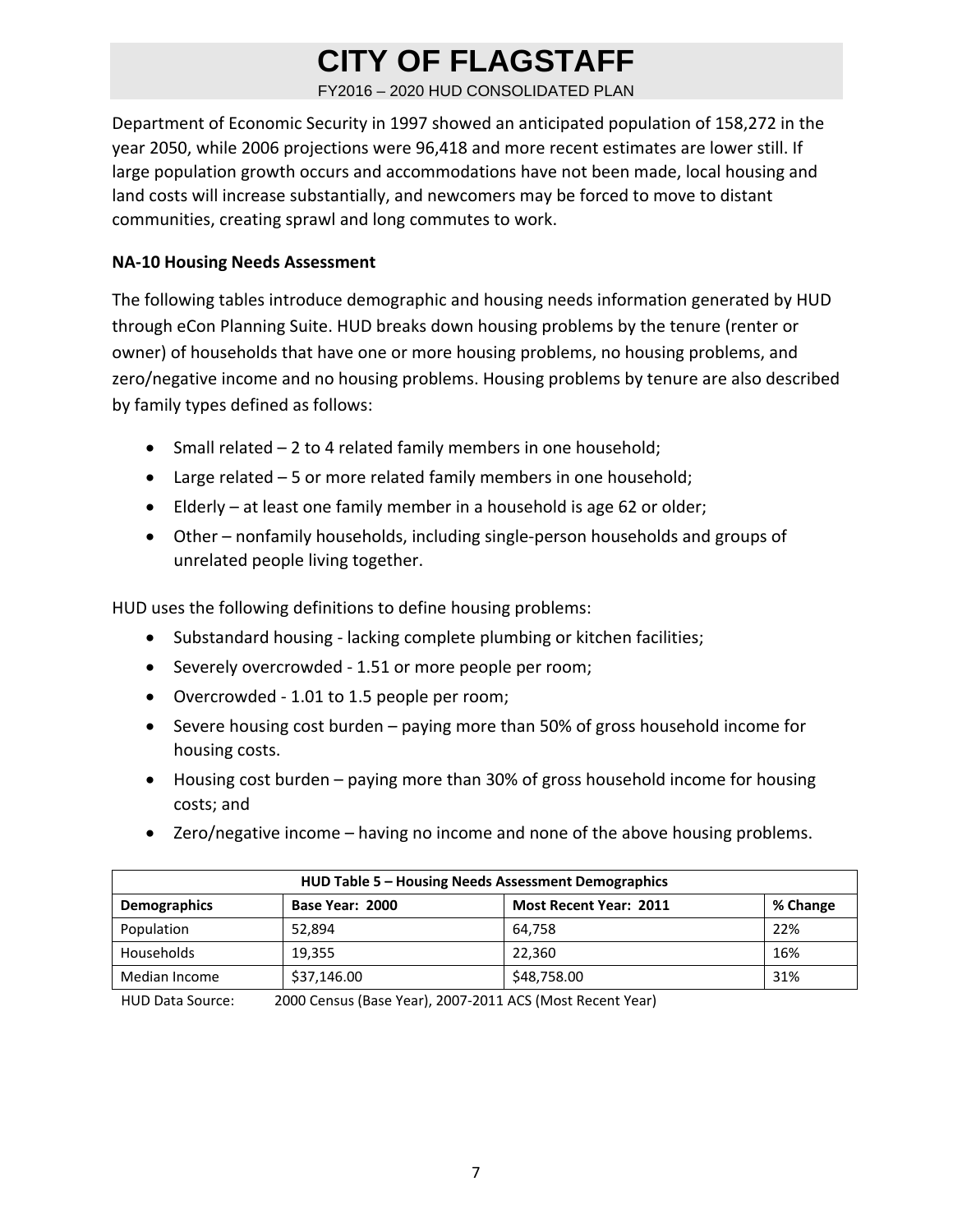FY2016 – 2020 HUD CONSOLIDATED PLAN

The following table includes only family households. Nonfamily households are not computed by HUD in eCon Planning Suite. Using alternate HUD data there were 11,210 non‐family households in Flagstaff in 2011 and non‐family households represent 50% of total households. Of non‐family households, more than half are LMI; many are students attending Northern Arizona University.

| <b>HUD Table 6 - Total Households</b>                              |                                                  |              |              |              |              |  |  |  |  |  |
|--------------------------------------------------------------------|--------------------------------------------------|--------------|--------------|--------------|--------------|--|--|--|--|--|
|                                                                    | >50-80%<br>$0 - 30%$<br>$>30-50%$<br>$>80-100\%$ |              |              |              |              |  |  |  |  |  |
|                                                                    | <b>HAMFI</b>                                     | <b>HAMFI</b> | <b>HAMFI</b> | <b>HAMFI</b> | <b>HAMFI</b> |  |  |  |  |  |
| Total Households *                                                 | 3,840                                            | 2,460        | 4,020        | 2,315        | 9,725        |  |  |  |  |  |
| Small Family Households *                                          | 925                                              | 785          | 1,850        | 965          | 5,430        |  |  |  |  |  |
| Large Family Households *                                          | 130                                              | 225          | 300          | 185          | 355          |  |  |  |  |  |
| At least one person 62-74 years of age                             | 200                                              | 180          | 350          | 330          | 1,840        |  |  |  |  |  |
| At least one person age 75 or older                                | 270                                              | 165          | 195          | 95           | 465          |  |  |  |  |  |
| One or more children 6 years old or younger *                      | 540                                              | 470          | 850          | 330          | 1,115        |  |  |  |  |  |
| * the highest income category for these family types is >80% HAMEL |                                                  |              |              |              |              |  |  |  |  |  |

tamily types is >80% HAMFI

HUD Data Source: 2007‐2011 CHAS

| <b>HUD Table 7 - Housing Problems</b> |                            |                             |                             |                              |              |                         |                             |                             |                              |              |
|---------------------------------------|----------------------------|-----------------------------|-----------------------------|------------------------------|--------------|-------------------------|-----------------------------|-----------------------------|------------------------------|--------------|
| <b>NUMBER OF</b>                      | Renter                     |                             |                             |                              |              | Owner                   |                             |                             |                              |              |
| <b>HOUSEHOLDS</b>                     | $0 -$<br>30%<br><b>AMI</b> | $>30-$<br>50%<br><b>AMI</b> | $>50-$<br>80%<br><b>AMI</b> | $>80-$<br>100%<br><b>AMI</b> | <b>Total</b> | $0 - 30%$<br><b>AMI</b> | $>30-$<br>50%<br><b>AMI</b> | $>50-$<br>80%<br><b>AMI</b> | $>80-$<br>100%<br><b>AMI</b> | <b>Total</b> |
| Substandard                           | 45                         | 25                          | 40                          | 0                            | 110          | $\mathbf 0$             | 0                           | 0                           | 10                           | 10           |
| Severely<br>Overcrowded               | 120                        | 70                          | 10                          | 65                           | 265          | 0                       | 0                           | 35                          | 0                            | 35           |
| Overcrowded                           | 95                         | 65                          | 140                         | 140                          | 440          | $\Omega$                | 55                          | 15                          | $\Omega$                     | 70           |
| Severe housing<br>cost burden         | 2,605                      | 790                         | 155                         | 70                           | 3,620        | 415                     | 215                         | 280                         | 105                          | 1,015        |
| Housing cost<br>burden                | 110                        | 695                         | 1,500                       | 220                          | 2,525        | 30                      | 135                         | 380                         | 385                          | 930          |
| 0/negative Income                     | 120                        | $\mathbf 0$                 | 0                           | 0                            | 120          | 65                      | 0                           | $\mathbf{0}$                | $\Omega$                     | 65           |

HUD Data Source: 2007‐2011 CHAS

| HUD Table 8 - Housing Problems 2 |                  |               |               |                |              |            |               |               |                |              |
|----------------------------------|------------------|---------------|---------------|----------------|--------------|------------|---------------|---------------|----------------|--------------|
| NUMBER OF HOUSEHOLDS             | Renter           |               |               |                |              | Owner      |               |               |                |              |
|                                  | 0-<br>30%        | $>30-$<br>50% | $>50-$<br>80% | $>80-$<br>100% | <b>Total</b> | 0-<br>30%  | $>30-$<br>50% | $>50-$<br>80% | $>80-$<br>100% | <b>Total</b> |
|                                  | <b>AMI</b>       | <b>AMI</b>    | <b>AMI</b>    | <b>AMI</b>     |              | <b>AMI</b> | <b>AMI</b>    | <b>AMI</b>    | <b>AMI</b>     |              |
| 1 or more housing problems       | 2,865            | 955           | 345           | 275            | 4,440        | 415        | 270           | 330           | 115            | 1,130        |
| None of four housing problems    | 325              | 940           | 2,200         | 975            | 4,440        | 60         | 295           | 1,140         | 945            | 2,440        |
| Negative income, no other        |                  |               |               |                |              |            |               |               |                |              |
| housing problems                 | 120              | 0             | 0             | 0              | 120          | 65         | 0             | 0             | 0              | 65           |
| <b>ULID Data Courset</b>         | COMMO POLAR CONC |               |               |                |              |            |               |               |                |              |

HUD Data Source: 2007‐2011 CHAS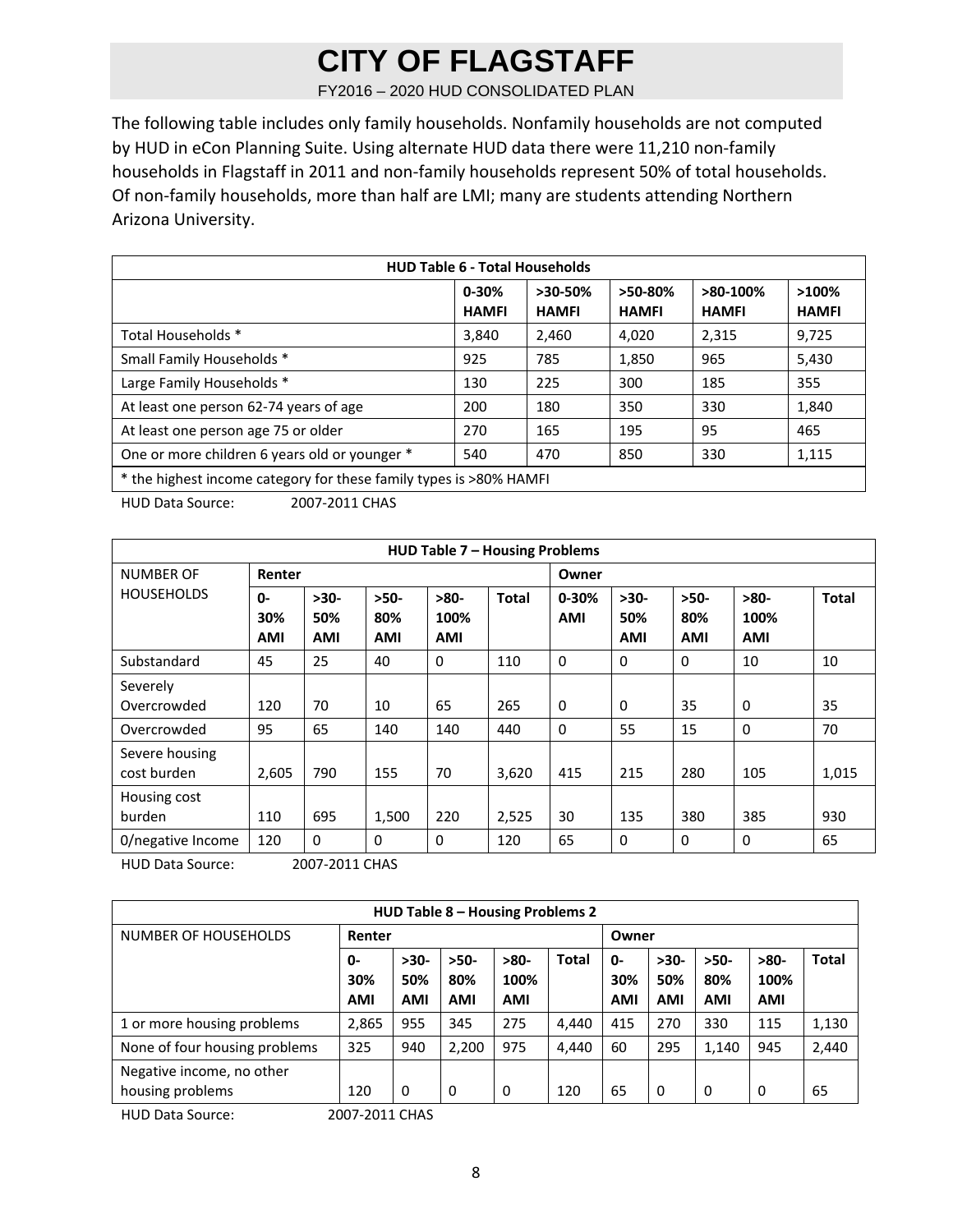FY2016 – 2020 HUD CONSOLIDATED PLAN

| HUD Table 9 - Cost Burden > 30% |                                                         |            |            |              |            |            |            |              |  |
|---------------------------------|---------------------------------------------------------|------------|------------|--------------|------------|------------|------------|--------------|--|
|                                 | Renter                                                  |            |            |              | Owner      |            |            |              |  |
|                                 | $0 - 30%$                                               | $>30-$     | $>50-$     | <b>Total</b> | $0 - 30%$  | $>30-$     | $>50-$     | <b>Total</b> |  |
|                                 | <b>AMI</b>                                              | 50%        | 80%        |              | <b>AMI</b> | 50%        | 80%        |              |  |
|                                 |                                                         | <b>AMI</b> | <b>AMI</b> |              |            | <b>AMI</b> | <b>AMI</b> |              |  |
| NUMBER OF HOUSEHOLDS            |                                                         |            |            |              |            |            |            |              |  |
| Small Related                   | 735                                                     | 495        | 610        | 1,840        | 85         | 120        | 355        | 560          |  |
| Large Related                   | 120                                                     | 55         | 15         | 190          | $\Omega$   | 30         | 80         | 110          |  |
| Elderly                         | 200                                                     | 40         | 40         | 280          | 150        | 140        | 85         | 375          |  |
| Other                           | 1,900                                                   | 995        | 1,015      | 3,910        | 210        | 60         | 135        | 405          |  |
| Total need by income            | 2,955                                                   | 1,585      | 1,680      | 6,220        | 445        | 350        | 655        | 1,450        |  |
| $\cdots$                        | $\sim$ $\sim$ $\sim$ $\sim$ $\sim$ $\sim$ $\sim$ $\sim$ |            |            |              |            |            |            |              |  |

HUD Data Source: 2007‐2011 CHAS

| HUD Table 10 - Cost Burden > 50% |                |            |            |              |            |            |            |              |  |
|----------------------------------|----------------|------------|------------|--------------|------------|------------|------------|--------------|--|
|                                  | Renter         |            |            |              | Owner      |            |            |              |  |
|                                  | $0 - 30%$      | $>30-$     | $>50-$     | <b>Total</b> | $0 - 30%$  | $>30-$     | $>50-$     | <b>Total</b> |  |
|                                  | <b>AMI</b>     | 50%        | 80%        |              | <b>AMI</b> | 50%        | 80%        |              |  |
|                                  |                | <b>AMI</b> | <b>AMI</b> |              |            | <b>AMI</b> | <b>AMI</b> |              |  |
| NUMBER OF HOUSEHOLDS             |                |            |            |              |            |            |            |              |  |
| <b>Small Related</b>             | 705            | 185        | 75         | 965          | 75         | 90         | 180        | 345          |  |
| Large Related                    | 120            | 55         | $\Omega$   | 175          | $\Omega$   | 30         | 10         | 40           |  |
| Elderly                          | 175            | 15         | 10         | 200          | 135        | 60         | 45         | 240          |  |
| Other                            | 1,845          | 550        | 70         | 2,465        | 210        | 35         | 45         | 290          |  |
| Total need by income             | 2,845          | 805        | 155        | 3,805        | 420        | 215        | 280        | 915          |  |
| <b>HUD Data Source:</b>          | 2007-2011 CHAS |            |            |              |            |            |            |              |  |

**HUD Table 11 – Crowding Information (more than one person per room) Renter Owner 0‐ 30% AMI >30‐ 50% AMI >50‐ 80% AMI >80‐ 100% AMI Total 0‐ 30% AMI >30‐ 50% AMI >50‐ 80% AMI >80‐ 100% AMI Total** NUMBER OF HOUSEHOLDS Single family households 195 115 145 60 515 0 35 35 0 70 Multiple, unrelated family households 10 10 4 60 84 0 20 15 0 35 Other, non-family households | 15 | 10 | 4 | 85 | 114 | 0 | 0 | 0 | 0 | 0 | 0 Total need by income 220 135 153 205 713 0 55 50 0 105 HUD Data Source: 2007‐2011 CHAS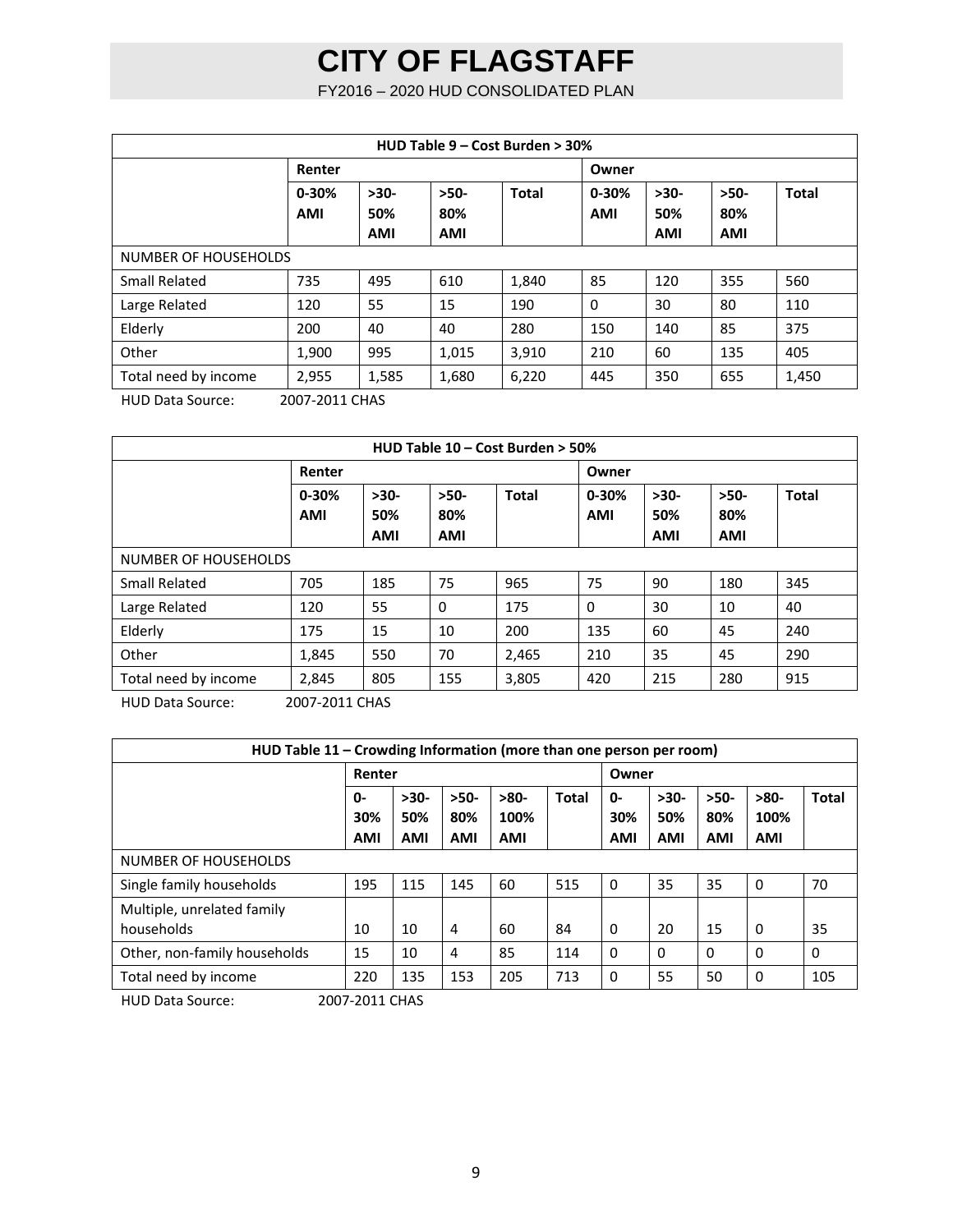FY2016 – 2020 HUD CONSOLIDATED PLAN

#### Describe the number and type of single person households in need of housing assistance.

There are an estimated 5,900 single‐person households in Flagstaff. The largest number of single‐person households are non‐elderly (age 64 and under) renters ‐ 3,308 households. Using CHAS cost burden data for Coconino County, there are an estimated 1,770 non‐elderly single‐ person renter households in need of housing assistance. Many but not all of these households are students attending NAU. There are also an estimated 581 non‐elderly single‐person owner households in need of housing assistance. Among elderly single‐person households there are an estimated 135 renters and 211 owners in need of housing assistance.

| City Table 1 - Single Person Households and Cost Burden |                                                                  |         |  |  |  |  |  |  |
|---------------------------------------------------------|------------------------------------------------------------------|---------|--|--|--|--|--|--|
|                                                         | Non-elderly                                                      | Elderly |  |  |  |  |  |  |
| Renters                                                 | 3,308                                                            | 451     |  |  |  |  |  |  |
| Cost Burden                                             | 905                                                              | 57      |  |  |  |  |  |  |
| Severe Cost Burden                                      | 864                                                              | 78      |  |  |  |  |  |  |
| Total Estimated Cost Burden + Severe Cost Burden        | 1,770                                                            | 135     |  |  |  |  |  |  |
|                                                         |                                                                  |         |  |  |  |  |  |  |
| Owners                                                  | 1,438                                                            | 703     |  |  |  |  |  |  |
| Cost Burden                                             | 289                                                              | 79      |  |  |  |  |  |  |
| Severe Cost Burden                                      | 292                                                              | 132     |  |  |  |  |  |  |
| Total Estimated Cost Burden + Severe Cost Burden        | 581                                                              | 211     |  |  |  |  |  |  |
|                                                         | City data sources: ACS 2011 5-yr Estimates; Coconino County CHAS |         |  |  |  |  |  |  |

Estimate the number and type of families in need of housing assistance who are disabled or victims of domestic violence, dating violence, sexual assault and stalking.

Based on Coconino County CHAS disability and housing problems data and Flagstaff American Community Survey disability data there are an estimated 490 households with a person with a disability in need of housing assistance. According to ACS 2011 estimates, ambulatory and cognitive disabilities are the most prevalent disabilities among non‐elderly adults and cognitive and independent living disabilities are the most prevalent among elderly adults.

Based on the most recent point‐in‐time count by the Arizona Department of Housing there were 80 sheltered individuals in housing facilities serving victims of domestic violence; 29 unsheltered individuals reported that domestic violence contributed to homelessness. Northland Family Help Center provided shelter to 386 adult victims of domestic violence between January 2012 and November 2015. Northland Family Help Center is serving fewer people due to rule reduction and the result that some individuals stay in shelter for longer periods of time. Sharon Manor provided shelter to approximately 48 victims of domestic violence last year and 64 are on the waiting list for transitional housing.

There was a 7% decline in domestic violence in Flagstaff in 2014, following a 6% reduction in 2013. The Flagstaff Police Department remained committed to addressing violence against women issues last year, developing a lethality risk assessment utilized by all officers responding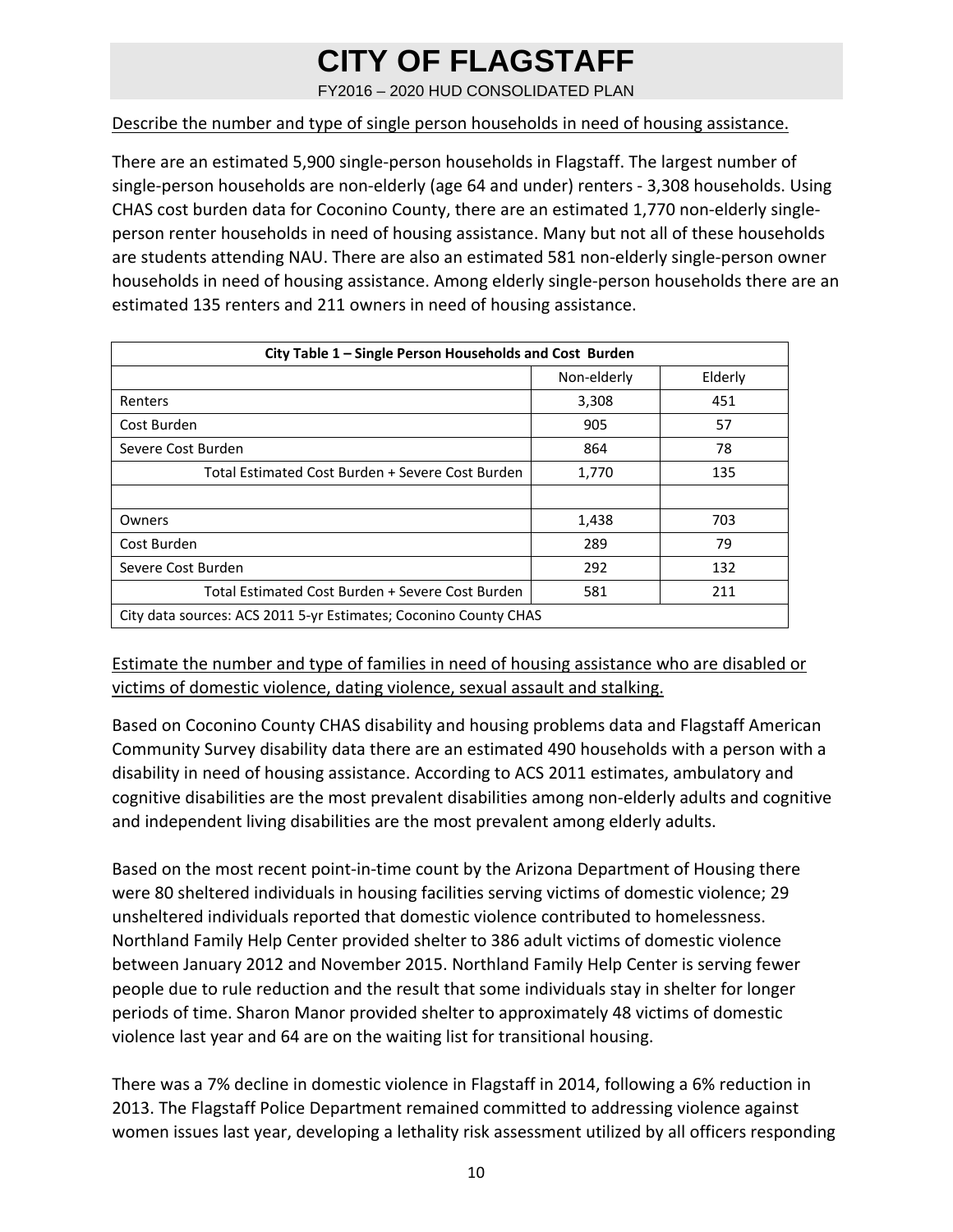FY2016 – 2020 HUD CONSOLIDATED PLAN

to incidents of domestic violence. Officers also received advanced training in the area of DV investigations, especially the investigation of incidents involving strangulation. These efforts coupled with improvements in our service of orders of protection may have contributed to the two year decline in DV incidents. There is no data regarding the number of people in need of housing assistance who are victims of dating violence, sexual assault and stalking; the Flagstaff Police Department reported 140 sex offenses in 2014.

### What are the most common housing problems?

The most common housing problems are severe housing cost burden (paying 50% or of income for housing) and housing cost burden (paying more than 30% but less than 50% of income for housing).

### Are any populations/household types more affected than others by these problems?

Extremely low‐income renters (income < 30% AMI) are the largest income cohort experiencing housing cost burden and severe housing cost burden; low‐to‐moderate income owners (income 50‐80% AMI) also experience high rates of cost burden and severe cost burden.

While HUD data suggests that non-family households are disproportionately affected by housing cost burden and severe housing cost burden, many of these households consist of students attending NAU. Considering family households, both large and small family renters are most affected by housing cost burden and severe housing cost burden.

Describe the characteristics and needs of Low‐income individuals and families with children (especially extremely low‐income) who are currently housed but are at imminent risk of either residing in shelters or becoming unsheltered 91.205(c)/91.305(c)). Also discuss the needs of formerly homeless families and individuals who are receiving rapid re‐housing assistance and are nearing the termination of that assistance

By the very nature of their financial situation, extremely low income households with a severe housing cost burden are at a high risk of becoming homeless. According to HUD data, there are 855 nonelderly large and small family renter households in this situation. For low‐income single‐parent households, the cost burden is compounded by the added responsibilities assumed by the parent and the added demands on his/her time. According to 2007‐2011 ACS data, there are a total of 2,772 single‐parent households in Flagstaff and in 1,696 or 61% of these households the householder is female. Female‐headed households with children can often suffer an additional cost burden due to income disparities. The greatest needs of at‐risk families are securing adequate employment, accessing social services and other resources, and developing the knowledge and skills needed to achieve greater financial stability and remain permanently housed.

In addition to employment opportunities and needs similar to those described above for low‐ income families with children, formerly homeless families and individuals who are receiving rapid re-housing assistance and are nearing the termination of that assistance are most in need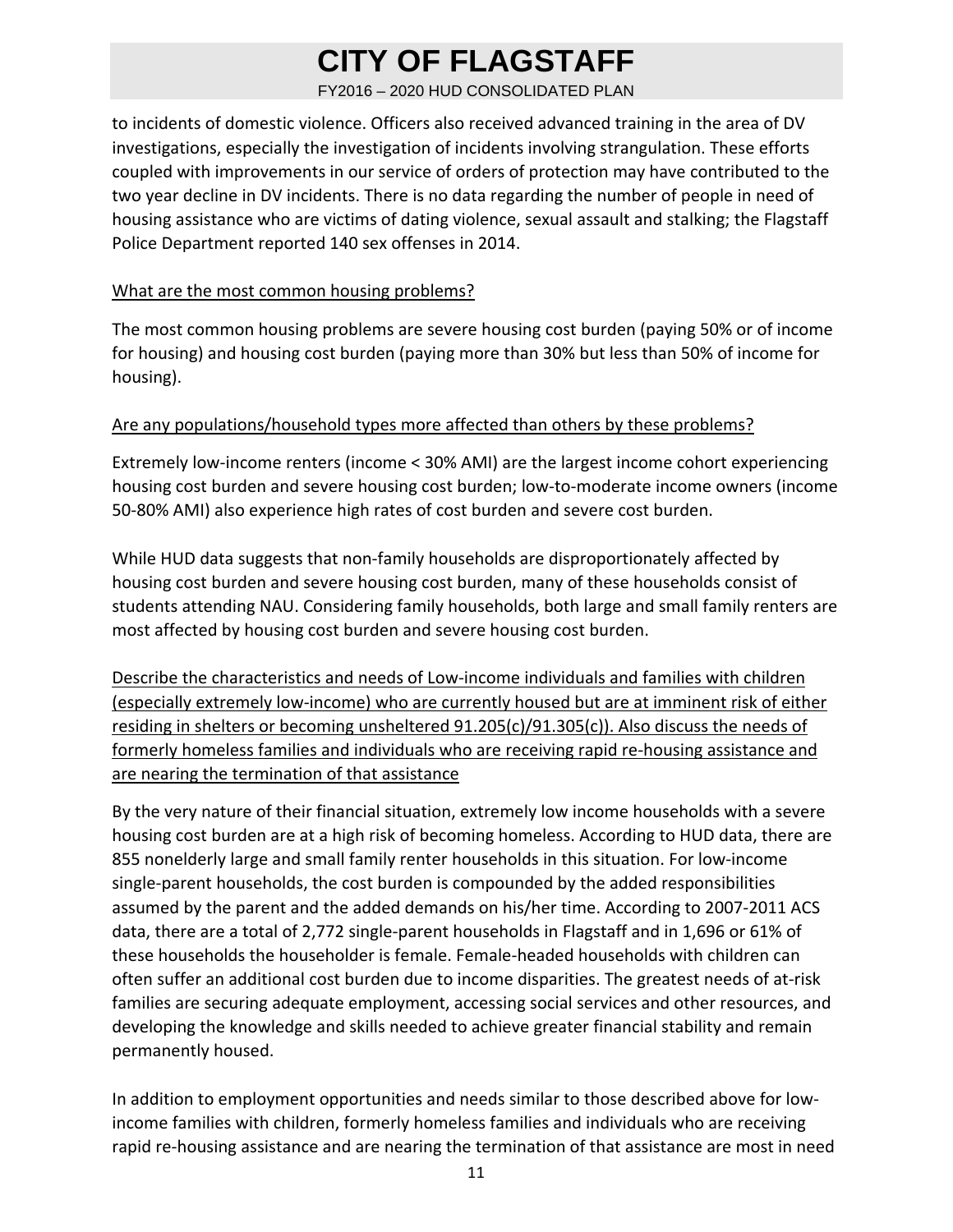FY2016 – 2020 HUD CONSOLIDATED PLAN

of permanent affordable rental housing, including Public Housing and Section 8 Housing Choice Vouchers, and permanent supportive housing.

The State of Arizona has developed a Statewide plan to end homelessness that serves as the primary tool to address the needs of low‐income families with children who are currently housed but are at imminent risk of homelessness. The plan is driven by four major goals and objectives: End Chronic Homelessness by 2016; Prevent and End Veteran Homelessness by 2015; Continue Work to Prevent and End Homelessness for Families, Youth and Children by 2021 and Develop Measurement Standards, Data Collection and Accurate Reporting System by 2013 which has been accomplished. The City, through its participation in the Coconino County Continuum of Care, will support the State's commitment to improved outreach and the ending of unsheltered homelessness in Arizona by 2021.

If a jurisdiction provides estimates of the at-risk population(s), it should also include a description of the operational definition of the at-risk group and the methodology used to generate the estimates:

Apart from the 2,995 extremely low‐income renter households and 445 extremely low‐income homeowner households experiencing cost burden, the City of Flagstaff does not provide estimates of the at‐risk population.

### Specify particular housing characteristics that have been linked with instability and an increased risk of homelessness

Housing characteristics linked with instability and an increased risk of homelessness include severe housing cost burden and overcrowding. As part of the Statewide point‐in‐time count, homeless persons in Coconino County were surveyed about factors that contributed to their loss of housing. The primary responses were 1) no employment, 2) the high cost of housing, and 3) insufficient income. Respondents to the City's Consolidated Plan survey identified the high cost of rental housing as the primary housing characteristic linked with instability.

### **NA‐15 Disproportionately Greater Need: Housing Problems**

### **Introduction**

The race and ethnicity of the City's population became more diverse from 2000 to 2011, yet the majority of the population is White (73%). Among all races, 18% identify as Hispanic or Latino. According to the US Census Bureau, increased diversity occurred between 2000 and 2011 among the American Indian and Asian population and among people who identify as more than one race. Students attending Northern Arizona University contribute to racial diversity in Flagstaff, particularly among African American and Pacific Islander populations. The City's 2016 Analysis of Impediments to Fair Housing Choice describes in greater detail the socio‐economic conditions of Flagstaff's minority residents.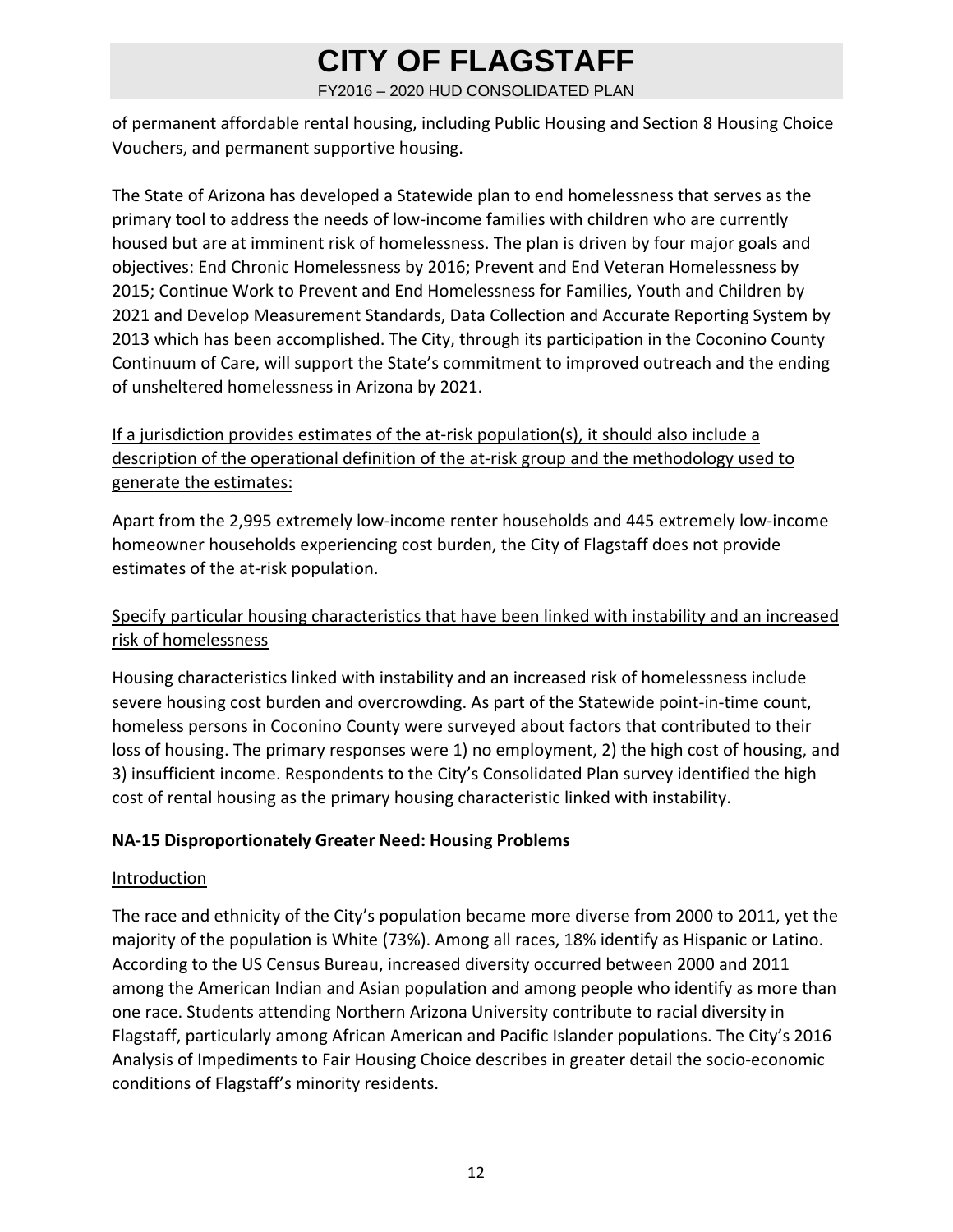FY2016 – 2020 HUD CONSOLIDATED PLAN

| City Table 2 - Trend in Population Race/Ethnicity (2000 - 2011) |                                                                                                          |         |        |         |                 |                     |  |  |  |  |
|-----------------------------------------------------------------|----------------------------------------------------------------------------------------------------------|---------|--------|---------|-----------------|---------------------|--|--|--|--|
|                                                                 |                                                                                                          | 2000(1) |        | 2011(2) | <b>2011 NAU</b> | <b>NAU Students</b> |  |  |  |  |
|                                                                 |                                                                                                          |         |        |         | Student         | as % of City of     |  |  |  |  |
|                                                                 | No.                                                                                                      | %       | No.    | %       | Enrollment (3)  | Flagstaff           |  |  |  |  |
| Total                                                           | 53,107                                                                                                   |         | 64,758 |         | 17,761          |                     |  |  |  |  |
| White                                                           | 41,750                                                                                                   | 79%     | 47,244 | 73%     | 11,990          | 25%                 |  |  |  |  |
| Black/African American                                          | 1,047                                                                                                    | 2%      | 1,292  | 2%      | 562             | 43%                 |  |  |  |  |
| Asian                                                           | 723                                                                                                      | 1%      | 1,596  | 2%      | 312             | 20%                 |  |  |  |  |
| American Indian or Alaska Native                                | 4,936                                                                                                    | 9%      | 7,126  | 11%     | 754             | 11%                 |  |  |  |  |
| Pacific Islander                                                | 119                                                                                                      | $< 1\%$ | 56     | $< 1\%$ | 69              | >100%               |  |  |  |  |
| Other Race/ 2 or more Races                                     | 4,651                                                                                                    | 9%      | 7,444  | 12%     | 601             | 8%                  |  |  |  |  |
| Hispanic or Latino                                              | 8,572                                                                                                    | 16%     | 11,880 | 18%     | 2,422           | 20%                 |  |  |  |  |
|                                                                 | 1) Census 2000. 2) 2011 ACS 5-year Estimate. (3) NAU Fact Book 2011-2012 Fall Mountain Campus Enrollment |         |        |         |                 |                     |  |  |  |  |
| Note: A Hispanic or Latino person may be any race.              |                                                                                                          |         |        |         |                 |                     |  |  |  |  |

Assess the need of any racial or ethnic group that has disproportionately greater need in comparison to the needs of that category of need as a whole.

When a population's proportion of housing need is at least 10% higher than the housing needs of the population as a whole, the City considers that population to have disproportionate need.

- Among households with incomes below 30% AMI, Black/African American households have disproportionately greater housing needs. 2% of the City's population is Black/African American and 43% of Black/African American are NAU students.
- Among households with incomes between 30% and 50% AMI, Asian households have disproportionately greater housing needs. 2% of the City's population is Asian.
- Among households with incomes between 50% and 80% AMI, Pacific Islander households have disproportionately greater housing needs. HUD data suggests a smaller Pacific Islander population than local data. There are 10 Pacific Islander households experiencing disproportionately greater need and local data suggests that all are NAU students.
- Among households with incomes between 80% and 100% AMI, American Indian households have disproportionately greater housing needs.

Disproportionately greater housing needs occur at each HUD income category; however, disproportionate housing need is not consistent for any one racial or ethnic group. The relatively small number of households in some racial and ethnic categories combined with the large proportion of NAU students who are minorities may impact this assessment. For example, there are 10 Pacific Islander households with income between 50% and 80% AMI ‐ all households have housing needs and local data suggests that all households are student households.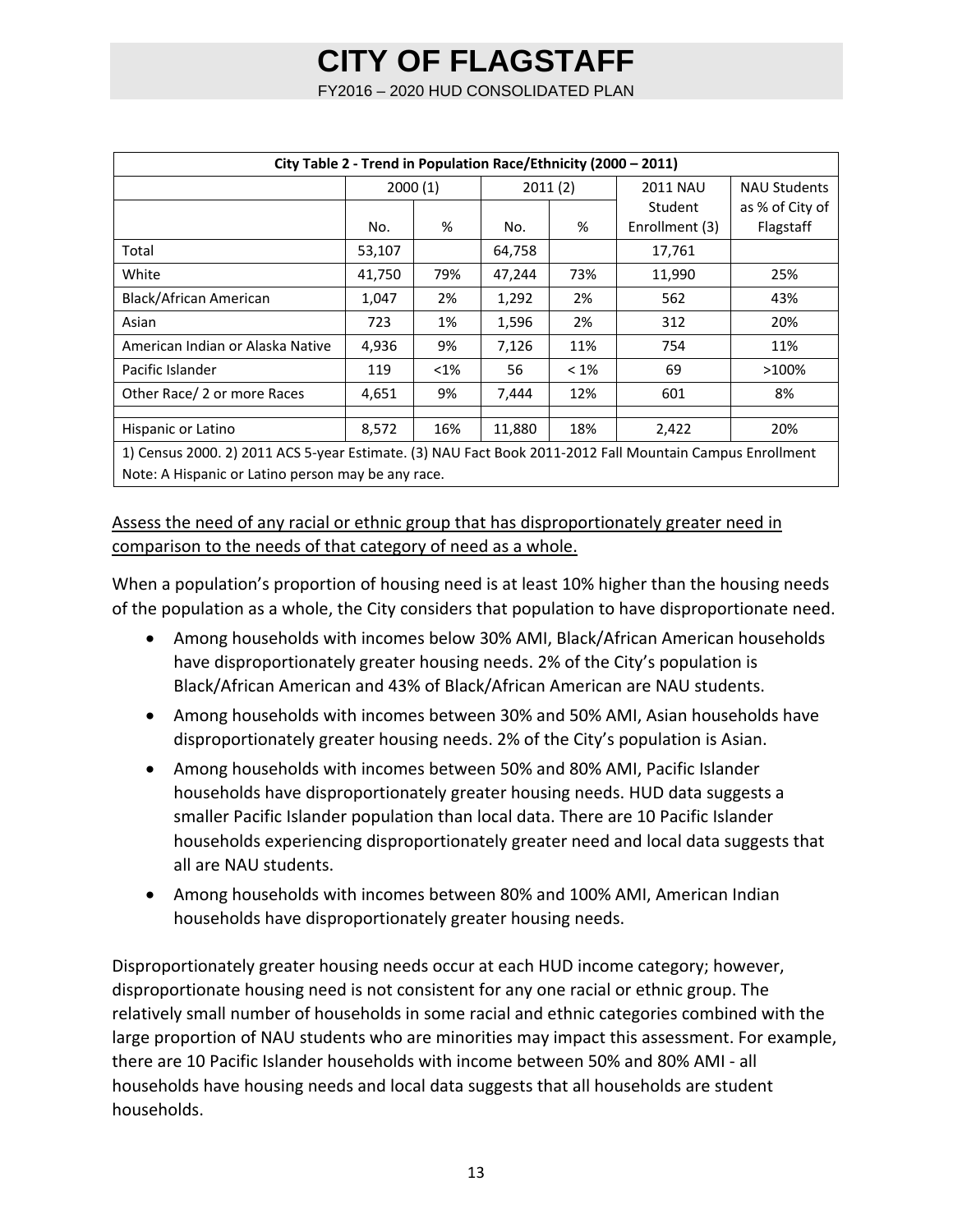FY2016 – 2020 HUD CONSOLIDATED PLAN

#### **NA‐20 Disproportionately Greater Need: Severe Housing Problems**

Assess the need of any racial or ethnic group that has disproportionately greater need in comparison to the needs of that category of need as a whole.

When a population's proportion of severe housing need is at least 10% higher than the housing needs of the population as a whole, the City considers that population to have disproportionate need.

- Among households with incomes below 30% AMI, Black/African American households have disproportionately greater severe housing needs. 2% of the City's population is Black/African American and 43% of Black/African American people are NAU students.
- Among households with incomes between 30% and 50% AMI, no households have disproportionately greater housing needs.
- Among households with incomes between 50% and 80% AMI, Hispanic households have disproportionately greater housing needs.
- Among households with incomes between 80% and 100% AMI, American Indian and Hispanic households have disproportionately greater housing needs.

Disproportionately greater severe housing needs occur at each HUD income category except 30% to 50% AMI. Disproportionately severe housing need is consistent among Hispanic households with incomes between 50% and 100% AMI. Disproportionately severe housing needs among Hispanic households may result from larger family sizes and multi‐generational households that result in overcrowding and severe overcrowding as defined by HUD.

### **NA‐25 Disproportionately Greater Need: Housing Cost Burdens**

When a population's proportion of housing cost burden is at least 10% higher than the housing cost burden of the White population as a whole, the City considers that population to have disproportionate need. Due to inconsistencies in the data provided by HUD, housing cost burden among racial and ethnic groups are measured against housing cost burden of White households as White households are the most prevalent type in Flagstaff.

### Assess the need of any racial or ethnic group that has disproportionately greater need in comparison to the needs of that category of need as a whole.

Housing cost burden is disproportionately high among the following racial and ethnic groups in relation to White households:

- Households with income < 30% ‐ Black/African American;
- Households with income 30% to 50% AMI Pacific Islander; and
- Households with income 50% to 80% AMI none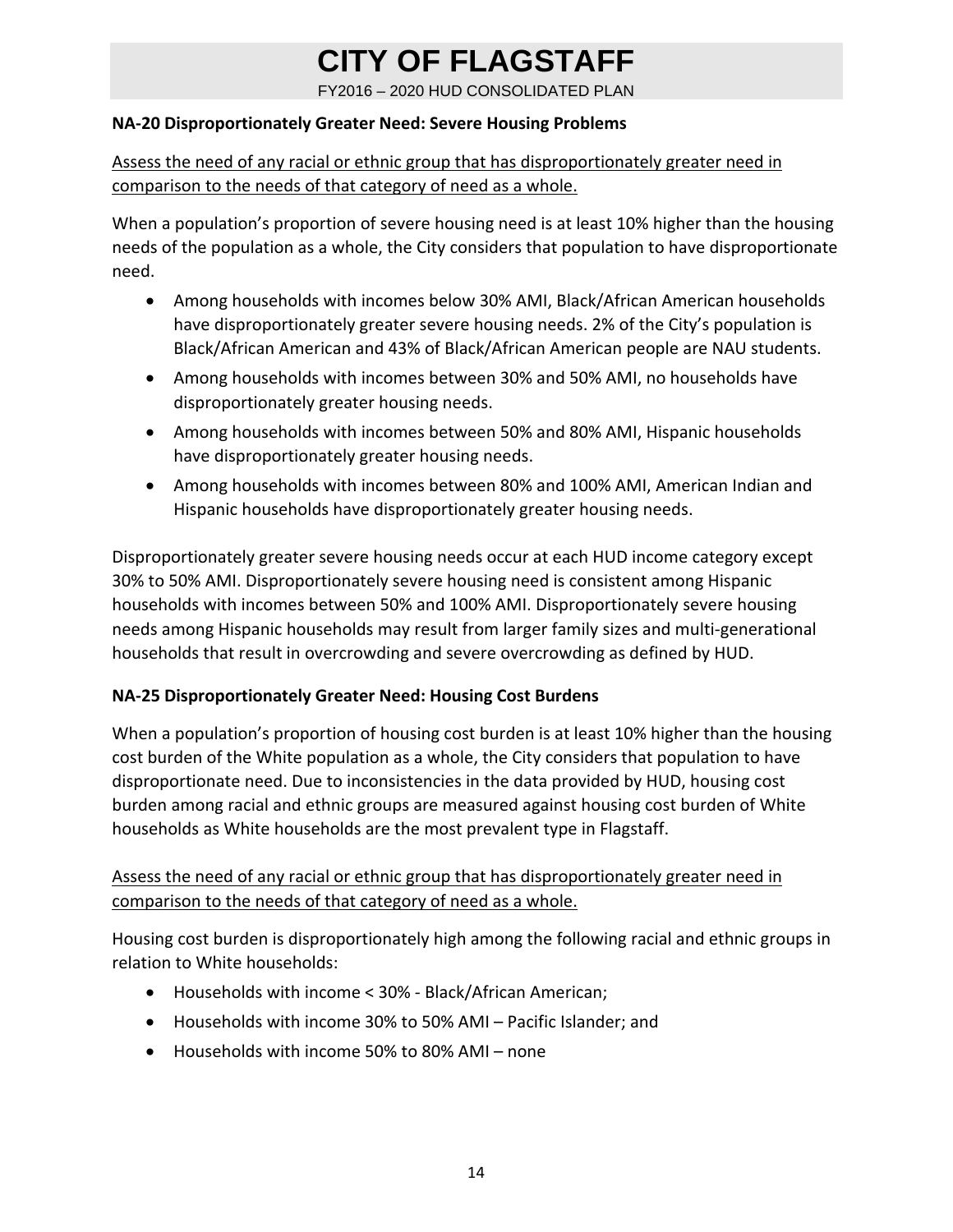FY2016 – 2020 HUD CONSOLIDATED PLAN

#### **NA‐30 Disproportionately Greater Need: Discussion**

Are there any Income categories in which a racial or ethnic group has disproportionately greater need than the needs of that income category as a whole?

Housing Needs

- Among households with incomes below 30% AMI, Black/African American households have disproportionately greater housing needs.
- Among households with incomes between 30% and 50% AMI, Asian households have disproportionately greater housing needs.
- Among households with incomes between 50% and 80% AMI, Pacific Islander households have disproportionately greater housing needs.
- Among households with incomes between 80% and 100% AMI, American Indian households have disproportionately greater housing needs.

Severe Housing Needs

- Among households with incomes below 30% AMI, Black/African American households have disproportionately greater severe housing needs.
- Among households with incomes between 30% and 50% AMI, no households have disproportionately greater severe housing needs.
- Among households with incomes between 50% and 80% AMI, Hispanic households have disproportionately greater severe housing needs.
- Among households with incomes between 80% and 100% AMI, American Indian and Hispanic households have disproportionately greater severe housing needs.

Housing cost burden:

- Housing cost burden is disproportionately high among the following racial and ethnic groups in relationship to White households:
- Households with income < 30% ‐ Black/African American;
- Households with income 30% to 50% AMI Pacific Islander.

### If they have needs not identified above, what are those needs?

The needs of racial and ethnic minorities are similar to the needs of all Flagstaff residents – access to employment that matches education and skill level is a primary need that if met will assist lower‐income residents to attain meaningful employment of sufficient wage to support a higher quality of life.

### Are any of those racial or ethnic groups located in specific areas or neighborhoods in your community?

Of the 18 Block Groups where the non‐White population is 10% higher than citywide, 10 include Northern Arizona University and adjacent Block Groups (NAU Block Groups). NAU students account for the entire Pacific Islander population, 43% of the Black/African American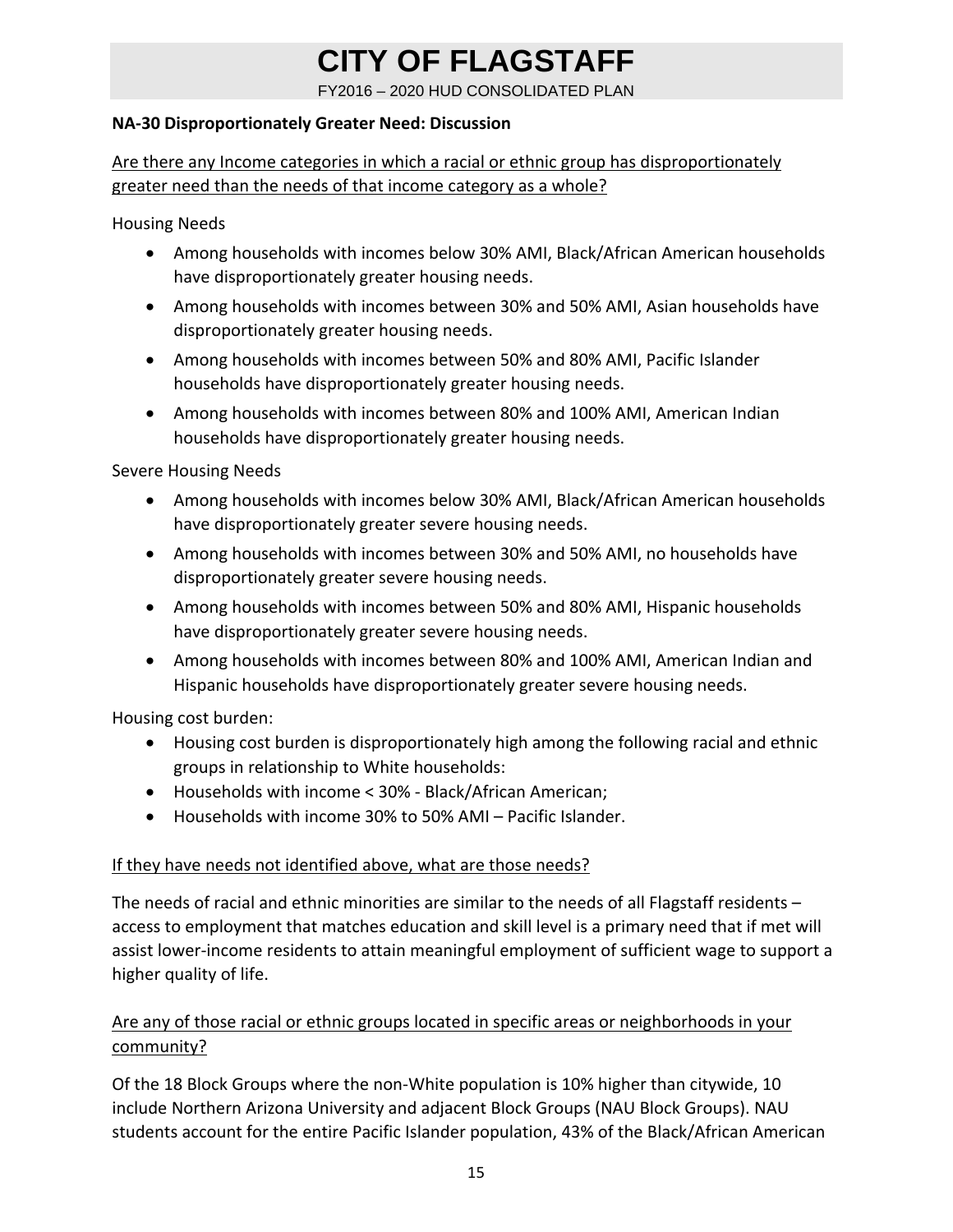FY2016 – 2020 HUD CONSOLIDATED PLAN

population, 20% of the Asian population, and 20% of the Hispanic population. More than 1/3 (37%) of the Black/African American population lives in NAU Block Groups, as does 56% of the Asian population and 50% of the Hispanic population.

Outside of the NAU Block Groups, the Hispanic population is disproportionately high in seven Block Groups: Census Tract 3 Block Group 1; Census Tract 4 Block Group 5; Census Tract 5 Block Groups 1 through 4; and Census Tract 11.02 Block Groups 1 and 3. Also outside the NAU Block Groups, the American Indian population is disproportionately high in eight Block Groups: Census Tract 4 Block Groups 2, 3, and 5; Census Tract 5 Block Groups 1 through 3; Census Tract 7 Block Group 1; Census Tract 9 Block Group 3; and Census Tract 11.02 Block Group 1. These Block Groups also include the four target areas identified by the City.

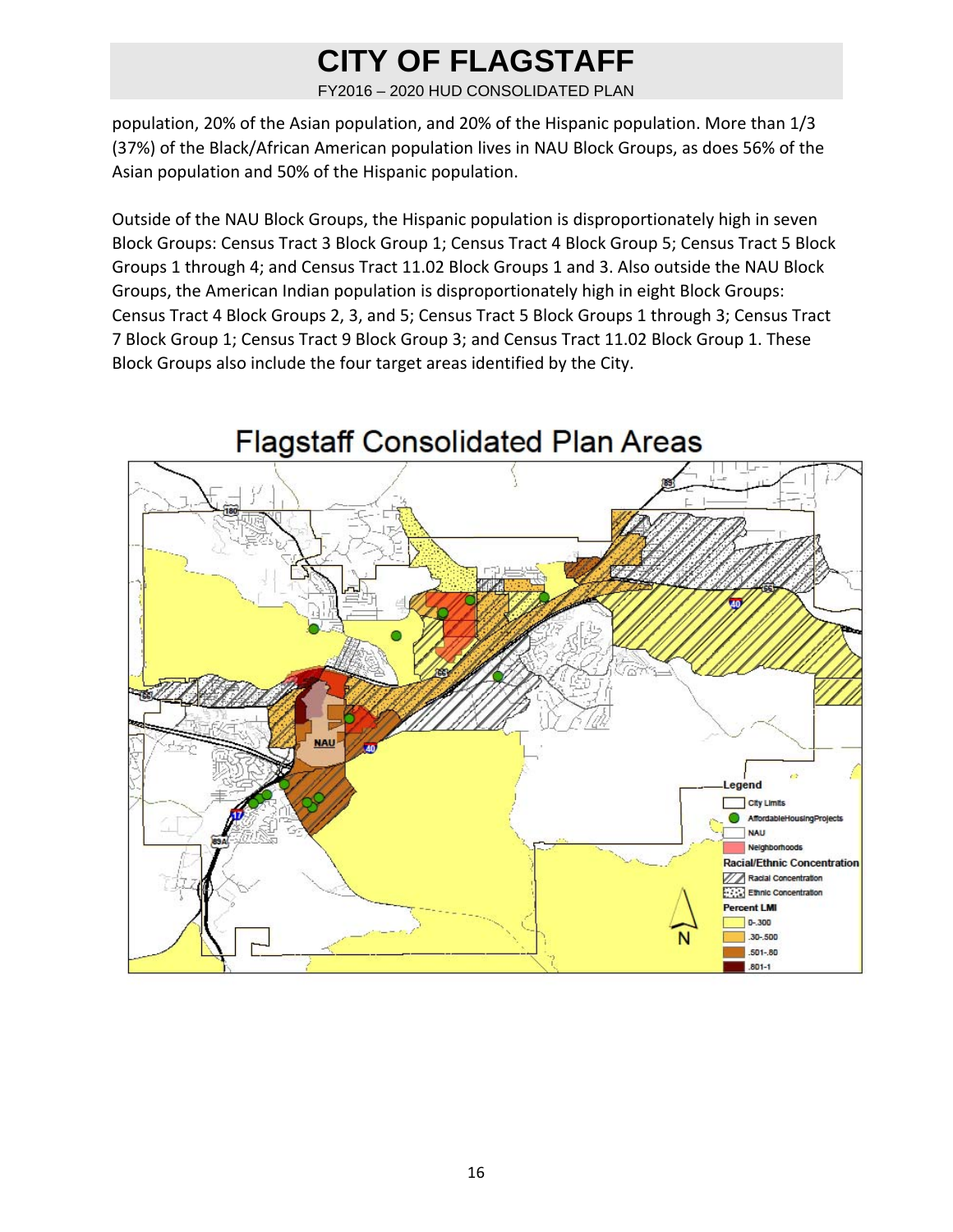FY2016 – 2020 HUD CONSOLIDATED PLAN

#### **NA‐35 Public Housing Needs**

The City of Flagstaff Housing Authority provides 265 public housing units, 18 mod‐rehab units, 365 Housing Choice Vouchers and 66 Veterans Affairs Supportive Housing Vouchers. The average annual income of public housing residents is \$16,089 and the average annual income of voucher holders is \$12,240. The average stay of public housing residents is 6 years and the average annual time receiving housing assistance from a Housing Choice Voucher is 4 years. While both the public housing and Housing Choice Voucher programs are accepting applications the approximate wait time is 1 and  $\frac{1}{2}$  to 3 years or more for a Housing Choice Voucher and 6 months to 2 years for public housing.

|                                                                | HUD Table 22 - Public Housing by Program Type |       |                |                                                                            |        |        |                                                                          |                                         |                           |  |  |
|----------------------------------------------------------------|-----------------------------------------------|-------|----------------|----------------------------------------------------------------------------|--------|--------|--------------------------------------------------------------------------|-----------------------------------------|---------------------------|--|--|
| <b>Program Type</b>                                            |                                               |       |                |                                                                            |        |        |                                                                          |                                         |                           |  |  |
| <b>Public</b><br><b>Certificate</b><br><b>Vouchers</b><br>Mod- |                                               |       |                |                                                                            |        |        |                                                                          |                                         |                           |  |  |
|                                                                |                                               | Rehab | <b>Housing</b> | <b>Total</b><br>Project<br><b>Tenant</b><br><b>Special Purpose Voucher</b> |        |        |                                                                          |                                         |                           |  |  |
|                                                                |                                               |       |                |                                                                            | -based | -based | <b>Veterans</b><br><b>Affairs</b><br><b>Supportive</b><br><b>Housing</b> | Family<br><b>Unification</b><br>Program | <b>Disabled</b><br>$\ast$ |  |  |
| # of units<br>vouchers                                         |                                               |       |                |                                                                            |        |        |                                                                          |                                         |                           |  |  |
| in use                                                         | 0                                             | 12    | 265            | 399                                                                        | 0      | 333    | 66                                                                       | 0                                       | 0                         |  |  |

Alternate Data Source Used: Flagstaff Housing Authority

| HUD Table 24 - Characteristics of Public Housing Residents by Program Type |                    |              |                |                 |          |               |                                                                          |                                         |  |
|----------------------------------------------------------------------------|--------------------|--------------|----------------|-----------------|----------|---------------|--------------------------------------------------------------------------|-----------------------------------------|--|
| Program Type                                                               |                    |              |                |                 |          |               |                                                                          |                                         |  |
|                                                                            | <b>Certificate</b> | Mod-         | <b>Public</b>  | <b>Vouchers</b> |          |               |                                                                          |                                         |  |
|                                                                            |                    | Rehab        | <b>Housing</b> | <b>Total</b>    | Project  | <b>Tenant</b> |                                                                          | <b>Special Purpose Voucher</b>          |  |
|                                                                            |                    |              |                |                 | -based   | -based        | <b>Veterans</b><br><b>Affairs</b><br><b>Supportive</b><br><b>Housing</b> | Family<br><b>Unification</b><br>Program |  |
| Average Annual Income                                                      | $\mathbf{0}$       | 6,944        | 16,089         | 12,240          | $\Omega$ | 11,062        | 6,494                                                                    | 0                                       |  |
| Average length of stay                                                     | $\Omega$           | 3            | 6              | 4               | $\Omega$ | 4             | $\Omega$                                                                 | 0                                       |  |
| Average Household size                                                     | $\Omega$           | 1            | 3              | $\overline{2}$  | $\Omega$ | 2             | 1                                                                        | 0                                       |  |
| # Homeless at admission                                                    | $\mathbf{0}$       | $\mathbf{1}$ | $\Omega$       | 18              | $\Omega$ | 3             | 15                                                                       | 0                                       |  |
| # of Elderly Program<br>Participants (>62)                                 | $\Omega$           | 1            | 40             | 53              | $\Omega$ | 52            | $\mathbf{1}$                                                             | 0                                       |  |
| # of Disabled Families                                                     | $\mathbf{0}$       | 9            | 27             | 128             | $\Omega$ | 120           | 8                                                                        | $\mathbf{0}$                            |  |
| # of Families requesting<br>accessibility features                         | 0                  | 10           | 20             | 0               | 0        | 0             | 24                                                                       | 0                                       |  |
| # of HIV/AIDS program<br>participants                                      | 0                  | $\mathbf{0}$ | 0              | $\Omega$        | $\Omega$ | 0             | $\Omega$                                                                 | $\Omega$                                |  |
| # of DV victims                                                            | $\Omega$           | $\Omega$     | $\Omega$       | $\Omega$        | $\Omega$ | 0             | $\Omega$                                                                 | 0                                       |  |

Alternate Data Source Used: Flagstaff Housing Authority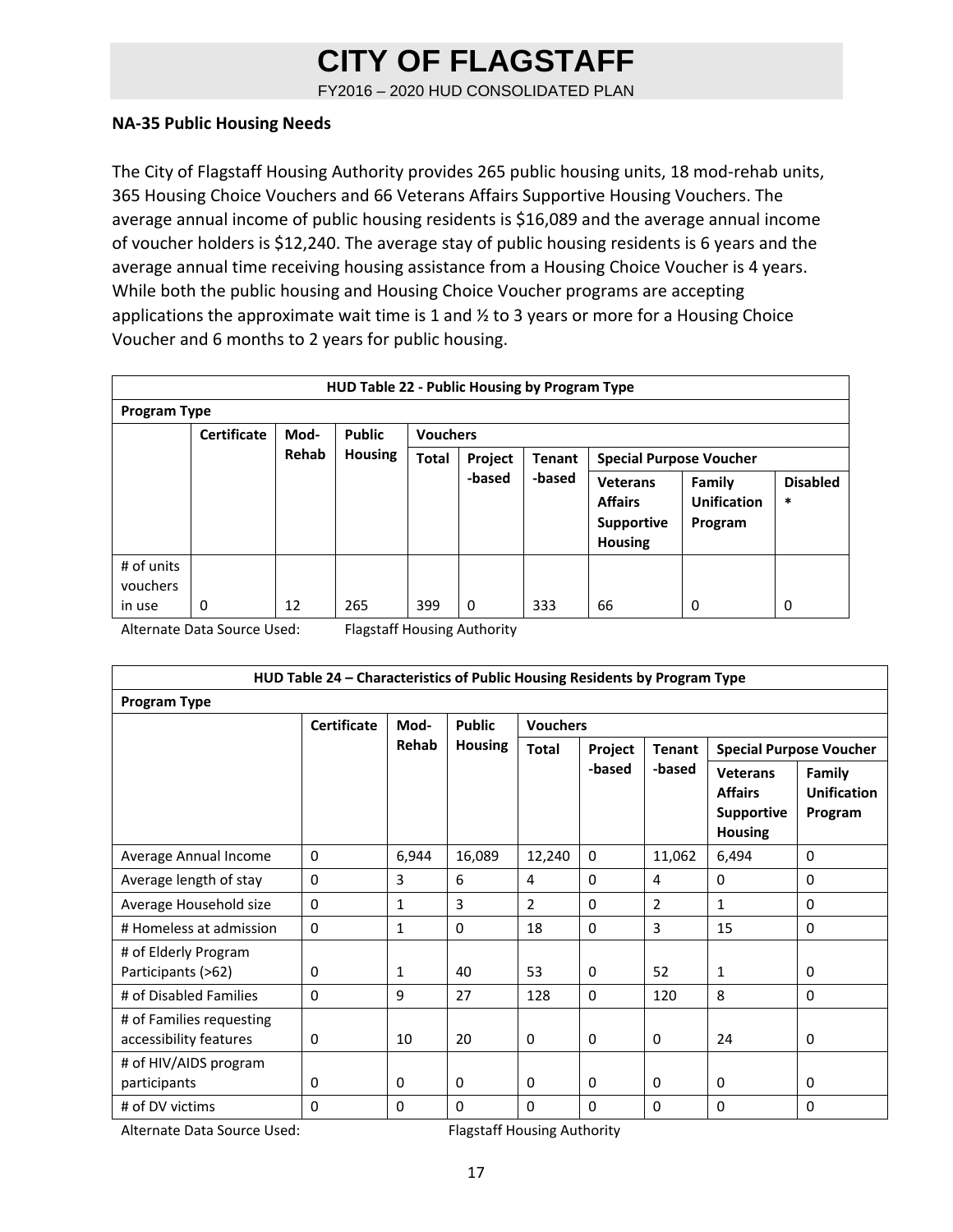FY2016 – 2020 HUD CONSOLIDATED PLAN

| HUD Table 25 – Race of Public Housing Residents by Program Type                                        |                    |                |                |                 |              |               |                                                                          |                                         |                      |
|--------------------------------------------------------------------------------------------------------|--------------------|----------------|----------------|-----------------|--------------|---------------|--------------------------------------------------------------------------|-----------------------------------------|----------------------|
| <b>Program Type</b>                                                                                    |                    |                |                |                 |              |               |                                                                          |                                         |                      |
| Race                                                                                                   | <b>Certificate</b> | Mod-           | <b>Public</b>  | <b>Vouchers</b> |              |               |                                                                          |                                         |                      |
|                                                                                                        |                    | Rehab          | <b>Housing</b> | <b>Total</b>    | Project      | <b>Tenant</b> |                                                                          | <b>Special Purpose Voucher</b>          |                      |
|                                                                                                        |                    |                |                |                 | -based       | -based        | <b>Veterans</b><br><b>Affairs</b><br><b>Supportive</b><br><b>Housing</b> | Family<br><b>Unification</b><br>Program | <b>Disabled</b><br>* |
| White                                                                                                  | $\Omega$           | 7              | 110            | 237             | $\Omega$     | 216           | 21                                                                       | $\mathbf 0$                             | $\Omega$             |
| Black/African<br>American                                                                              | 0                  | 1              | 5              | 24              | $\Omega$     | 24            | $\Omega$                                                                 | 0                                       | 0                    |
| Asian                                                                                                  | $\Omega$           | $\Omega$       | $\mathbf{1}$   | $\overline{2}$  | $\mathbf{0}$ | 2             | $\Omega$                                                                 | $\Omega$                                | $\Omega$             |
| American<br>Indian/Alaska<br><b>Native</b>                                                             | $\Omega$           | $\overline{2}$ | 153            | 90              | $\Omega$     | 87            | 3                                                                        | $\mathbf{0}$                            | $\Omega$             |
| Pacific Islander                                                                                       | $\Omega$           | $\Omega$       | $\Omega$       | $\mathbf{0}$    | $\mathbf{0}$ | 0             | $\Omega$                                                                 | $\Omega$                                | $\Omega$             |
| Other                                                                                                  | $\Omega$           | $\Omega$       | $\Omega$       | $\Omega$        | $\Omega$     | $\Omega$      | $\Omega$                                                                 | $\mathbf{0}$                            | $\Omega$             |
| includes Non-Elderly Disabled, Mainstream One-Year, Mainstream Five-year, and Nursing Home Transition* |                    |                |                |                 |              |               |                                                                          |                                         |                      |

Alternate Data Source Used: Flagstaff Housing Authority

| HUD Table 26 - Ethnicity of Public Housing Residents by Program Type             |                                                                                                        |       |                |                                          |          |        |                                                                          |                                         |                      |
|----------------------------------------------------------------------------------|--------------------------------------------------------------------------------------------------------|-------|----------------|------------------------------------------|----------|--------|--------------------------------------------------------------------------|-----------------------------------------|----------------------|
| <b>Program Type</b>                                                              |                                                                                                        |       |                |                                          |          |        |                                                                          |                                         |                      |
| <b>Certifica</b><br><b>Public</b><br><b>Vouchers</b><br><b>Ethnicity</b><br>Mod- |                                                                                                        |       |                |                                          |          |        |                                                                          |                                         |                      |
|                                                                                  | te                                                                                                     | Rehab | <b>Housing</b> | <b>Total</b><br>Project<br><b>Tenant</b> |          |        |                                                                          | <b>Special Purpose Voucher</b>          |                      |
|                                                                                  |                                                                                                        |       |                |                                          | -based   | -based | <b>Veterans</b><br><b>Affairs</b><br><b>Supportive</b><br><b>Housing</b> | Family<br><b>Unification</b><br>Program | <b>Disabled</b><br>* |
| Hispanic                                                                         | $\Omega$                                                                                               |       | 55             | 76                                       | $\Omega$ | 72     | 4                                                                        | $\Omega$                                | 0                    |
| Not Hispanic                                                                     | $\mathbf{0}$                                                                                           | 9     | 208            | 277                                      | 0        | 257    | 20                                                                       | $\Omega$                                | 0                    |
|                                                                                  | *includes Non-Elderly Disabled, Mainstream One-Year, Mainstream Five-year, and Nursing Home Transition |       |                |                                          |          |        |                                                                          |                                         |                      |

Alternate Data Source Used: Flagstaff Housing Authority

### Section 504 Needs Assessment: Describe the needs of public housing tenants and applicants on the waiting list for accessible units:

Very few tenants and applicants (less than 1%) request accessible units or accessibility improvements. When requests are received the majority are for grab bars, no stairs, flat entries, and service/assistive/companion animals.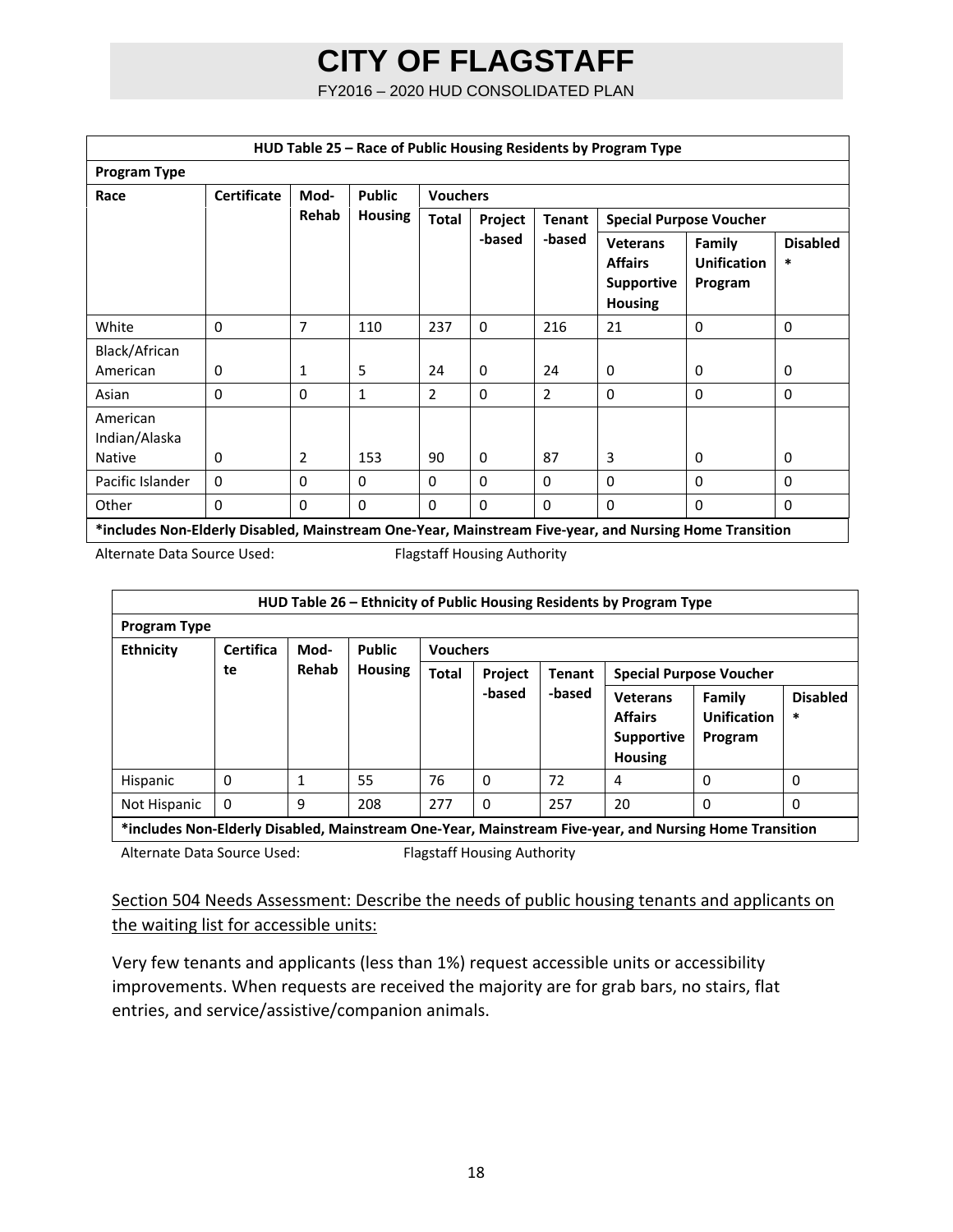#### FY2016 – 2020 HUD CONSOLIDATED PLAN

### Describe the most immediate needs of residents of Public Housing and Housing Choice voucher holders:

The most immediate needs of public housing residents include less need for verification and simplification of the rules. The most immediate need among Housing Choice Voucher holders is available units to lease that are within the payment standard.

#### How do these needs compare to the housing needs of the population at large.

The housing needs of public housing residents and Housing Choice Voucher holders are comparable to the needs of the low‐income population at large – units of sufficient size to adequately house their families and housing units that are affordable.

#### **NA‐40 Homeless Needs Assessment**

#### Introduction

The Arizona Rural Continuum of Care is managed by the Arizona Department of Housing (ADOH) and works throughout rural Arizona, including the City of Flagstaff, to coordinate homeless planning across municipalities and agencies. The City may use CDBG resources to support or expand facilities and services for homeless people and works closely with the Coconino County Continuum of Care.

Homeless individuals and families in Flagstaff reflect the diversity, complex characteristics and special needs of homeless people throughout the United States. Some homeless people require limited assistance to regain permanent housing and self‐sufficiency. Others, especially people with disabilities and those who are chronically homeless, require extensive and long-term support. In addition to people who are already homeless, individuals and families with limited incomes may be in imminent danger of becoming homeless.

If data is not available for the categories "number of persons becoming and exiting homelessness each year," and "number of days that persons experience homelessness," describe these categories for each homeless population type (including chronically homeless individuals and families, families with children, veterans and their families, and unaccompanied youth):

According to the Arizona Department of Housing point‐in‐time unsheltered count for Coconino County homeless individuals and families have been without a home as follows: 11% for less than 30 days; 23% for 31 days to 6 months; 9% for 7 to 12 months; 8% for 13‐24 months and 46% for more than 24 months. There is no breakdown by homeless population type and there is no data available for the number of persons exiting homelessness each year.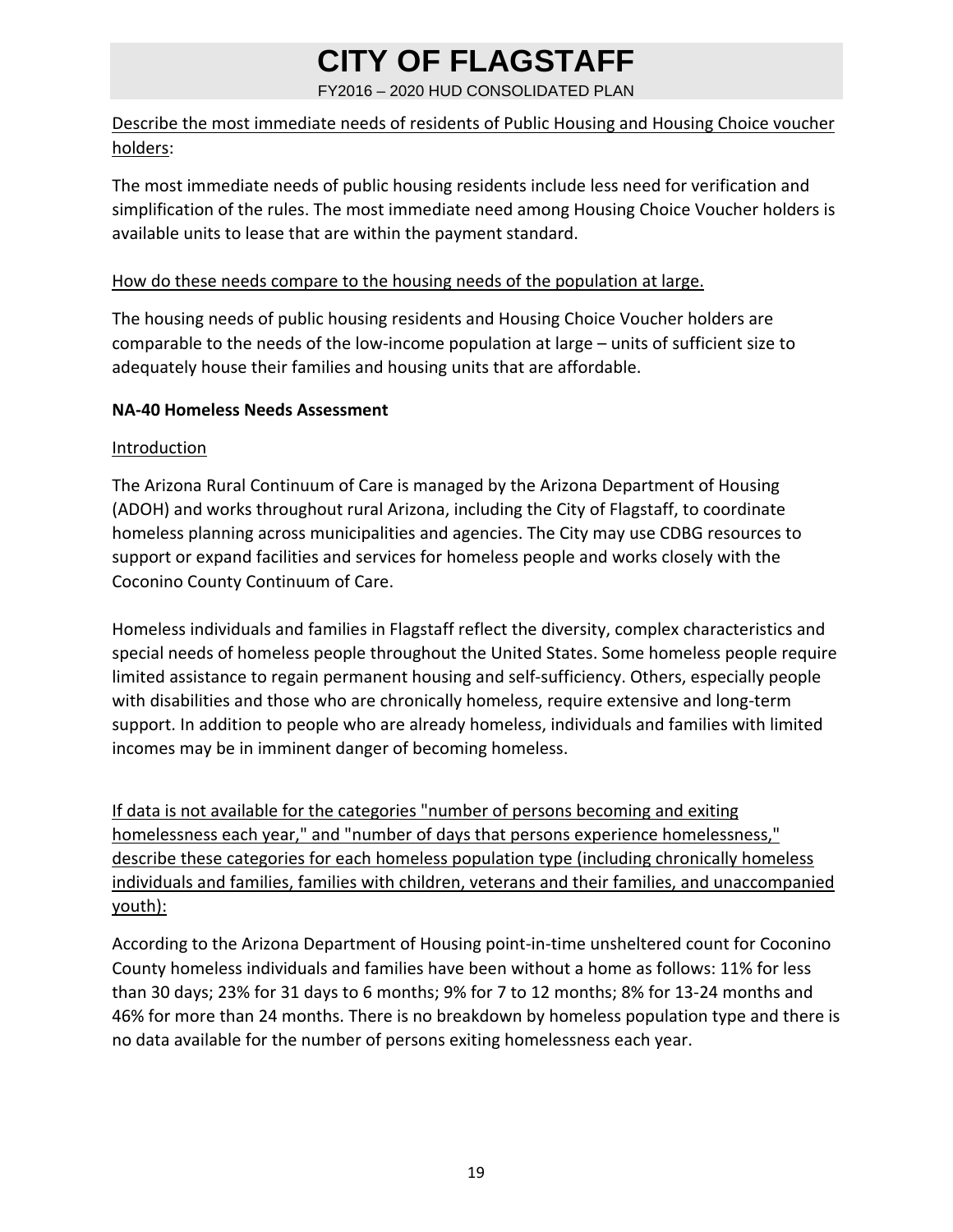FY2016 – 2020 HUD CONSOLIDATED PLAN

### Estimate the number and type of families in need of housing assistance for families with children and the families of veterans.

In July 2014, there were 104 individuals in 28 sheltered families, and 10 in permanent supportive housing. Among families with children, most are single‐parent female‐headed households. There were an estimated 3 families with children that included a Veteran. The 2015 Balance of State point‐in‐time count identified 14 adults with children and 38 children under the age of 18 experiencing homelessness. There were 2 households that included a Veteran; these households may also include children. It is important to note that the 2015 point‐in‐time count took place in January and that the number of individuals experiencing homelessness in Flagstaff is significantly higher during the summer months.

#### Describe the Nature and Extent of Homelessness by Racial and Ethnic Group.

In July 2014, 45% of homeless individuals, including homeless individuals in families, were White/non‐Hispanic and 35% were Native American; all other races and ethnicities accounted for the remaining 20% of homeless individuals. Among families 36% were Native American, 29% were White/non‐Hispanic and 18% were White/Hispanic; all other races accounted for the remaining 26% of homeless individuals in families. Among individuals 50% were White/non‐ Hispanic and 35% were Native American; all other races and ethnicities accounted for the remaining 15% of homeless individuals. In many cases, Native American individuals visit Flagstaff and have no way to get back home; this contributes to the higher number of Native American people experiencing homelessness.

### Describe the Nature and Extent of Unsheltered and Sheltered Homelessness.

The 2015 sheltered count reported by the AZ Department of Housing identified 771 sheltered individuals in Coconino County, including emergency shelter, transitional housing, and permanent supportive housing. At that time and among families there were 293 people in emergency shelter, 62 people in transitional housing, 185 people in permanent supportive housing, and 169 people receiving rapid re-housing assistance including Veterans Affairs Supportive Housing Vouchers. Counts of sheltered families served by victim services agencies are not included in the sheltered count.

The 2015 Balance of State point in time count revealed 151 people in 91 households experiencing homelessness in Coconino County. This count was conducted in January when unsheltered homelessness in Coconino County is relatively low due to inclement weather. The July 2014 unsheltered count reported by Coconino County to the AZ Department of Housing identified 388 unsheltered individuals in Coconino County, which includes Flagstaff.

Nearly 1/3 of unsheltered homeless people indicated the primary reason for homelessness was no employment. Other high ranking primary contributors to homelessness were household/ family dispute, insufficient employment, and the high cost of housing.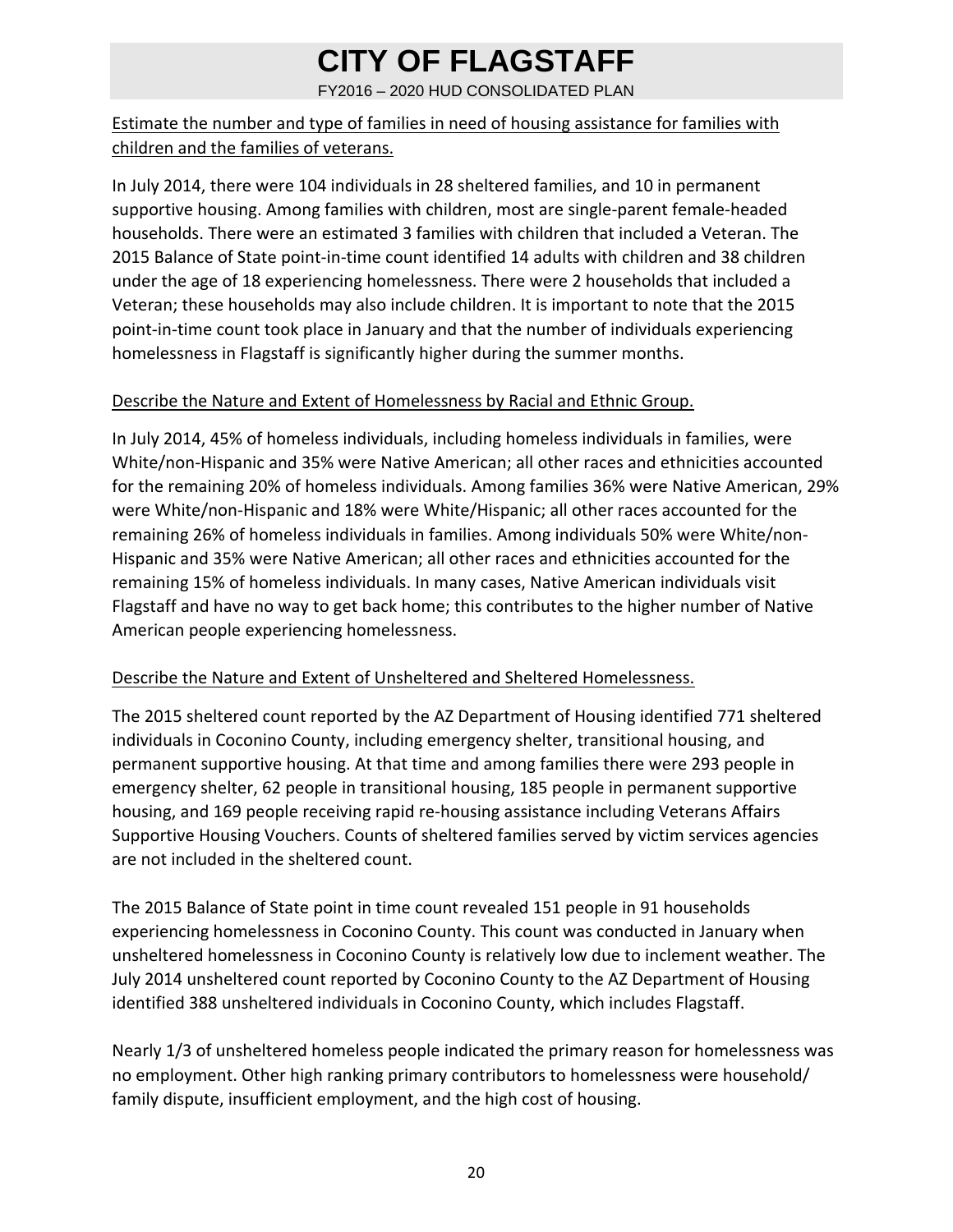FY2016 – 2020 HUD CONSOLIDATED PLAN

#### Discussion

The Arizona Department of Housing manages the rural Continuum of Care, which includes the Coconino County Continuum of Care and the City of Flagstaff. Homelessness in Flagstaff is most prevalent among single adult men. The number of unsheltered homeless people in Flagstaff in the summer months is more than double the number during the winter months. The high cost of housing combined with insufficient moderate‐ and higher‐wage employment opportunities are primary contributors to homelessness in Flagstaff.

#### **NA‐45 Non‐Homeless Special Needs Assessment**

#### **Introduction**

For purposes of the Consolidated Plan, HUD defines special populations as:

- 1. Elderly and Frail Elderly People
- 2. People with Severe Mental Illness
- 3. People with Mental, Physical and/or Developmental Disabilities
- 4. People with Alcohol/Other Drug Addictions
- 5. Persons with HIV/AIDS & their families
- 6. Victims of Domestic Violence

The CDBG program expressly permits CDBG funding without income qualification for specific categories of people with special needs – referred to as "presumed benefit" populations. These populations include abused children, elderly persons, victims of domestic violence, severely disabled adults, illiterate adults, persons living with AIDS, and migrant farm workers.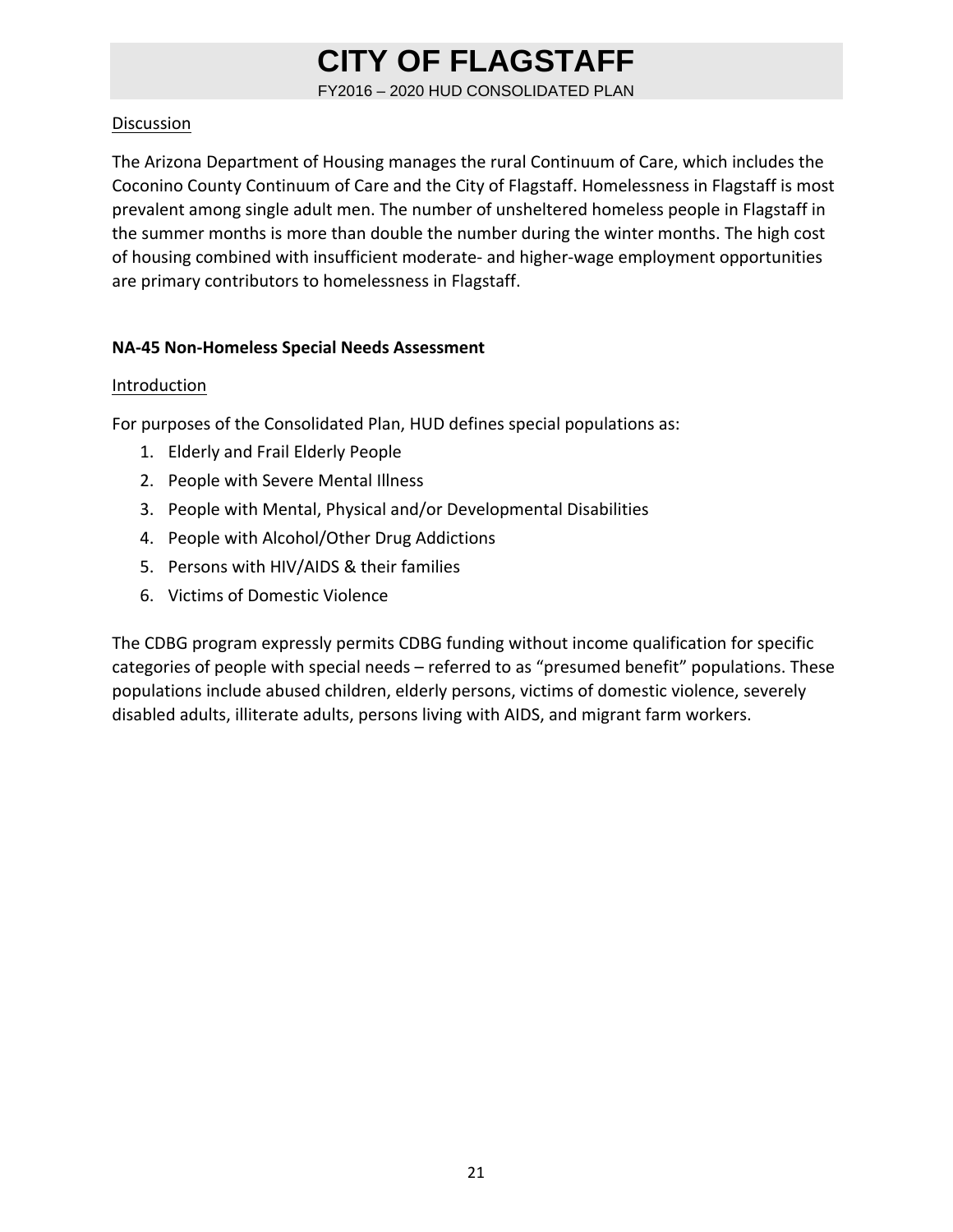FY2016 – 2020 HUD CONSOLIDATED PLAN

#### Describe the characteristics of special needs populations in your community:

*Elderly and Frail Elderly*. According to ACS 2009‐11 there are an estimated 4,209 people age 65 or older in Flagstaff, including 1,684 who are age 75 and older. Unlike many areas of Arizona, Flagstaff does not attract many seniors due to weather and altitude. Of Flagstaff seniors, 271 have income below the poverty level and 1,154 live alone. Of those with income below the poverty level 205 are seniors who live alone; most are female.

*People with Severe Mental Illness*. According to the Arizona Department of Health Services FY 2014 Annual Report, there were 6,026 individuals with a qualifying diagnosis and disability enrolled in the public health system in the Northern Region. About 1/3 of SMI individuals enrolled in the public health care system also have substance abuse issues. The majority of enrolled SMI individuals receive case management, rehabilitation, and medical and pharmacy services. About 1/3 of enrolled SMI individuals receive supported employment and living skills training. The City is also served by The Guidance Center, Southwest Behavioral Health Services and the regional medical center.

*People with Physical and Developmental Disabilities*. According to ACS 2009‐11 there are 4,187 people in Flagstaff who have a disability. Of people with disabilities, 1,049 are age 65 or older and 2,861 are age 18 to 64. Among Flagstaff residents age 18 and older with disabilities 1,341 have cognitive disabilities and may be considered developmentally disabled and 1,660 have ambulatory disabilities and may be considered physically disabled. Among all people with disabilities, 1,456 have self‐care limitations. The percentage of people with disabilities increases with age – 27.7% of people age 65 and older report having a disability compared to 5.9% of people age 18 to 64.

*People with Alcohol/Other Drug Addictions*. The Arizona Department of Health Services serves as the Single State Authority on substance abuse, providing oversight, coordination, planning, administration, regulation and monitoring of all facets of the public behavioral health system in Arizona. Four Regional Behavioral Health Authorities and three Tribal Regional Behavioral Health Authorities operate as managed care organizations in six distinct geographic service areas throughout the State. In 2015 the Northern Arizona Behavioral Health Authority (NARBHA) became Health Choice Integrated Care (HCIC) and this agency serves Yavapai, Coconino, Apache, Mohave and Navajo Counties. The City is also served by The Guidance Center, Southwest Behavioral Health Services and the regional medical center..

According to the Arizona Department of Health Services (ADHS) FY 2014 Report on Substance Abuse Treatment Programs, there were 11,715 individuals enrolled in public health care and receiving substance abuse treatment services through NAHRBA. Co‐occurring mental health issues such as depression, anxiety and psychotic disorders are commonly noted with substance abuse, and ADHS reports 22% of substance abuse clients had a co‐occurring General Mental Health Disorder and 31% also had a Serious Mental Illness.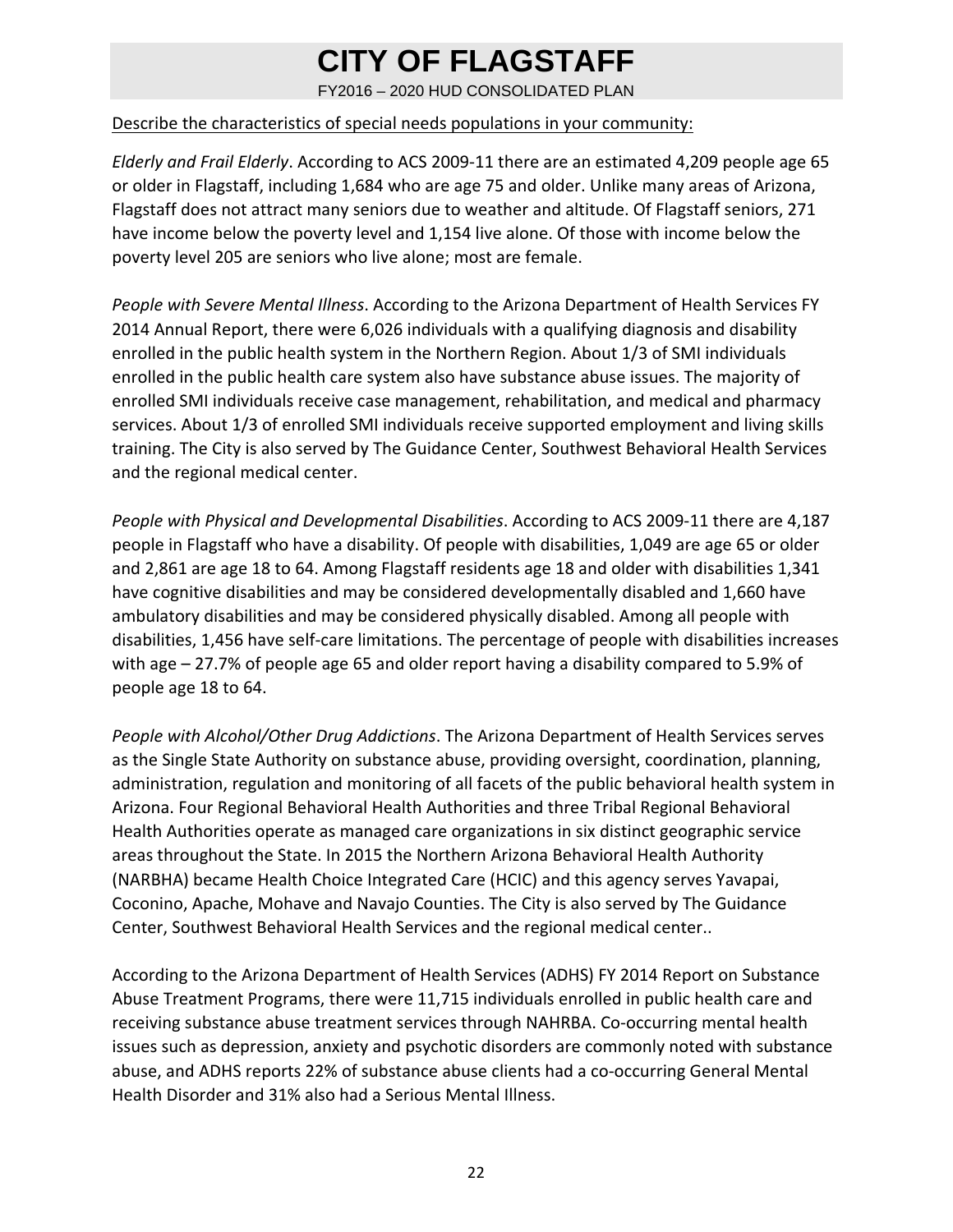FY2016 – 2020 HUD CONSOLIDATED PLAN

*Victims of Domestic Violence*. Northland Family Help Center took 7,468 crisis calls from January 2012 through November 2015 and provided shelter to 386 adult victims of domestic violence. Northland Family Help Center does not maintain a waiting list and services are on a first‐come first‐served basis.

### Discuss the size and characteristics of the population with HIV/AIDS and their families within the Eligible Metropolitan Statistical Area:

According to the Arizona Department of Health Services 2015 Annual HIV/AIDS Report for Coconino County the HIV/AIDS prevalence rate is 123 per 100,000; an estimated 74 people were living with HIV and 94 people were living with AIDS in 2014. Eight of ten people living with HIV/AIDS are men. The prevalence of HIV/AIDS is higher among people age 35 to 54. According to the 2014 Arizona Statewide Needs Assessment for People Living with HIV/AIDS 62% of respondents to the statewide needs assessment survey reported renting, 14% lived with family or friends, 22% owned their home, and 16% reported being homeless at some time. Nearly half (48%) of survey respondents reported living alone and 38% lived in 2‐person households. 75% of individuals receiving services have incomes that qualify as Medicaid eligible. Identified issues for the Northern Region include a widely‐dispersed population that includes a large number of Native Americans, geographic challenges of delivering medication and food boxes, holding support groups with enough attendees, and mountainous terrain. The survey identified support groups, housing assistance, mental health services, and emergency financial assistance as the top ranked needs.

### What are the housing and supportive service needs of these populations and how are these needs determined?

*Elderly and Frail Elderly People*. Using Coconino County CHAS data and applying proportionate rates of housing needs to Flagstaff residents, there are an estimated 906 elderly low‐ and moderate‐income households with housing problems, including 682 owners of whom 326 have income less than 30% AMI and 224 renters of whom 51 have income less than 30% AMI. Elderly homeowners are most in need of assistance maintaining their homes and accessibility improvements to retain homeownership if desired. Elderly renters are in need of more affordable rental housing in close proximity to transportation and services.

*People with Severe Mental Illness*. Many SMI individuals are not employed and receive SSI, which in 2014 was \$721/month; individuals with a qualifying disability may receive SSDI and the 2014 average payment was \$1,148/month. Individuals with serious mental illness are particularly vulnerable to homelessness as there are insufficient permanent supportive housing units available and for those who can live independently and median rents are too high; ADHS reports approximately 3.8% of enrolled people with SMI are homeless.

*People with Physical and Developmental Disabilities*. Using Coconino County CHAS data and applying proportionate rates of housing needs to Flagstaff residents, there are an estimated 802 LMI households that include a person with a disability who have housing problems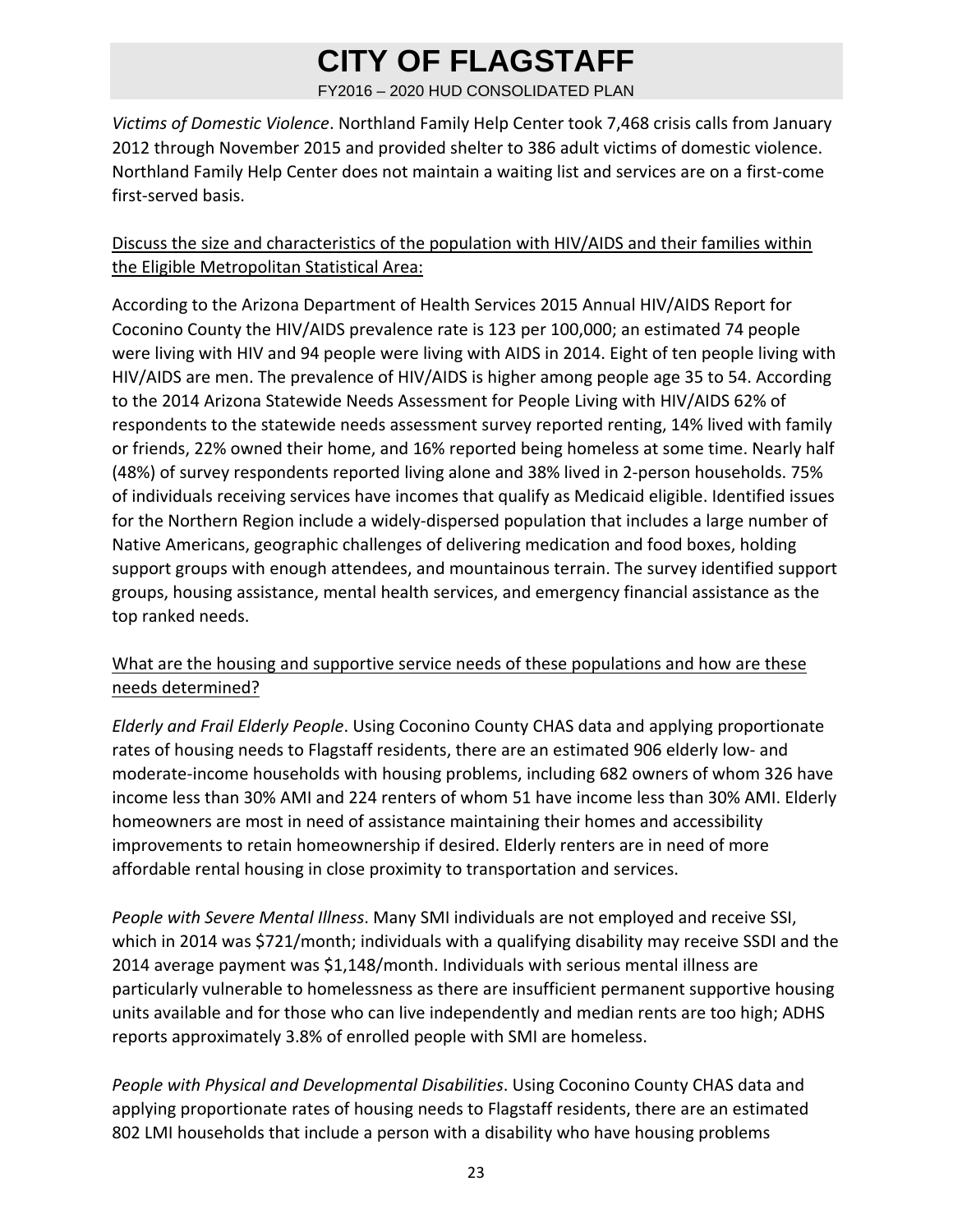FY2016 – 2020 HUD CONSOLIDATED PLAN

including 679 owners and 123 renters. Many people with disabilities who have housing needs may also be elderly. People with disabilities and their families have layered, complex needs that demand broad strategies and resources. Supportive housing for renters that includes transportation services and provides employment opportunities for people with disabilities would be beneficial as the unemployment rate for people with disabilities is 14.5% ‐ double the rate for the population without disabilities.

*People with Alcohol/Other Addictions*. There is no specific data regarding the housing needs of people with alcohol and other drug addictions. Nearly half of people receiving substance abuse services from ADHS are age 26 to 45 and 85% are low income. Based on these demographics, in addition to treatment and related services, people with alcohol and other addictions are most likely to be in need of affordable rental housing.

*Victims of Domestic Violence*. The most immediate housing need of domestic violence survivors is a safe place to live. Many victims of domestic violence are capable of moving to permanent housing without supports; transitional housing with supportive services such as meals and basic needs, case management, financial coaching, employment preparedness, child care, life skills counseling, and court advocacy is most needed.

#### **Discussion**

The available data provides a good sense of the number of people with various types of disabilities. The data is however not refined enough to accurately estimate service and/or adaptive and supportive housing needs as the number of persons receiving services and already living in adapted units is not available.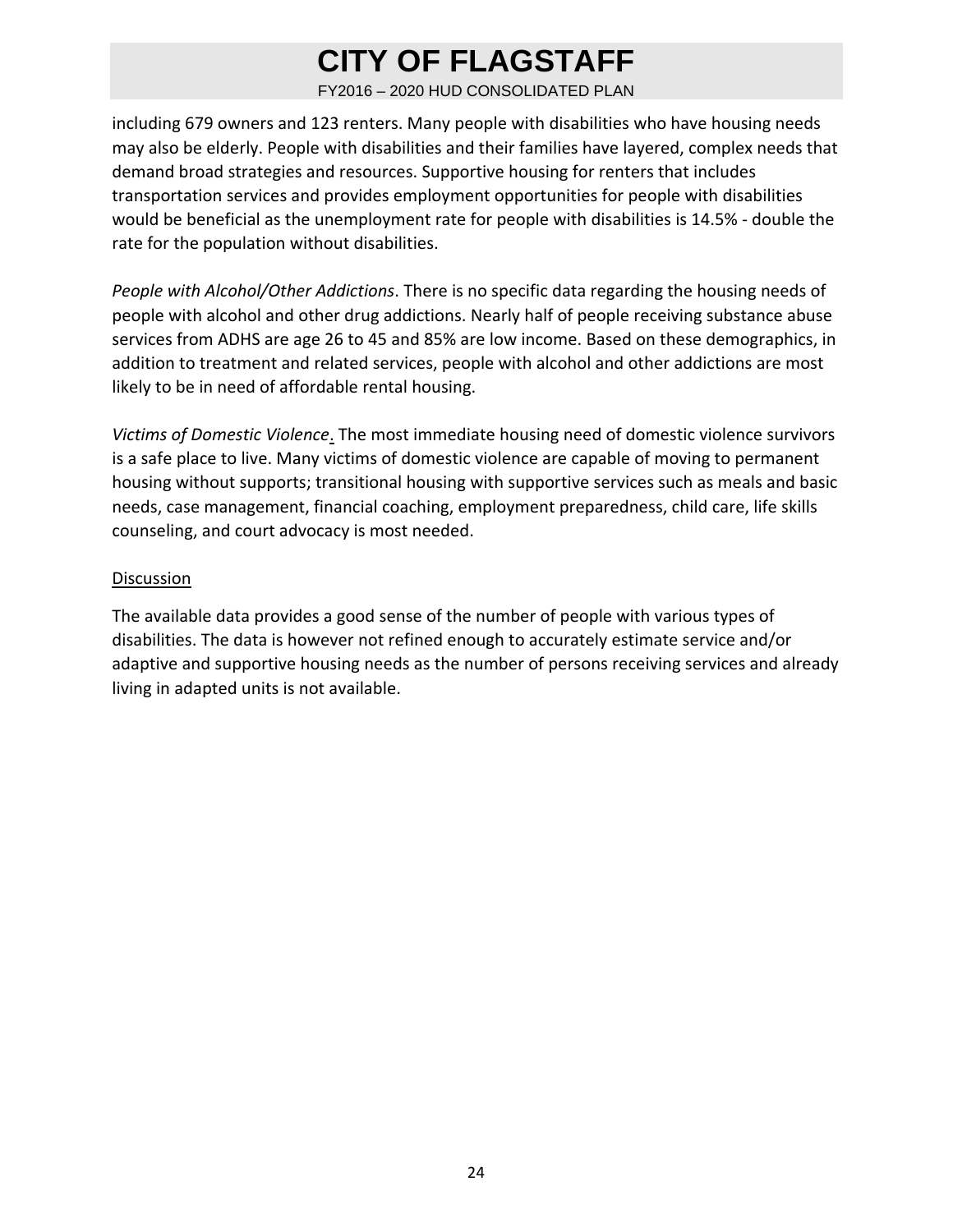FY2016 – 2020 HUD CONSOLIDATED PLAN

#### **NA‐50 Non‐Housing Community Development Needs**

#### Describe the jurisdiction's need for Public Facilities:

Needed public facilities located in LMI neighborhoods and/or serving LMI residents and people with special needs include emergency shelters and transitional housing, and facilities providing services to youth, seniors and other special needs populations. The City library foresees a need for expansion to serve individuals experiencing homelessness and youth as school libraries are under‐funded. Sustainability and energy efficiency improvements to shelters are also a critical need and several providers have approached the City for assistance.

Respondents to the City's Consolidated Plan survey identified the following priority public facilities needs in Flagstaff:

- 1. Child Care Centers;
- 2. Health Care Facilities;
- 3. Senior Centers; and
- 4. Disability Accessibility Improvements.

#### How were these needs determined?

The City's Capital Improvement Plan is prepared as part of the Annual Budget and Financial Plan and includes capital improvements spanning the coming ten years. Projects in the Capital Improvement Program fall into nine broad categories: general government, streets/ transportation, Flagstaff Urban Trails System (FUTS), arts and science/recreation/beautification, water, stormwater, wastewater, airport, and solid waste. The 5-year Capital Improvement Plan was reviewed to identify public facilities located in LMI neighborhoods and/or serving LMI residents and people with special needs. A survey was conducted for the Consolidated Plan and the results of the 2014 Coconino County Community and Family Vitality Survey were used to identify other needs of low and moderate income households.

#### Describe the jurisdiction's need for Public Improvements:

Needed public improvements located in LMI neighborhoods and/or serving LMI residents and people with special needs include ADA Accessibility Improvements and infrastructure for affordable housing projects.

Respondents to the City's Consolidated Plan survey identified the following priority public improvements needs in Flagstaff. These public improvements are planned through a recent voter‐approved bond for street improvements:

- 1. Street lighting; and
- 2. Street and sidewalk improvements.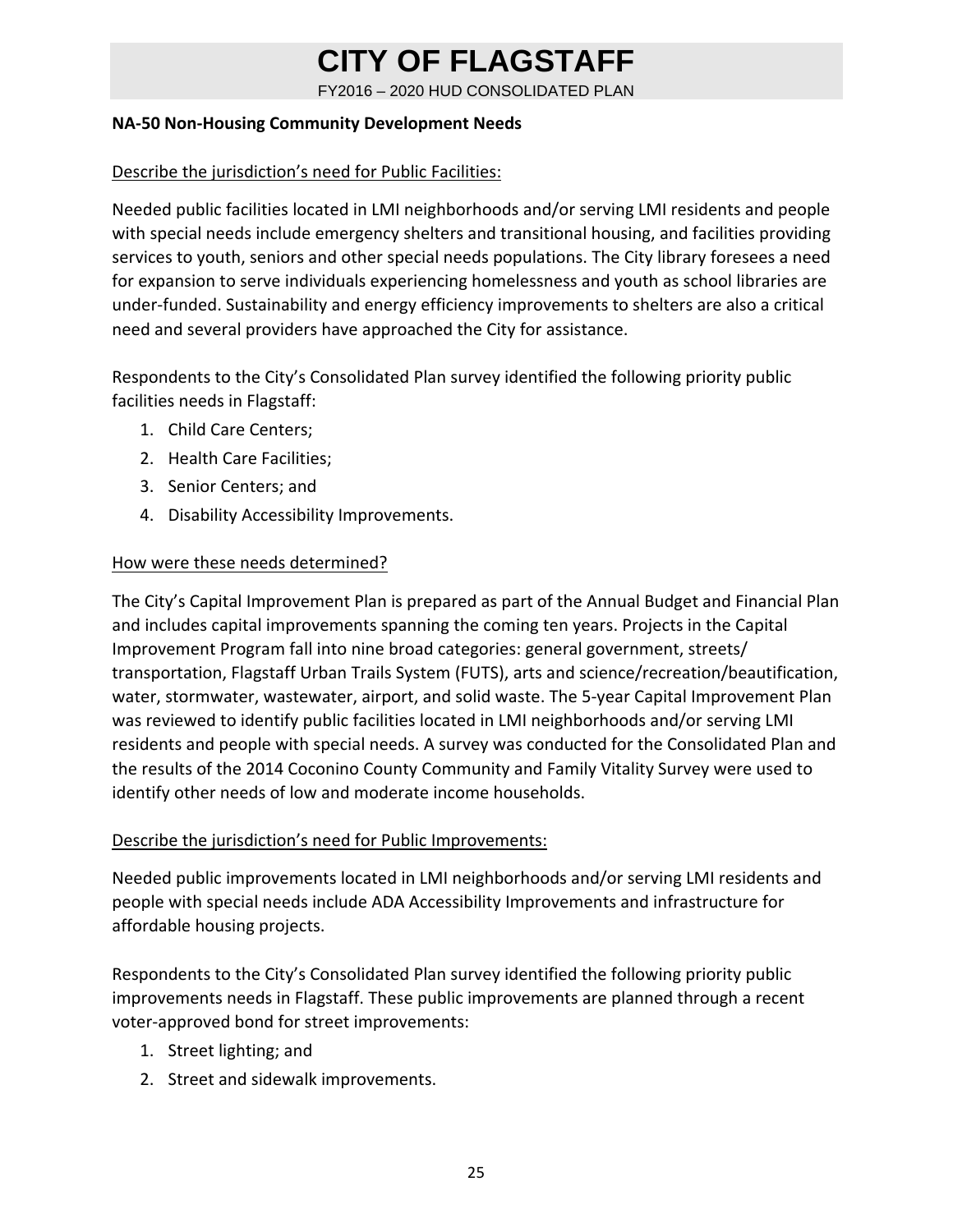FY2016 – 2020 HUD CONSOLIDATED PLAN

#### How were these needs determined?

The Capital Improvement Plan is prepared as part of the Annual Budget and Financial Plan and includes capital improvements spanning the coming ten years. Projects in the Capital Improvement Program fall into nine broad categories: general government, streets/ transportation, Flagstaff Urban Trails System (FUTS), beautification, water, stormwater, wastewater, airport, and solid waste. The 5‐year Capital Improvement Plan was reviewed to identify public improvements located in LMI neighborhoods and/or servicing LMI residents and people with special needs. In addition, a survey was conducted for the Consolidated Plan.

#### Describe the jurisdiction's need for Public Services:

Records of past funding indicate a need for agency operating support, homeless outreach services, financial education and counseling, housing stabilization assistance, and health services.

Respondents to the City's Consolidated Plan survey identified the following priority public services needs in Flagstaff:

- 1. Mental health
- 2. Affordable housing, and
- 3. Child care services.

### How were these needs determined?

Public services needs were determined by reviewing past requests for funding, through a survey conducted specifically for the Consolidated Plan and through public meetings conducted for the Consolidated Plan. In addition, a survey was conducted for the Consolidated Plan and the results of the 2014 Coconino County Community and Family Vitality Survey were used to identify other needs of low and moderate income households.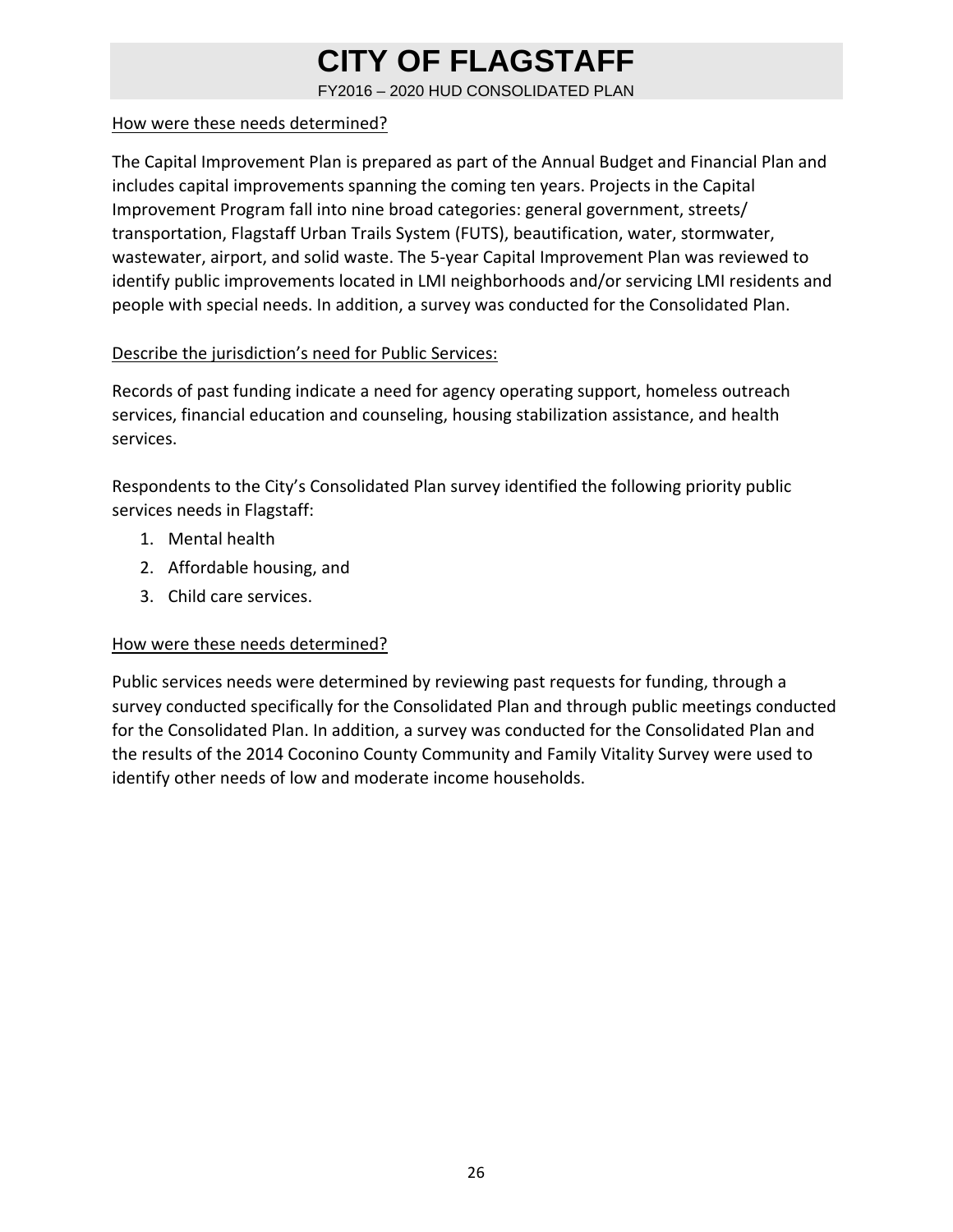FY2016 – 2020 HUD CONSOLIDATED PLAN

#### **MA‐05 Housing Market Analysis Introduction**

The housing market consists of homeowners and renters and the units they occupy. In addition to tenure and occupancy, the three primary elements of the housing market that impact supply and demand are:

- 1. Variety ‐ the types of housing that are available.
- 2. Quality, ‐ most often defined by age, unit value and whether the unit has complete plumbing or kitchen facilities.
- 3. Affordability ‐ defined by the percentage of household income that must be spent for housing costs and whether that percentage consumes more than 30% of gross household income.

The Northern Arizona University main campus is located in Flagstaff and has a significant impact on housing availability. Student enrollment at Northern Arizona University Flagstaff campus in 2011 was 17,761, with 16,275 students enrolled full‐time. Approximately 8,500 students lived in college dormitories or apartments situated on land owned by NAU, an estimated 25% (4,070) either lived with family or were enrolled in online/remote classes, and an estimated 3,700 students lived off campus. Assuming an average of 2.5 students per open‐market rental unit an estimated 1,480 rental units were occupied by students. Students typically pay between \$600 and \$700 per bedroom, far more than could be earned by renting units to families.

### **MA‐10 Number of Housing Units**

A variety of housing types is necessary to meet the diverse housing needs and desires of both owners and renters. Housing variety is driven by many factors ‐ primarily demand for certain types of housing and amenities. Other factors that influence housing variety include public policy such as zoning and building requirements, the availability and cost of infrastructure, and the cost of development (land, construction, fees).

|               | HUD Table 31 - Residential Properties by Unit Number |  |  |  |  |  |  |
|---------------|------------------------------------------------------|--|--|--|--|--|--|
| <b>Number</b> | %                                                    |  |  |  |  |  |  |
| 12,188        | 47%                                                  |  |  |  |  |  |  |
| 2,575         | 10%                                                  |  |  |  |  |  |  |
| 2,223         | 9%                                                   |  |  |  |  |  |  |
| 3,610         | 14%                                                  |  |  |  |  |  |  |
| 3,712         | 14%                                                  |  |  |  |  |  |  |
| 1,543         | 6%                                                   |  |  |  |  |  |  |
| 25,851        | 100%                                                 |  |  |  |  |  |  |
|               | 2007 2011 $\Lambda$ CC                               |  |  |  |  |  |  |

HUD Data Source: 2007‐2011 ACS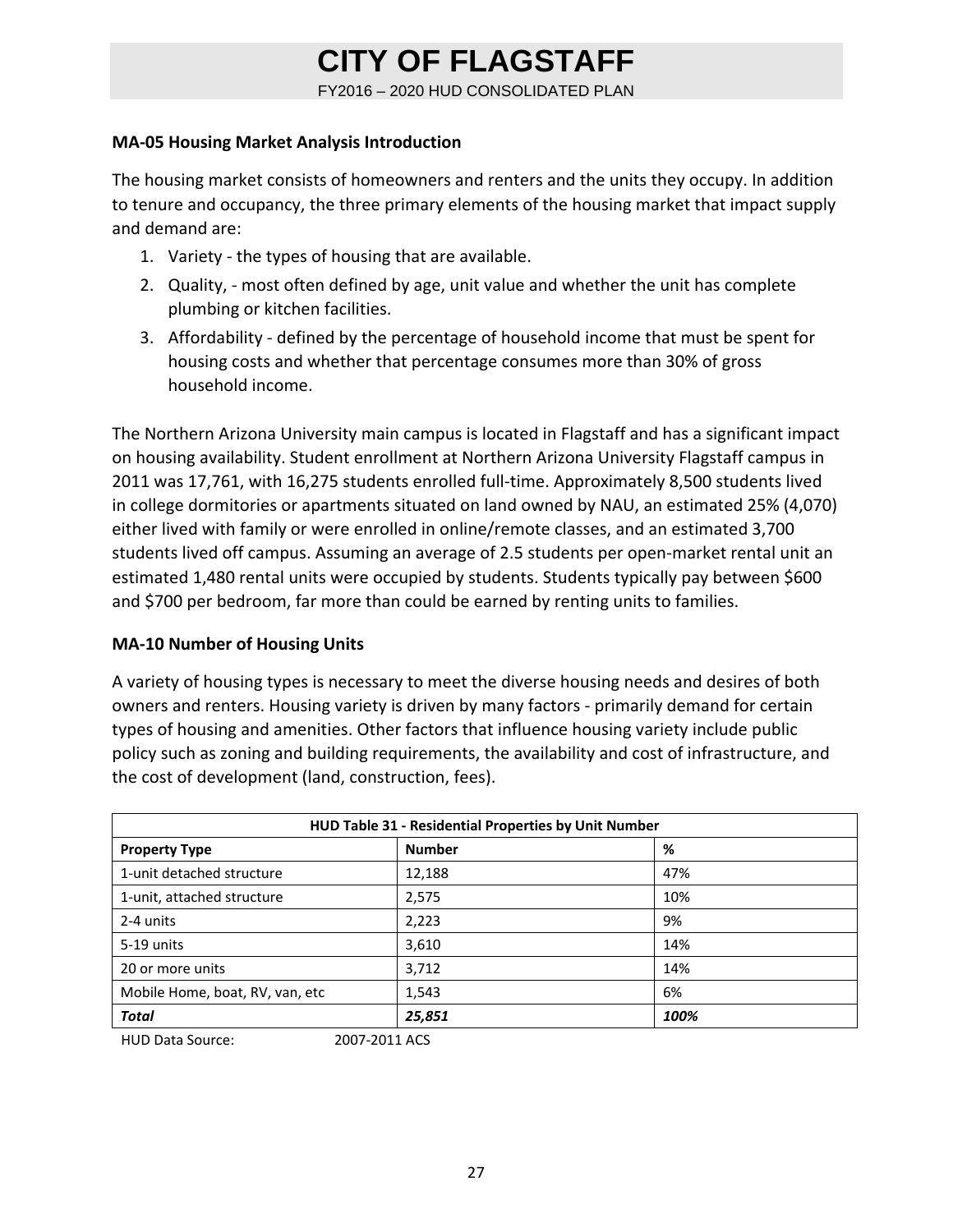FY2016 – 2020 HUD CONSOLIDATED PLAN

| HUD Table 32 - Unit Size by Tenure |               |      |                |      |  |  |  |
|------------------------------------|---------------|------|----------------|------|--|--|--|
|                                    | <b>Owners</b> |      | <b>Renters</b> |      |  |  |  |
|                                    | <b>Number</b> | %    | <b>Number</b>  | %    |  |  |  |
| No bedroom                         | 34            | 0%   | 730            | 6%   |  |  |  |
| 1 bedroom                          | 132           | 1%   | 2,142          | 18%  |  |  |  |
| 2 bedrooms                         | 1,550         | 15%  | 5,469          | 47%  |  |  |  |
| 3 or more bedrooms                 | 8,947         | 84%  | 3,356          | 29%  |  |  |  |
| <b>Total</b>                       | 10,663        | 100% | 11,697         | 100% |  |  |  |

HUD Data Source: 2007‐2011 ACS

### Describe the number and targeting (income level/type of family served) of units assisted with federal, state, and local programs.

There are 1,245 subsidized low‐income rental units in the City of Flagstaff. In addition to the 265 public housing units and 80 affordable rental units owned and operated by the City of Flagstaff Public Housing Authority there are 888 affordable rental units in 12 apartment complexes funded with the Low Income Housing Tax Credit Program. LITHC units are generally targeted to households with income less than 60% of the area median income. LIHTC units may be targeted to specific populations, and 60 units are targeted to elderly and disabled households; the remaining 828 units are targeted to families. There are also 12 HUD‐funded Section 202 units serving very-low income people with disabilities.

### Provide an assessment of units expected to be lost from the affordable housing inventory for any reason, such as expiration of Section 8 contracts.

According to information provided by the Arizona Department of Housing there are two affordable housing properties containing 68 units with periods of affordability or use agreements that will expire between 2016 and 2025. A 10‐year planning window is used to identify potential lost units and allow sufficient time to plan.

- 1. Timber Trails Apartments 64 units funded with Low‐income Housing Tax Credits / Bond funds will expire on October 20, 2021. The 64 units in this project include 16 1‐ bedroom units, 16 2‐bedroom units and 32 3‐bedroom units.
- 2. Sharon Manor II Apartments 4 units funded with State Housing Funds will expire on December 31, 2025.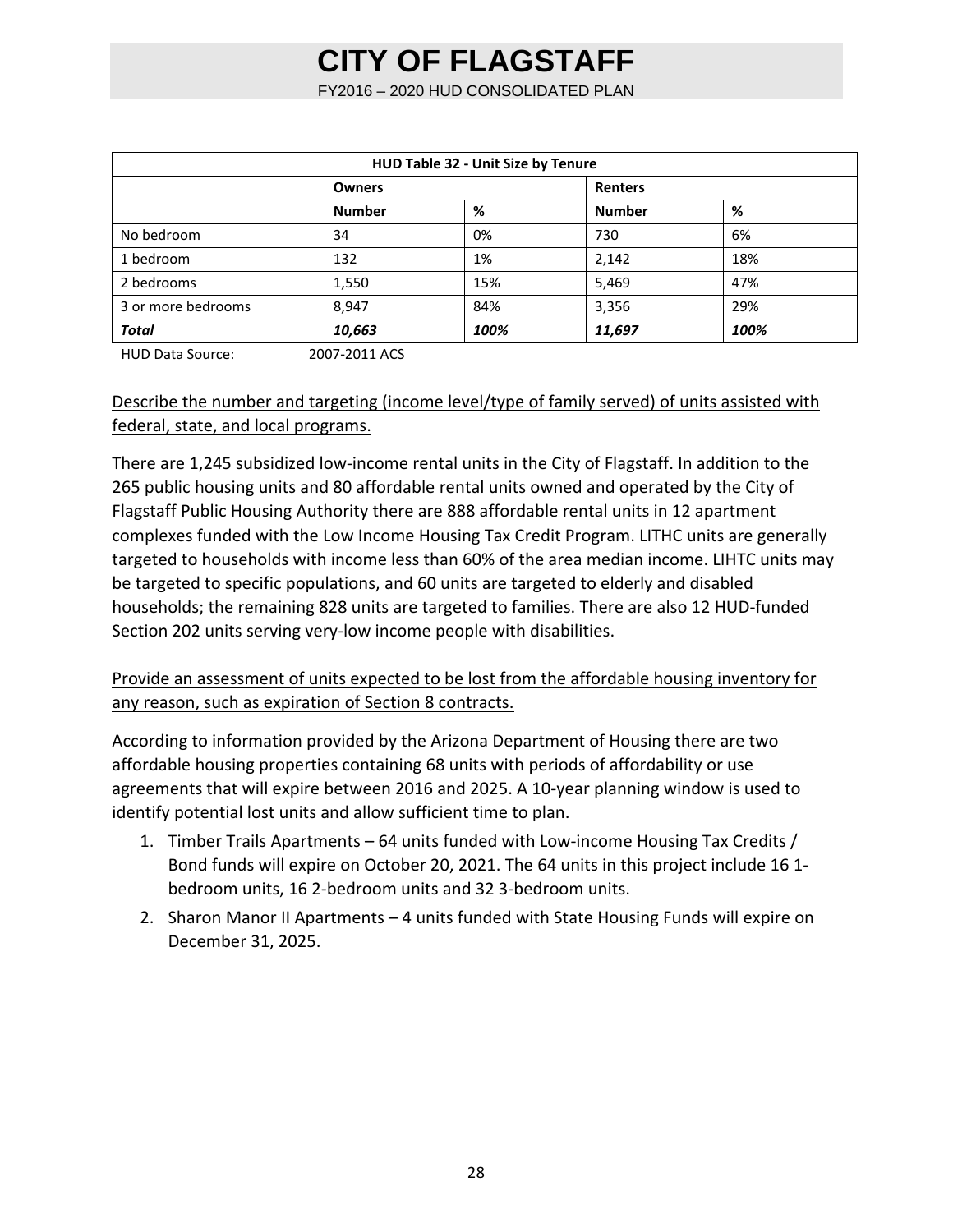FY2016 – 2020 HUD CONSOLIDATED PLAN

### Does the availability of housing units meet the needs of the population?

There is a general oversupply of units with 3 or more bedrooms and insufficient units with 1 or 2 bedrooms. People have choice of where to live – including units that are too large for their household – and many small owner households choose to occupy housing units with 3 or more bedrooms. With students rooming together off‐campus, large families may be challenged to find rental units with adequate bedrooms to comfortably accommodate all members of the family. In addition, VASH Voucher holders seeking 1-bedroom units that meet Housing Quality Standards have been challenged to find quality affordable units.

#### Describe the need for specific types of housing.

Condominium and townhome units and other attached units that are less costly to develop and suitable for homeownership by families of all sizes are needed, as are higher‐density rental units suitable for non‐student households.

#### Discussion

While there is a general over-supply of 3-bedroom units, the Northern Arizona University main campus is located in Flagstaff and has a significant impact on housing availability as an estimated 1,480 open‐market rental units are occupied by students, many of them rooming together in larger units. The presence of a large number of students may negatively impact the availability of 3‐bedroom and larger rental units suitable for large families.

Condominium and townhome units and other attached units that are less costly to develop and suitable for homeownership by families of all sizes are needed, as are higher‐density rental units suitable for non‐student households.

### **MA‐15 Housing Market Analysis: Cost of Housing**

#### Introduction

Government programs define cost burden as paying more than 30% of gross household income for total housing cost (rent or mortgage and utilities), however this definition is more appropriate to moderate income households than to lower or higher income households. Simply stated, housing cost burdened lower‐income households may have little remaining to pay for the essentials – clothing, food, transportation and child care, while higher income households may choose to pay more for housing. Housing cost burden also has costs to the community; when housing costs are high employers may have difficulty attracting and retaining qualified employees.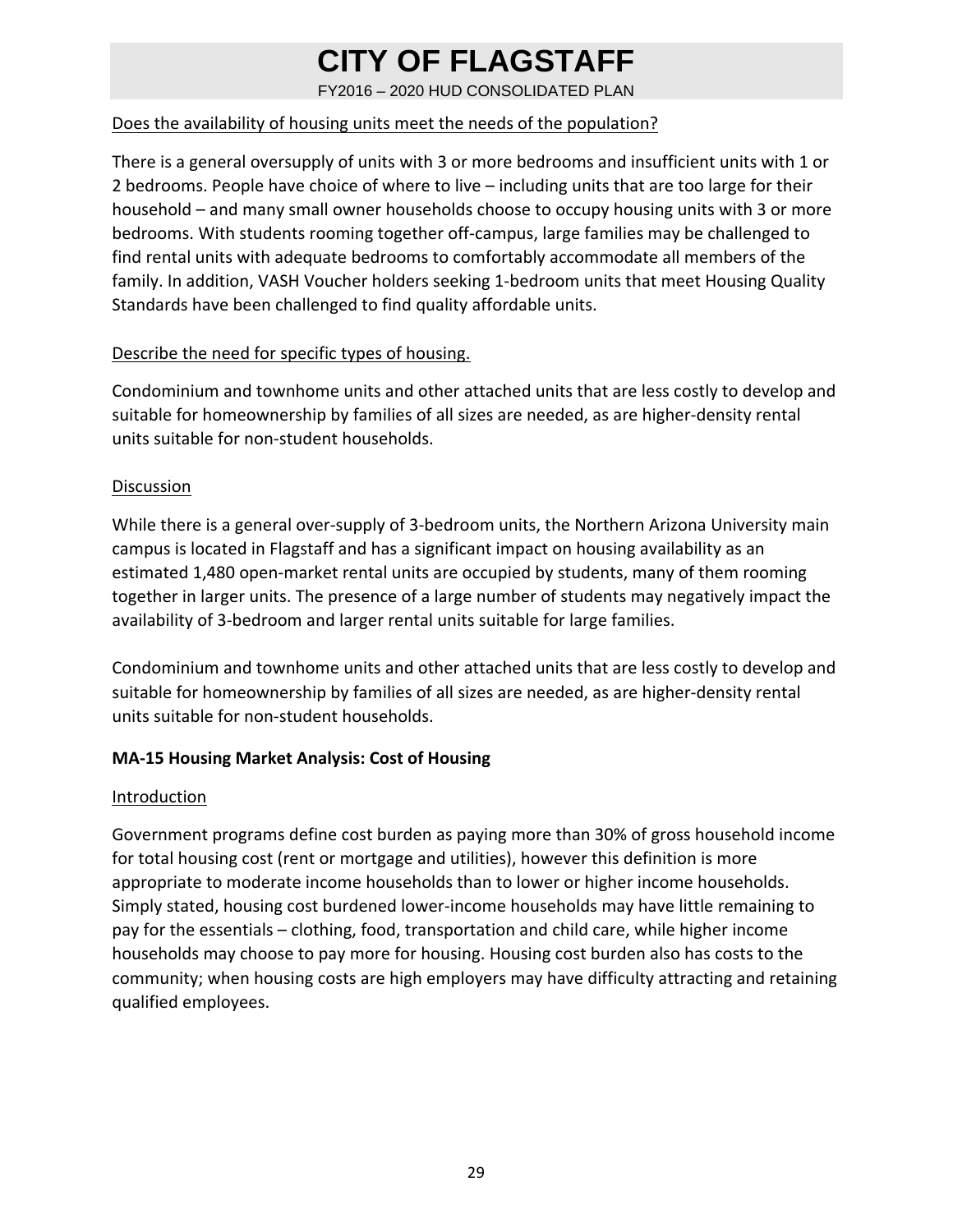FY2016 – 2020 HUD CONSOLIDATED PLAN

| HUD Table 33 – Cost of Housing                               |         |         |     |  |  |  |  |
|--------------------------------------------------------------|---------|---------|-----|--|--|--|--|
| Base Year: 2000<br><b>Most Recent Year: 2011</b><br>% Change |         |         |     |  |  |  |  |
| Median Home Value                                            | 149.000 | 294.400 | 98% |  |  |  |  |
| <b>Median Contract Rent</b>                                  | 607     | 873     | 44% |  |  |  |  |

HUD Data Source: 2000 Census (Base Year), 2007‐2011 ACS (Most Recent Year)

| <b>HUD Table 34 - Rent Paid</b> |               |        |  |  |  |
|---------------------------------|---------------|--------|--|--|--|
| <b>Rent Paid</b>                | <b>Number</b> | %      |  |  |  |
| Less than \$500                 | 1,377         | 11.8%  |  |  |  |
| \$500-999                       | 6,865         | 58.7%  |  |  |  |
| \$1,000-1,499                   | 2,838         | 24.3%  |  |  |  |
| \$1,500-1,999                   | 453           | 3.9%   |  |  |  |
| \$2,000 or more                 | 164           | 1.4%   |  |  |  |
| <b>Total</b>                    | 11,697        | 100.0% |  |  |  |

HUD Data Source: 2007-2011 ACS

| <b>HUD Table 35 - Housing Affordability</b> |         |         |  |  |  |  |
|---------------------------------------------|---------|---------|--|--|--|--|
| % Units affordable to Households            | Renter  | Owner   |  |  |  |  |
| earning                                     |         |         |  |  |  |  |
| 30% HAMFI                                   | 425     | No Data |  |  |  |  |
| 50% HAMFI                                   | 1,655   | 455     |  |  |  |  |
| 80% HAMFI                                   | 7,335   | 1,070   |  |  |  |  |
| <b>100% HAMFI</b>                           | No Data | 2,205   |  |  |  |  |
| <b>Total</b>                                | 9,415   | 3,730   |  |  |  |  |

HUD Data Source: 2007‐2011 CHAS

| HUD Table 36 - Monthly Rent |                                   |           |           |           |      |  |  |  |  |
|-----------------------------|-----------------------------------|-----------|-----------|-----------|------|--|--|--|--|
| Monthly Rent (\$)           | <b>Efficiency (no</b><br>bedroom) | 2 Bedroom | 3 Bedroom | 4 Bedroom |      |  |  |  |  |
| <b>Fair Market Rent</b>     | 710                               | 825       | 1033      | 1311      | 1671 |  |  |  |  |
| High HOME Rent              | 698                               | 749       | 901       | 1032      | 1133 |  |  |  |  |
| High HOME Rent              | 551                               | 590       | 708       | 818       | 912  |  |  |  |  |

City Data Source: AZ Department of Housing FMR and HOME Rents for Flagstaff MSA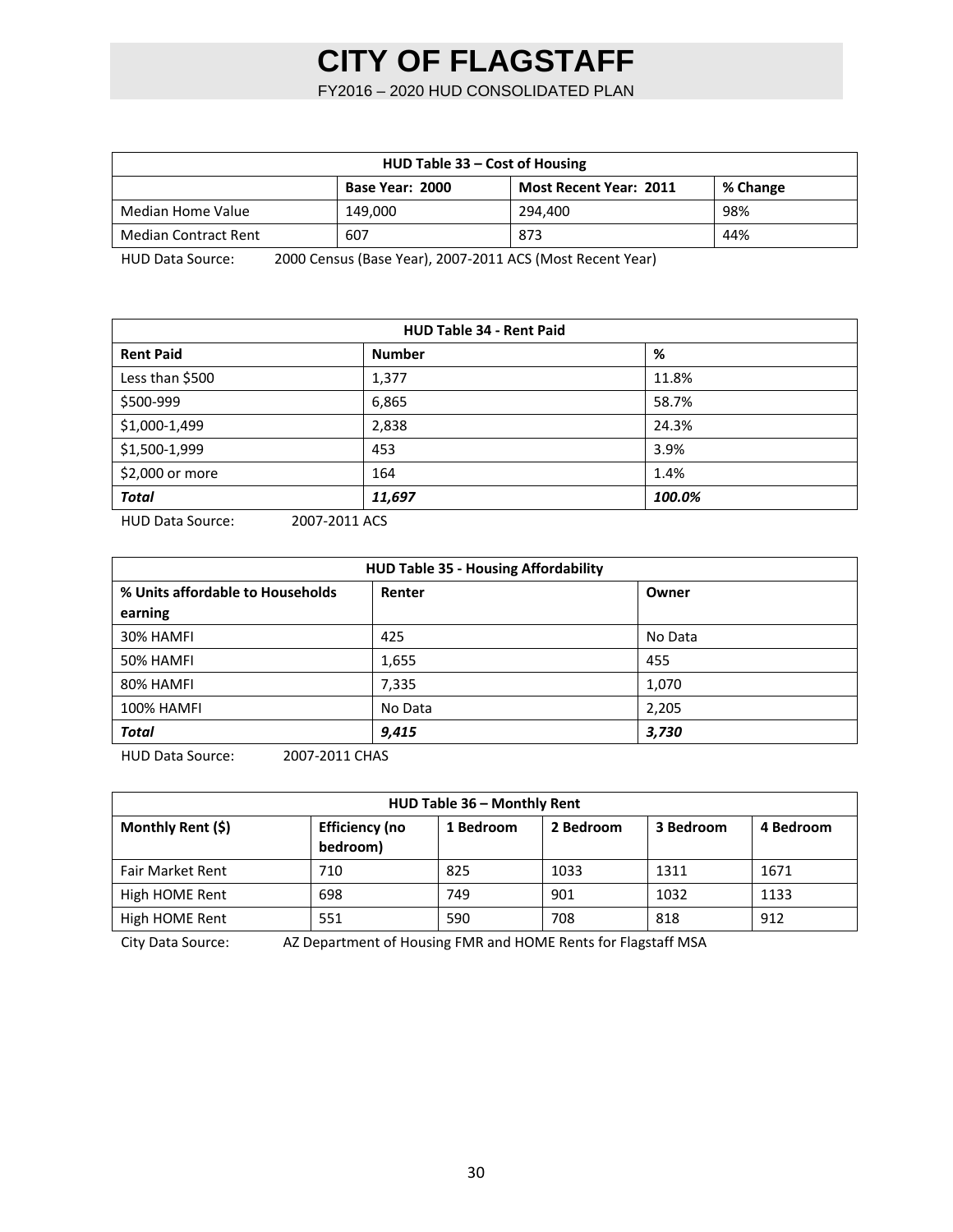FY2016 – 2020 HUD CONSOLIDATED PLAN

### Is there sufficient housing for households at all income levels?

2011 CHAS data when compared with 2011 household income and tenure data suggests insufficient rental units affordable to households with income less than 30% AMI and insufficient owner units affordable to households with income 50% to 80% AMI.

College students living off‐campus that are supported by their parents appear to be very low income and their presence tends to inflate the number of households with income less than 30% AMI and to inflate the number of cost burdened households. It is however important to ensure adequate rental housing is available for non student households with income less than 30% AMI.

### How is affordability of housing likely to change considering changes to home values and/or rents?

While the long‐term (2000 to 2011) median home value nearly doubled (98% increase) and the median rent increase was 44%, shorter‐term data indicate a 9.6% decrease in home values and a 6% increase in rents from 2011 to 2013. The long‐term expectation is that both home values and rents will increase as the housing market continues to recover. Rents are expected to increase more significantly as demand for home purchases is hampered by housing prices that are high relative to household income, decreased investment in second/vacation homes, lack of interest and financial ability to purchase by previously foreclosed homeowners, and changing social values regarding homeownership. Rent increases may be somewhat lower than expected as site plans have been approved for 696 additional rental units that will primarily serve college students; the actual impact of new housing intended for student occupancy will depend on NAU student enrollment, which has been increasing steadily over the past five years.

### How do HOME rents / Fair Market Rent compare to Area Median Rent? How might this impact your strategy to produce or preserve affordable housing?

Fair Market Rents and High HOME rents are comparable to the area median rent, although there is significant variability based on bedroom size. "Low HOME" rents are generally lower than the area median rent. The relatively low rent associated with "low‐HOME" units will impact the City's strategy to suggest production by developers of new units that are affordable to households with income less than 50% AMI. Other factors, such as vacancy rates, waiting lists for existing affordable housing, potential loss of affordable housing units, the introduction of new student housing, and economic changes will have greater influence on the City's strategy.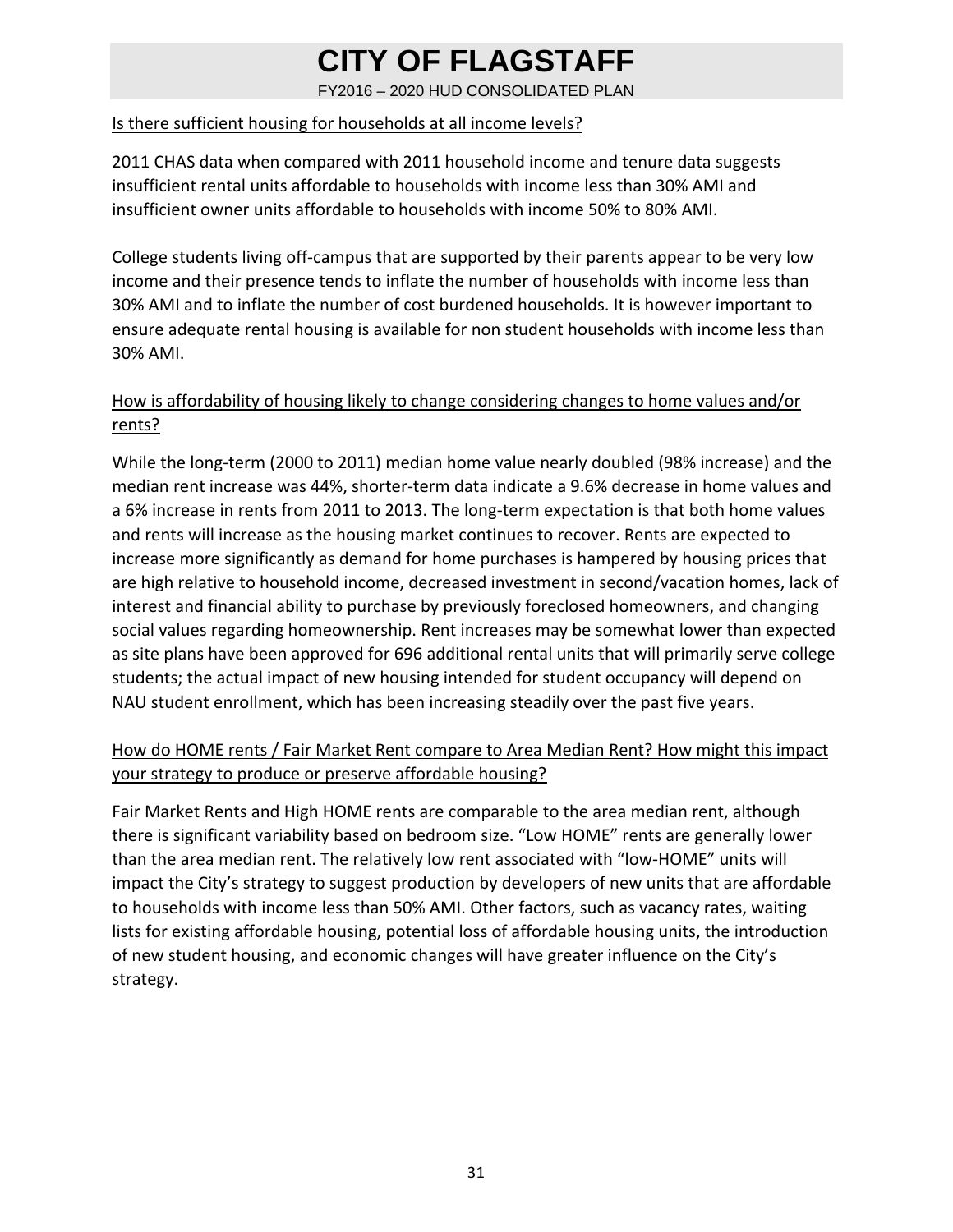FY2016 – 2020 HUD CONSOLIDATED PLAN

#### Discussion

During the market cycle from 2000 to 2011 median home values nearly doubled while median contract rents increased 44%. There was significant variability in the housing market during this period, particularly during the housing crisis and Great Recession. Both home values and rents are expected to increase during the next five years, with demand for rental units expected to drive greater rent increases and lower demand for owner units expected to result in moderate home value increases.

Seven of ten renters pay less than \$1,000/month for rent yet a significant number of rental units consist of one and two bedroom units, resulting in a generally lower median rent. Larger low and moderate income families seeking units with three or more bedrooms may be particularly challenged to find suitable affordable units.

There are insufficient units affordable to owners and potential purchasers with income 50% to 80% AMI. 67% of renter respondents to the 2014 Coconino County Community and Family Vitality Survey indicated they would like to own a home but insufficient down payment and availability in their price range were barriers to homeownership. There are also insufficient rental units affordable to renters with income less than 30% AMI.

Rents established by HUD for the HOME program, which finances rehabilitation and new construction and for the Section 8 program, which provides monthly rental subsidies to low‐ income renters do not vary significantly from the area median rent due to the high volume of one and two bedroom rental units in Flagstaff. Rehabilitated or new units targeted to very low income renters would have positive impacts on the availability of affordable housing.

### **MA‐20 Housing Market Analysis: Condition of Housing**

### **Introduction**

Housing quality encompasses a range of issues that are central to quality of life including housing safety, design and appearance, maintenance and energy efficiency, and community safety and livability. The quality of the existing housing stock reflects economic prosperity and pride of community.

The age of the housing stock is one indicator of housing quality. While many older housing units have been well-maintained and lovingly restored, other older housing units may have been built to outdated building codes using materials and construction techniques that are no longer considered safe or sustainable. Older housing units may be less energy efficient, resulting in higher utility costs for occupants. In addition, some materials, such as lead (in units built prior to 1978) and asbestos may be health hazards to unit occupants.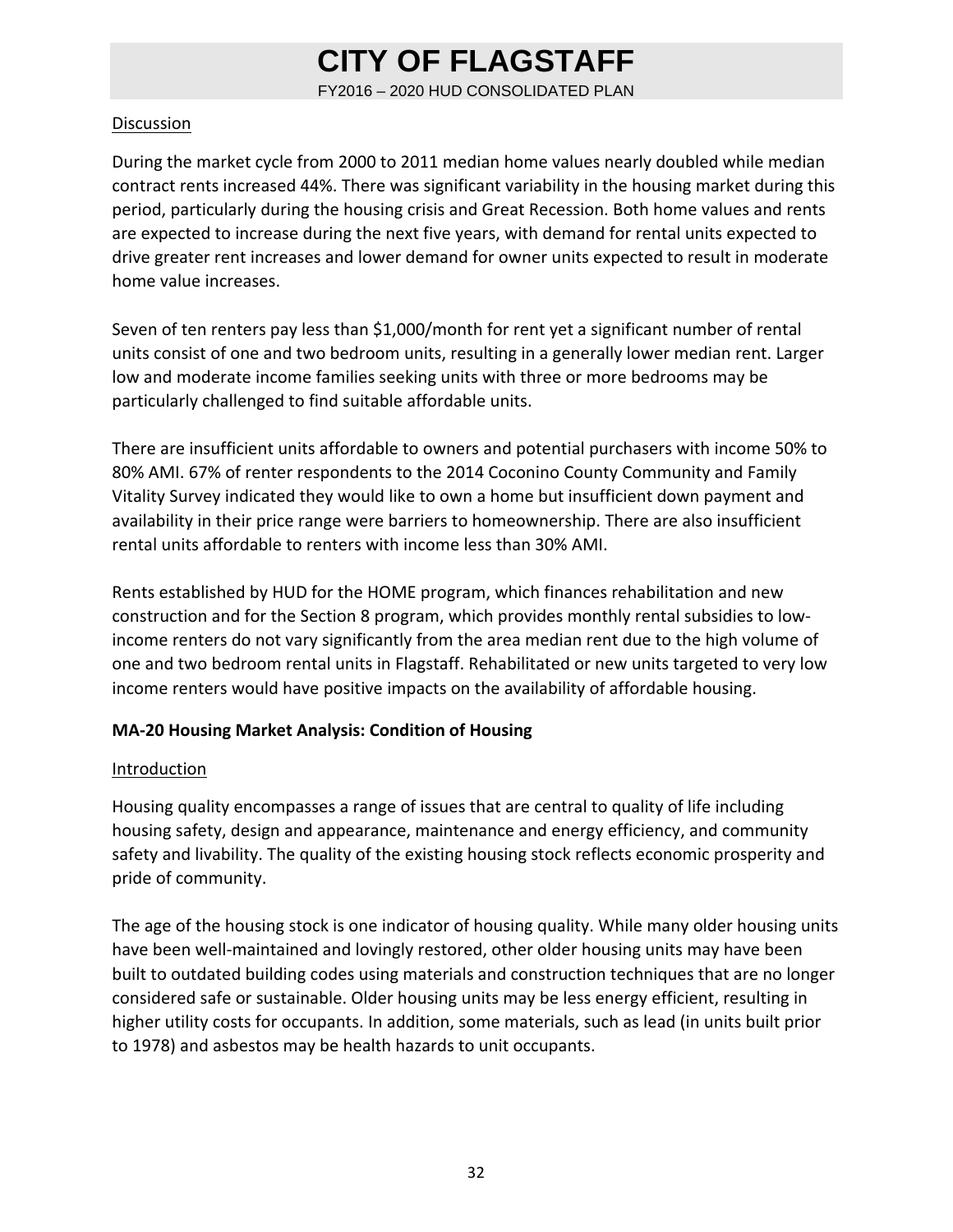FY2016 – 2020 HUD CONSOLIDATED PLAN

#### **Definitions**

A substandard housing unit is defined by HUD as lacking complete plumbing or kitchen facilities. HUD also requires the City to define standard condition and substandard condition but suitable for rehabilitation. These definitions are used in determining the eligibility of a housing unit for rehabilitation using CDBG funds.

- *Standard Dwelling Unit*. A dwelling unit that meets or exceeds HUD Housing Quality Standards (HQS) and local building codes with no major defects in the structure and only minor maintenance required. A standard dwelling will have a reliable roof; sound foundation; adequate and stable floors, walls and ceilings; surfaces and woodwork that are not seriously damaged; sound windows and doors; adequate heating, plumbing and electrical systems; and adequate water and sewer systems.
- *Substandard Dwelling Unit Suitable for Rehabilitation.* A dwelling unit that does not meet HUD Housing Quality Standards (HQS) and local building codes and has a major structural deficiency and/or is lacking one of the following: complete plumbing or kitchen facilities; efficient and environmentally sound sewage removal and water supply; a proper heating source; or is without electricity or adequate and safe electrical service yet has basic infrastructure that allows for economically and physically feasible improvements that will result in the unit meeting the definition of a standard dwelling upon completion of rehabilitation.

| <b>HUD Table 37 - Condition of Units</b> |                       |      |                        |      |  |  |  |
|------------------------------------------|-----------------------|------|------------------------|------|--|--|--|
| <b>Condition of Units</b>                | <b>Owner-Occupied</b> |      | <b>Renter-Occupied</b> |      |  |  |  |
|                                          | <b>Number</b>         | %    | <b>Number</b>          | %    |  |  |  |
| With one selected Condition              | 3,107                 | 29%  | 6,768                  | 58%  |  |  |  |
| With two selected Conditions             |                       | 0%   | 381                    | 3%   |  |  |  |
| With three selected Conditions           | 0                     | 0%   | $\Omega$               | 0%   |  |  |  |
| With four selected Conditions            | 0                     | 0%   | $\Omega$               | 0%   |  |  |  |
| No selected Conditions                   | 7,549                 | 71%  | 4,548                  | 39%  |  |  |  |
| <b>Total</b>                             | 10,663                | 100% | 11,697                 | 100% |  |  |  |

HUD Data Source: 2007‐2011 ACS

| HUD Table 38 - Year Unit Built |                       |     |                        |      |  |  |  |
|--------------------------------|-----------------------|-----|------------------------|------|--|--|--|
| <b>Year Unit Built</b>         | <b>Owner-Occupied</b> |     | <b>Renter-Occupied</b> |      |  |  |  |
|                                | <b>Number</b>         | %   | <b>Number</b>          | %    |  |  |  |
| 2000 or later                  | 2,264                 | 21% | 2,171                  | 19%  |  |  |  |
| 1980-1999                      | 4,305                 | 40% | 5,514                  | 47%  |  |  |  |
| 1950-1979                      | 3,663                 | 34% | 3,458                  | 30%  |  |  |  |
| Before 1950                    | 431                   | 4%  | 554                    | 5%   |  |  |  |
| <b>Total</b>                   | 10,663                | 99% | 11,697                 | 101% |  |  |  |

HUD Data Source: 2007‐2011 CHAS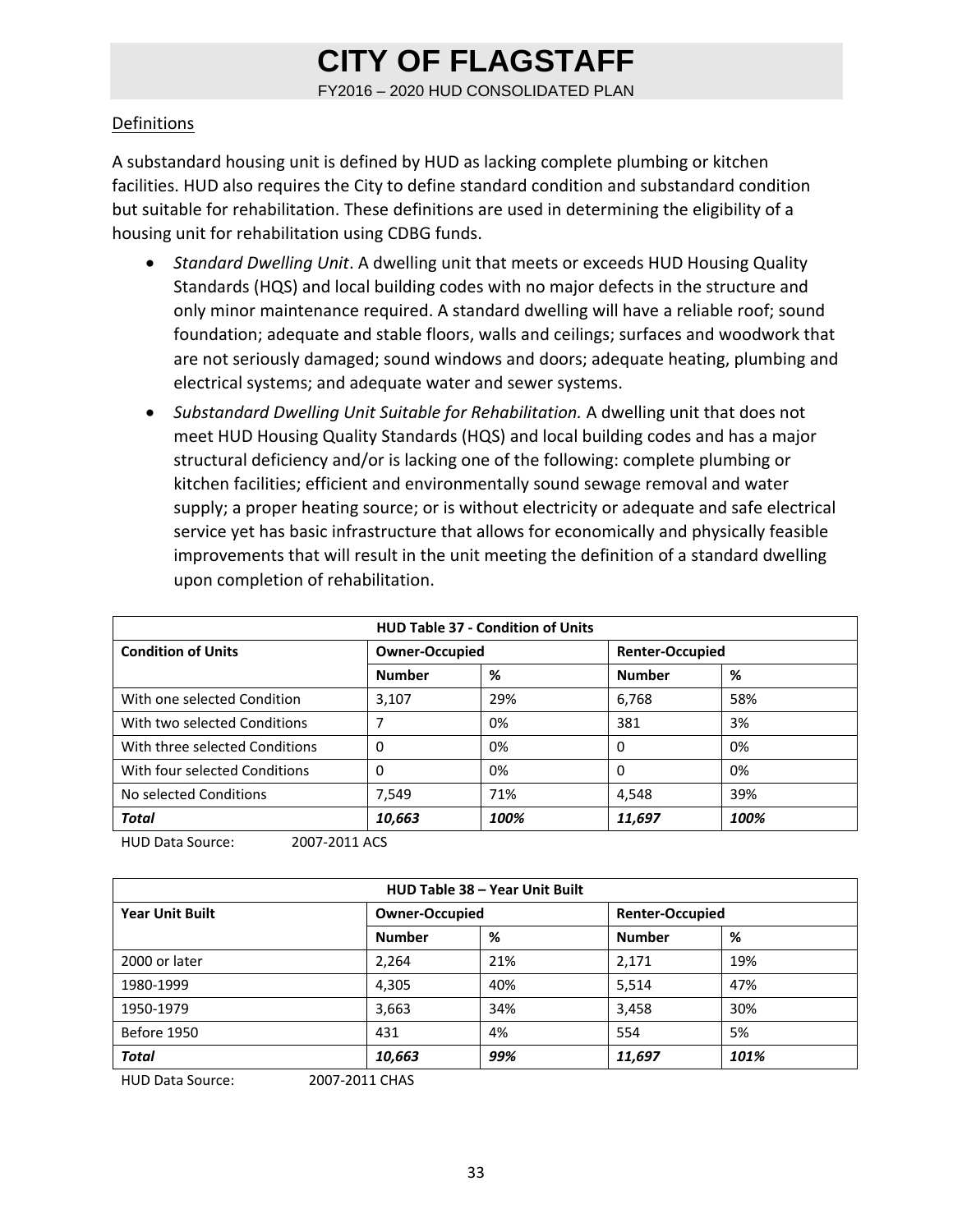FY2016 – 2020 HUD CONSOLIDATED PLAN

Housing units that are 30 years old or older are more likely than the newer housing stock to require rehabilitation or replacement, historic preservation, lead‐based paint remediation, and energy efficiency improvements. There are 8,106 units that were built before 1980 and are more than 30 years old; this represents 36% of housing units. Renters and owners are equally likely to occupy pre‐1980 housing units, with renters slightly more likely to occupy units built before 1950.

HUD data indicates that 2,290 pre‐1980 housing units are occupied by households with children – 60% by renters and 40% by owners. Childhood lead poisoning is a serious pediatric health problem and children ages six years and younger are particularly susceptible to lead poisoning. Research indicates that even a low level of lead in a child's blood can have harmful effects on physical and developmental health. The most common source of exposure is deteriorating lead‐ based paint and lead‐contaminated dust found in the home, but other sources include pottery, jewelry, candy and makeup.

| HUD Table 39 – Risk of Lead-Based Paint               |                       |     |                        |     |  |  |  |  |
|-------------------------------------------------------|-----------------------|-----|------------------------|-----|--|--|--|--|
| <b>Risk of Lead-Based Paint Hazard</b>                | <b>Owner-Occupied</b> |     | <b>Renter-Occupied</b> |     |  |  |  |  |
|                                                       | Number                | %   | <b>Number</b>          | %   |  |  |  |  |
| Total Number of Units Built Before 1980               | 4.094                 | 38% | 4.012                  | 34% |  |  |  |  |
| Housing Units build before 1980 with children present | 950                   | 9%  | 1,340                  | 11% |  |  |  |  |

HUD Data Source: 2007‐2011 ACS (Total Units) 2007‐2011 CHAS (Units with Children present)

#### Need for Owner and Rental Rehabilitation

The data provided by HUD on "condition of housing" is not particularly useful in estimating the number of housing units needing rehabilitation. The data on condition of units is the sum of four housing conditions: 1) lacks complete kitchen facilities, 2) lacks complete plumbing facilities, 3) more than one person per room, and 4) cost burden greater than 30%. Conditions 3 and 4 are not directly relevant to the physical condition of the unit, although overcrowding and cost burden can lead to substandard housing. The only one of these four conditions with significant numbers is cost burden.

Complete kitchen facilities include a) cooking facilities, b) refrigerator, and c) a sink with piped water. Complete plumbing facilities include a) hot and cold piped water, b) a flush toilet, and c) a bathtub or shower. US Census data indicates there are a total of 37 units in Flagstaff that lack complete plumbing facilities and 192 that lack complete kitchen facilities; many of these units may be illegal accessory dwelling units.

The City's experience with its owner-occupied housing rehabilitation indicates that most units are in need of roofing, electrical and plumbing upgrades, hot water heaters and heating units. Public input from the City's survey indicates that deferred maintenance is occurring in the City's older neighborhoods where rental housing predominates.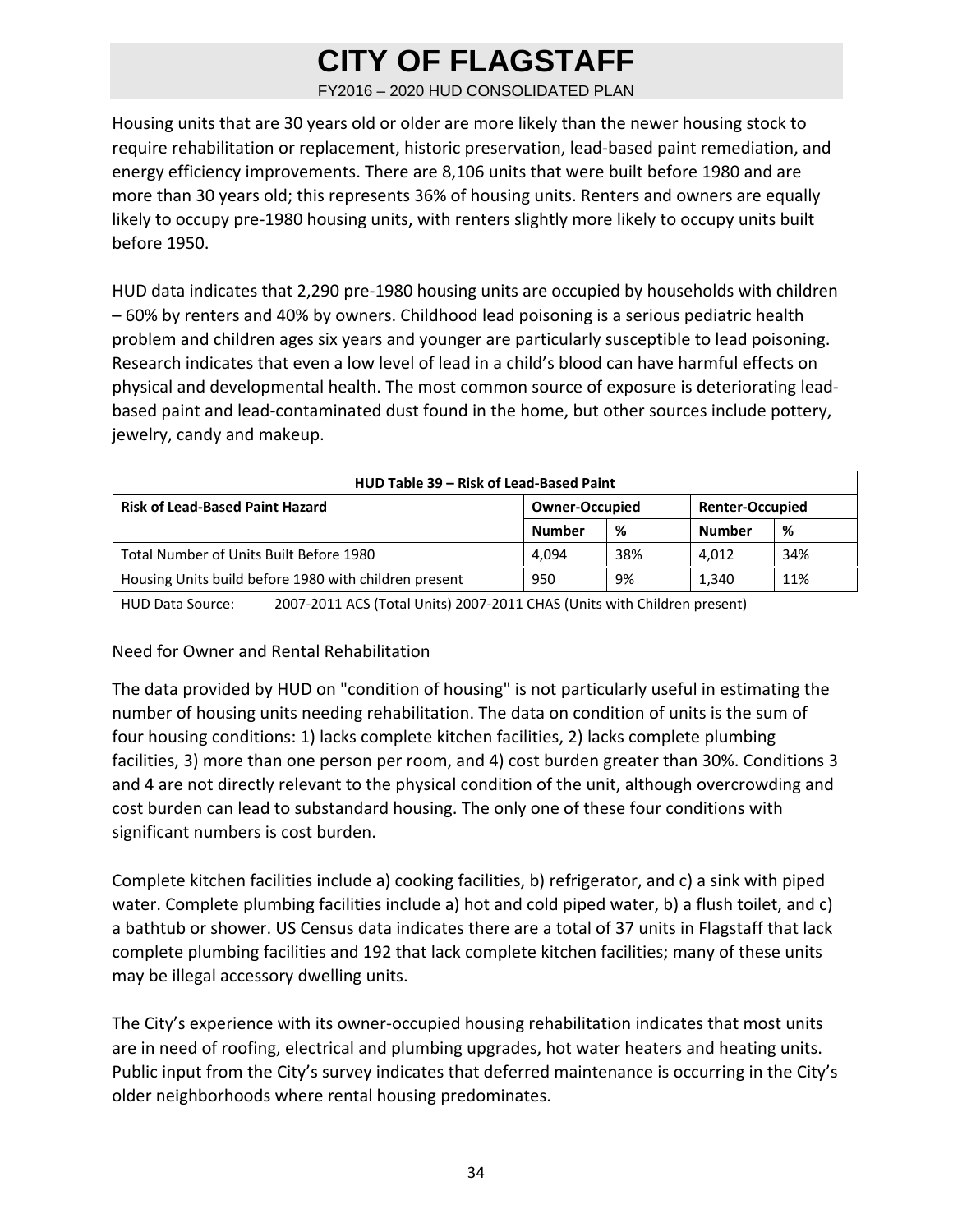FY2016 – 2020 HUD CONSOLIDATED PLAN

### Estimated Number of Housing Units Occupied by Low or Moderate Income Families with LBP **Hazards**

HUD did not provide data showing the number of pre-1980 housing units by income level. Based on the income breakouts provided by HUD for families in the needs assessment, an estimated 38% or 3,065 units with LBP hazards are occupied by low and moderate income families and 865 are occupied by low and moderate income families with children.

### **MA‐25 Public and Assisted Housing**

### **Introduction**

The City of Flagstaff Housing Authority provides 265 public housing units, 12 mod‐rehab units, 358 housing choice vouchers and 66 Veterans Affairs Supportive Housing Vouchers. The public housing units are in good repair as the Housing Authority follows a system of ensuring that all major systems are in good repair. The Housing Authority develops a 5‐year Plan to identify the capital needs of public housing developments and the methods by which living conditions will be improved for public housing residents.

|                                     | HUD Table 41 - Total Number of Units by Program Type           |              |                |              |                          |        |                                                                                                         |                                         |                           |  |
|-------------------------------------|----------------------------------------------------------------|--------------|----------------|--------------|--------------------------|--------|---------------------------------------------------------------------------------------------------------|-----------------------------------------|---------------------------|--|
|                                     | <b>Program Type</b>                                            |              |                |              |                          |        |                                                                                                         |                                         |                           |  |
|                                     | <b>Certificate</b><br><b>Public</b><br><b>Vouchers</b><br>Mod- |              |                |              |                          |        |                                                                                                         |                                         |                           |  |
|                                     |                                                                | <b>Rehab</b> | <b>Housing</b> | <b>Total</b> | <b>Tenant</b><br>Project |        |                                                                                                         | <b>Special Purpose Voucher</b>          |                           |  |
|                                     |                                                                |              |                |              | -based                   | -based | <b>Veterans</b><br><b>Affairs</b><br><b>Supportive</b><br><b>Housing</b>                                | Family<br><b>Unification</b><br>Program | <b>Disabled</b><br>$\ast$ |  |
| # of units<br>vouchers<br>available | 0                                                              | 11           | 265            | 358          | 0                        | 358    | 66                                                                                                      | $\Omega$                                | 0                         |  |
| # of<br>accessible<br>units         |                                                                |              |                |              |                          |        | tinghudes Nan Fldeyly Disabled, Mainstream One Veau, Mainstream Five year, and Nursing Hame Transition, |                                         |                           |  |

**\*includes Non‐Elderly Disabled, Mainstream One‐Year, Mainstream Five‐year, and Nursing Home Transition**

Alternate Data Source Flagstaff Housing Authority Used:

### Describe the supply of public housing developments:

The City of Flagstaff has a total of 265 Public Housing units and 11 Mod‐Rehab units mostly contained in two large developments – one consisting of 100 units and another consisting of 127 units. The remainder of the units are scattered throughout the community.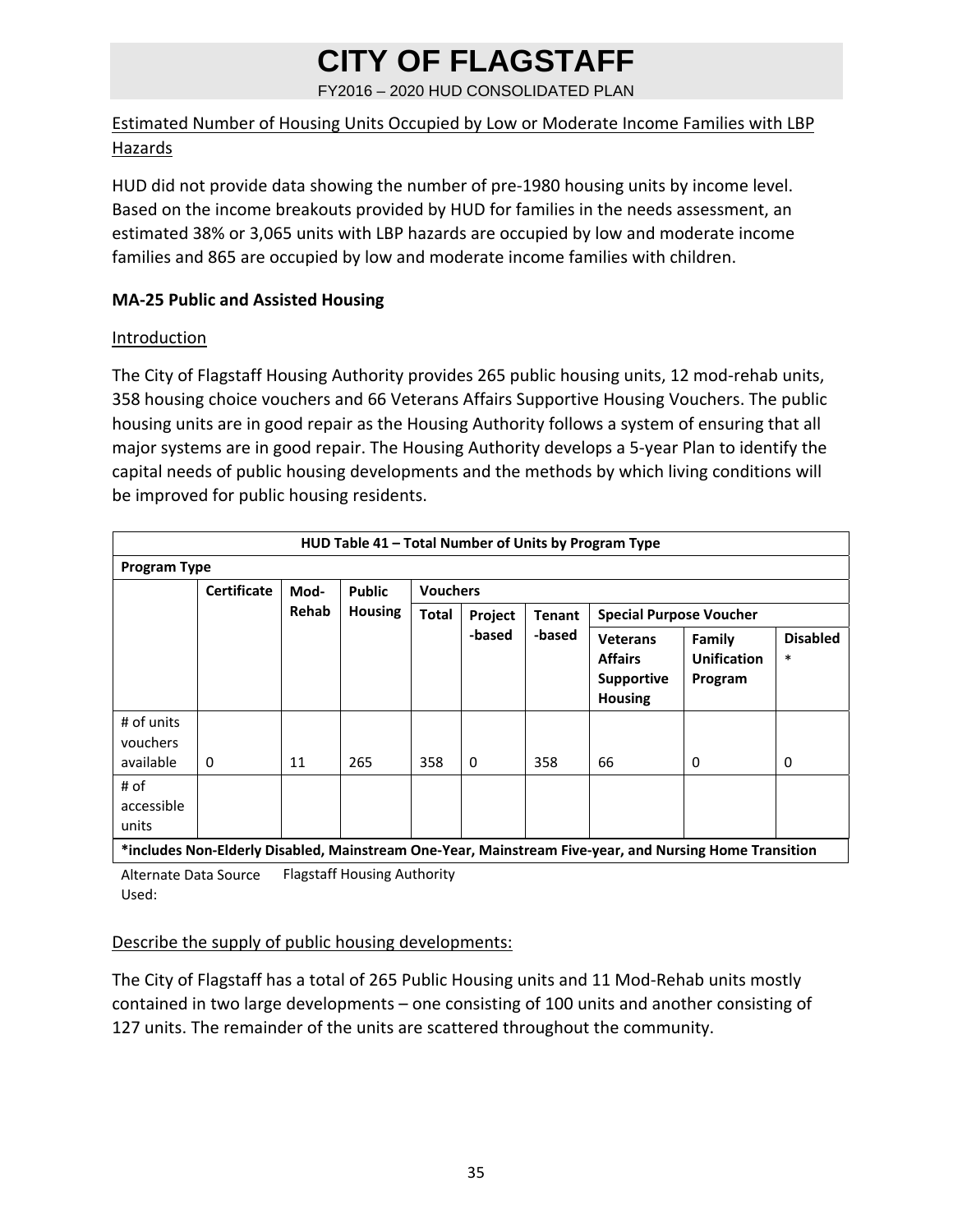FY2016 – 2020 HUD CONSOLIDATED PLAN

Describe the number and physical condition of public housing units in the jurisdiction, including those that are participating in an approved Public Housing Agency Plan:

The City of Flagstaff has a total of 265 public housing units; all major systems within the developments are in good repair due to an established life cycling system.

| <b>HUD Table 42 - Public Housing Condition</b> |                                 |  |  |  |  |
|------------------------------------------------|---------------------------------|--|--|--|--|
| <b>Public Housing Development</b>              | <b>Average Inspection Score</b> |  |  |  |  |
| AZ006000001 (West)                             | 93 <sub>b</sub>                 |  |  |  |  |
| AZ006000002 (East)                             | 92c                             |  |  |  |  |

### Describe the restoration and revitalization needs of public housing units in the jurisdiction:

All major systems within the developments are in good repair due to an established life cycling system. Needs identified in the Five Year Capital Plan include replacing water lines, siding, roofs, water heaters and countertops.

Describe the public housing agency's strategy for improving the living environment of low- and moderate‐income families residing in public housing:

Goal #5 of the Housing Authority Five‐Year Plan is to improve the community quality of life and economic vitality in public housing by:

- 1. Utilizing the Siler Homes Activity Center as a base for various resident services including the main venue for the Siler Resident Management Corporation office to provide resource referral and goal setting for residents seeking economic self‐sufficiency.
- 2. Partnering with others to offer quality affordable rental assistance and other related services to our community.
- 3. Seeking to establish community partners to provide programming relevant for residents.
- 4. Continuing to contract with the Flagstaff Police Department to have a full time officer assigned to our developments in an effort to keep them crime and drug free. The program has been extremely successful over the years.

#### Discussion

The City of Flagstaff Housing Authority provides 265 public housing units, 12 mod-rehab units, 358 housing choice vouchers and 66 Veterans Affairs Supportive Housing Vouchers. The public housing units are in good repair as the Housing Authority follows a system of ensuring that all major systems are in good repair. The Housing Authority develops a 5‐year Plan to identify the capital needs of public housing developments and the methods by which living conditions will be improved for public housing residents.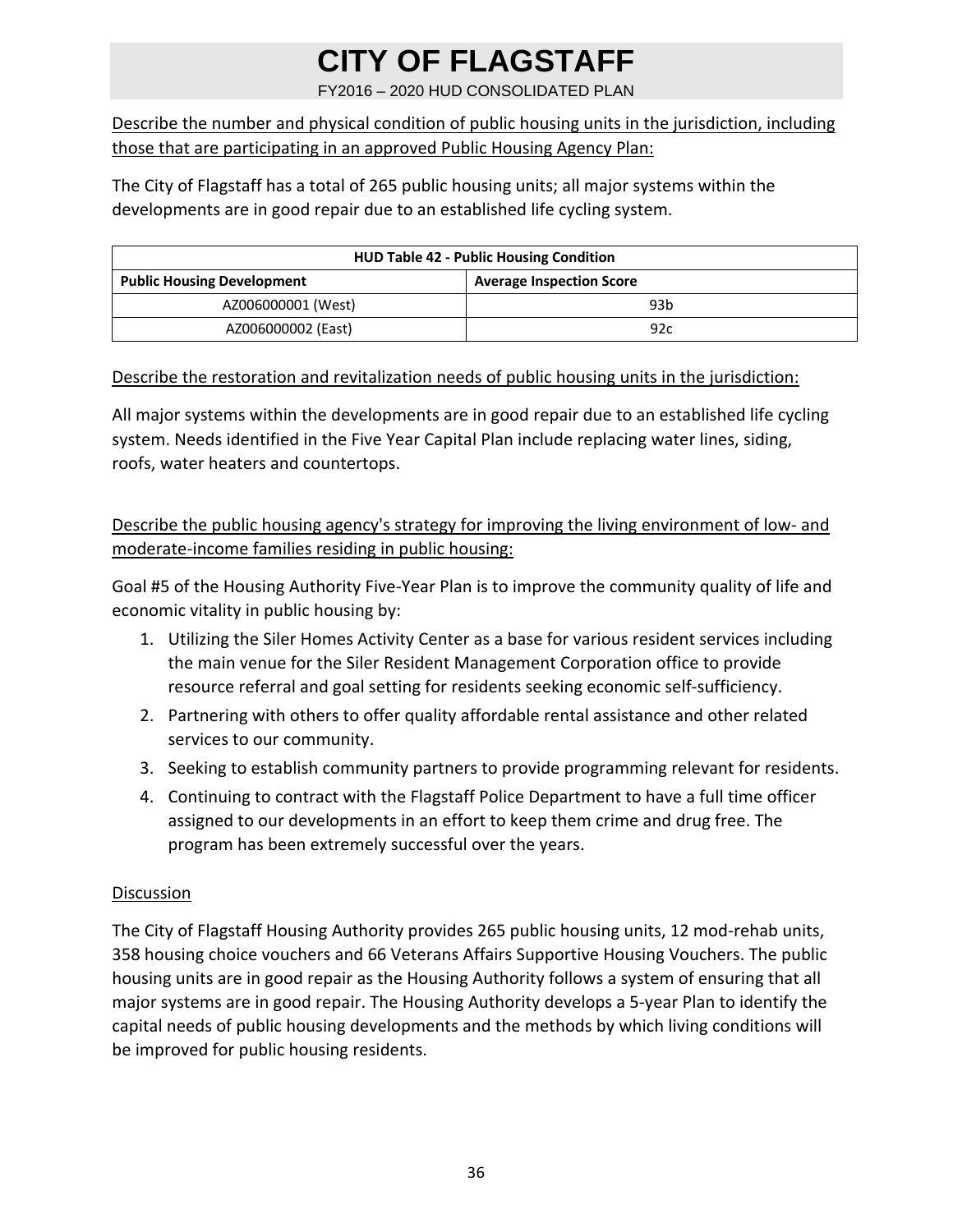FY2016 – 2020 HUD CONSOLIDATED PLAN

#### **MA‐30 Homeless Facilities and Services**

#### Introduction

Ten agencies in Flagstaff provide over 780 beds for people experiencing homelessness. Beds include emergency shelter beds where the stay is typically limited to a short duration, transitional housing beds where occupancy is from six to twenty‐four months, and permanent supportive housing where occupancy is long term and includes supportive services necessary for people to live independently. Permanent supportive housing includes rapid re‐housing assistance and Veterans Affairs Supportive Housing Vouchers.

Because Coconino County currently has the largest number of shelter beds in rural Arizona it receives limited resources for additional beds from the rural Continuum of Care. Without additional permanent supportive housing beds, the City will be challenged to move people from homelessness to permanent supportive housing.

| HUD Table 43 - Facilities and Housing Targeted to Homeless Households |  |                                                     |                                                    |                                            |                                                    |                                    |
|-----------------------------------------------------------------------|--|-----------------------------------------------------|----------------------------------------------------|--------------------------------------------|----------------------------------------------------|------------------------------------|
|                                                                       |  | <b>Emergency Shelter Beds</b>                       |                                                    | <b>Transitional</b><br><b>Housing Beds</b> | <b>Permanent Supportive Housing</b><br><b>Beds</b> |                                    |
|                                                                       |  | <b>Year Round</b><br><b>Beds (Current</b><br>& New) | Voucher /<br>Seasonal /<br>Overflow<br><b>Beds</b> | <b>Current &amp; New</b>                   | <b>Current &amp;</b><br><b>New</b>                 | <b>Under</b><br><b>Development</b> |
| Households with Adult(s)<br>and Child(ren)                            |  | 61                                                  |                                                    | 32                                         | 181                                                | $\Omega$                           |
| Households with Only<br><b>Adults</b>                                 |  | 232                                                 |                                                    | 12                                         | 181                                                | $\Omega$                           |
| <b>Chronically Homeless</b><br><b>Households</b>                      |  | $\Omega$                                            |                                                    | $\Omega$                                   | 39                                                 | $\Omega$                           |
| Veterans                                                              |  | $\Omega$                                            |                                                    | $\mathbf{0}$                               | 138                                                | $\Omega$                           |
| Unaccompanied Youth                                                   |  | 13                                                  |                                                    | 1                                          | 0                                                  | 0                                  |
| Source:                                                               |  | Arizona Department of Housing                       |                                                    |                                            |                                                    |                                    |

### Describe mainstream services, such as health, mental health, and employment services to the extent those services are use to complement services targeted to homeless persons

The Coconino County Continuum of Care providers utilize all available mainstream services to complement services specifically targeted to homeless persons. Mental Health services are generally provided by the Northern Arizona Behavioral Health Authority, The Guidance Center, Southwest Behavioral Health, and Northland Family Health Center. Health Care services are provided by Community Health Centers, the Flagstaff Regional Medical Center, and the Poore Clinic that provides free health care to uninsured and underinsured people. Homeless persons, like other low-income individuals, are also referred to job training and placement services administered through the Coconino County Workforce Investment Board.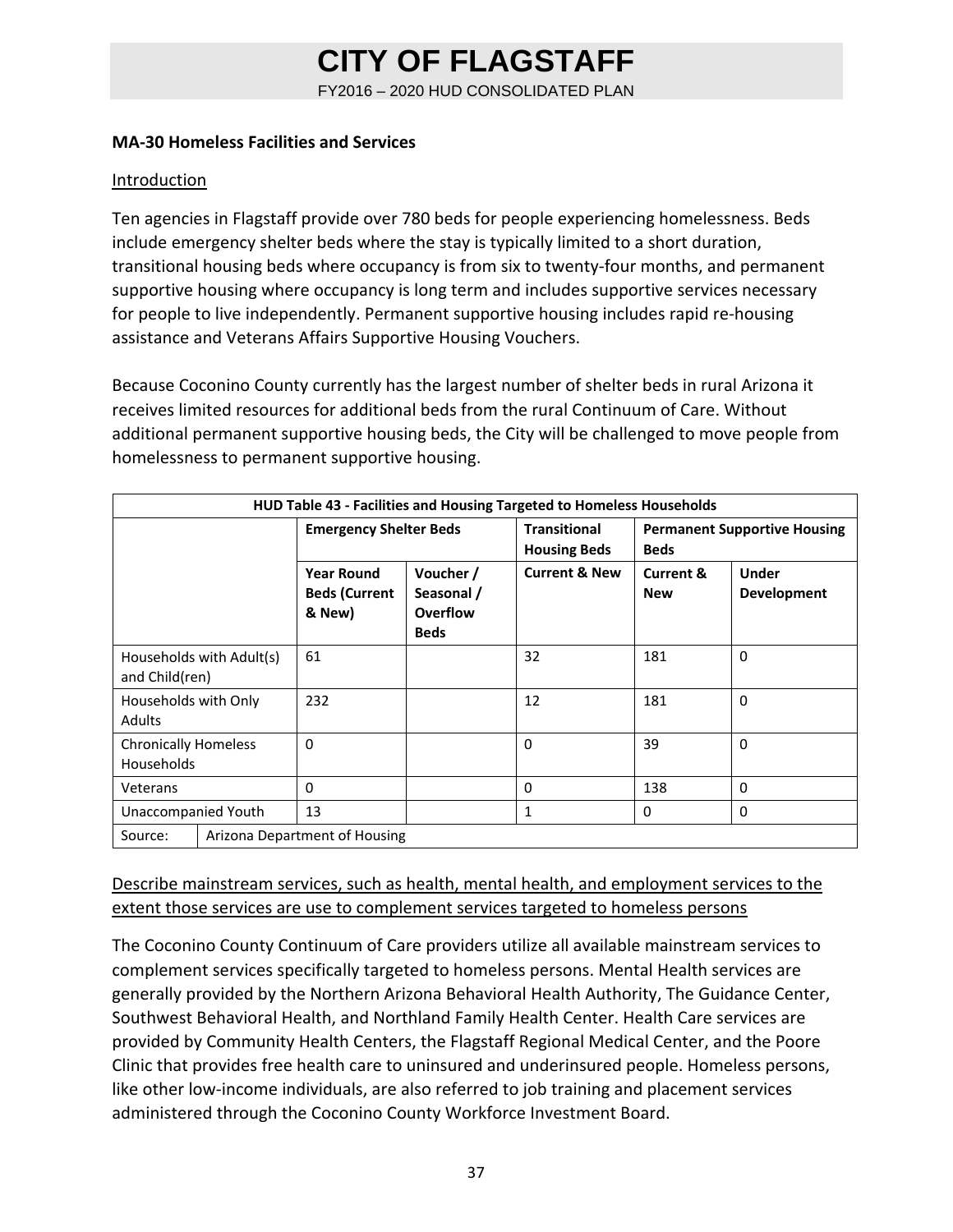FY2016 – 2020 HUD CONSOLIDATED PLAN

List and describe services and facilities that meet the needs of homeless persons, particularly chronically homeless individuals and families, families with children, veterans and their families, and unaccompanied youth. If the services and facilities are listed on screen SP‐40 Institutional Delivery Structure or screen MA-35 Special Needs Facilities and Services, describe how these facilities and services specifically address the needs of these populations.

Facilities and services that meet the needs of homeless persons are included in Appendix 2. In addition to facilities serving people experiencing homelessness, Flagstaff Shelter Services partners with The Refuge, a nonprofit organization, to provide overflow shelter services during the winter months. The Refuge solicits the help of local churches to open their doors in the evening to provide overflow shelter for as many weeks as possible. The Refuge provides transportation to and from the shelter and volunteers who stay the night at the church. The shelter provides the liability responsibility, the staff and organization for the volunteers at the churches. Besides offering shelter, the goal is to connect people with services. The overflow shelter also supports a more accurate point‐in‐time count to ultimately ensure that adequate resources are effectively used to stabilize people sufficiently for more permanent housing.

### **MA‐35 Special Needs Facilities and Services**

#### Introduction

The Flagstaff Housing Authority is a major provider of housing for low‐income elderly people and persons with disabilities. The Housing Authority provides public housing for 67 low‐income elderly people and people with disabilities and provides Housing Choice Vouchers to an additional 181 elderly people and people with disabilities.

Including the elderly, frail elderly, persons with disabilities (mental, physical, developmental), persons with alcohol or other drug addictions, persons with HIV/AIDS and their families, public housing residents and any other categories the jurisdiction may specify, and describe their supportive housing needs

Upon retirement, many lower‐income elderly persons may need subsidized accessible housing due to decreased mobility as they age. Frail elderly people may need a unit with an extra room for a personal care attendant or may need additional services. Persons with disabilities may need a group home with room for live‐in service providers or assisted living opportunities. Persons with HIV/AIDS and persons with alcohol and other drug addictions may need a subsidized housing unit near their health care providers.

### Describe programs for ensuring that persons returning from mental and physical health institutions receive appropriate supportive housing

Clients are generally not allowed to be discharged from institutions, including mental health, drug and alcohol treatment, jails and prisons without a clear post‐discharge housing plan. However, the experience of shelter and service providers is that despite best efforts on the part of these institutions, some clients often have nowhere else to go and end up on the streets, in shelters or in temporary arrangements with friends or relatives. This is particularly true of ex‐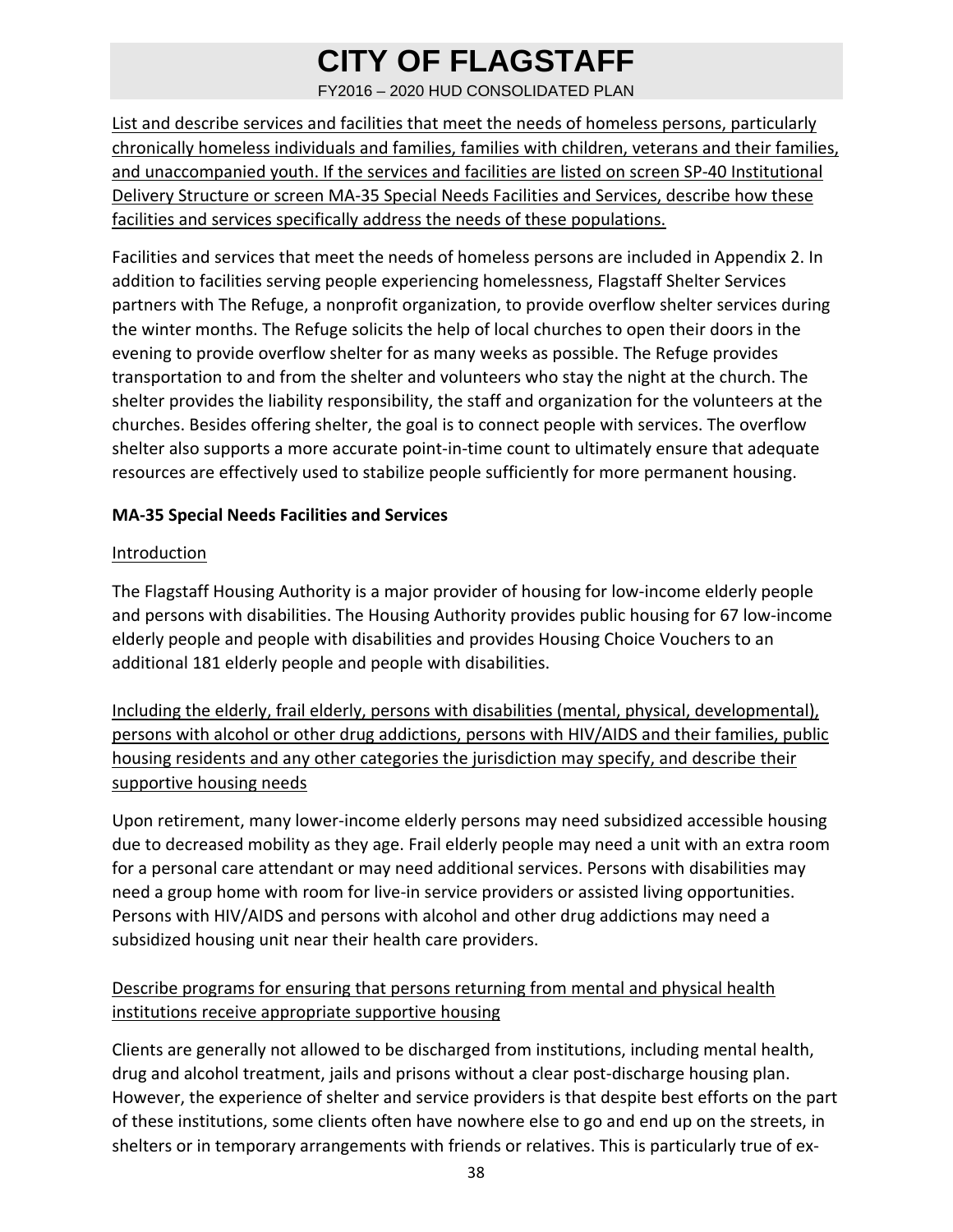FY2016 – 2020 HUD CONSOLIDATED PLAN

offenders and people with untreated drug and alcohol problems who may be restricted from occupancy in public or subsidized housing due to crime and drug‐free housing policies. The Guidance Center continues its leadership role in the Closing the Gap initiative which brings together a variety of community stakeholders who collaborate on strategies to mitigate the impacts of chronic alcoholism and ensure people with chronic alcoholism are directed to and receive appropriate services that can lead to permanent housing.

For entitlement/consortia grantees: Specify the activities that the jurisdiction plans to undertake during the next year to address the housing and supportive services needs identified in accordance with 91.215(e) with respect to persons who are not homeless but have other special needs. Link to one-year goals. (91.220(2))

The City plans to continue to operate public housing and Section 8 housing choice voucher programs targeted to people with special needs who are not homeless.

### **MA‐40 Barriers to Affordable Housing**

### Negative Effects of Public Policies on Affordable Housing and Residential Investment

Affordable housing barriers are regulatory or financial systems that make it harder for developers to create affordable housing. Barriers to affordable housing development can occur at many levels – local, state and federal government, as well as in related industries, such as the real estate, insurance and finance industries.

HUD defines a regulatory barrier as "a public regulatory requirement, payment, or process that significantly impedes the development or availability of affordable housing without providing a commensurate health and/or safety benefit." To identify potential local public barriers to affordable housing development, the City completed HUD's Regulatory Barriers checklist. Based on the checklist, the City identified three potential local public barriers to affordable housing development:

- 1. Has not adopted specific building code language regarding housing rehabilitation that encourages such rehabilitation through gradated regulatory requirements applicable as different levels of work are performed in existing buildings.
- 2. Has not instituted a single, consolidated permit application process for housing development that includes building, zoning, engineering, environmental and related permits.
- 3. Does not provide for expedited or "fast track" permitting and approvals for all affordable housing projects in the community.

The first barrier is the only barrier that could negatively impact the development of affordable housing in Flagstaff. The present permit application process does not require the developer to obtain approvals from separate departments, rather when an application is submitted the various permits are handled internally. State law requires the City to permit and approve all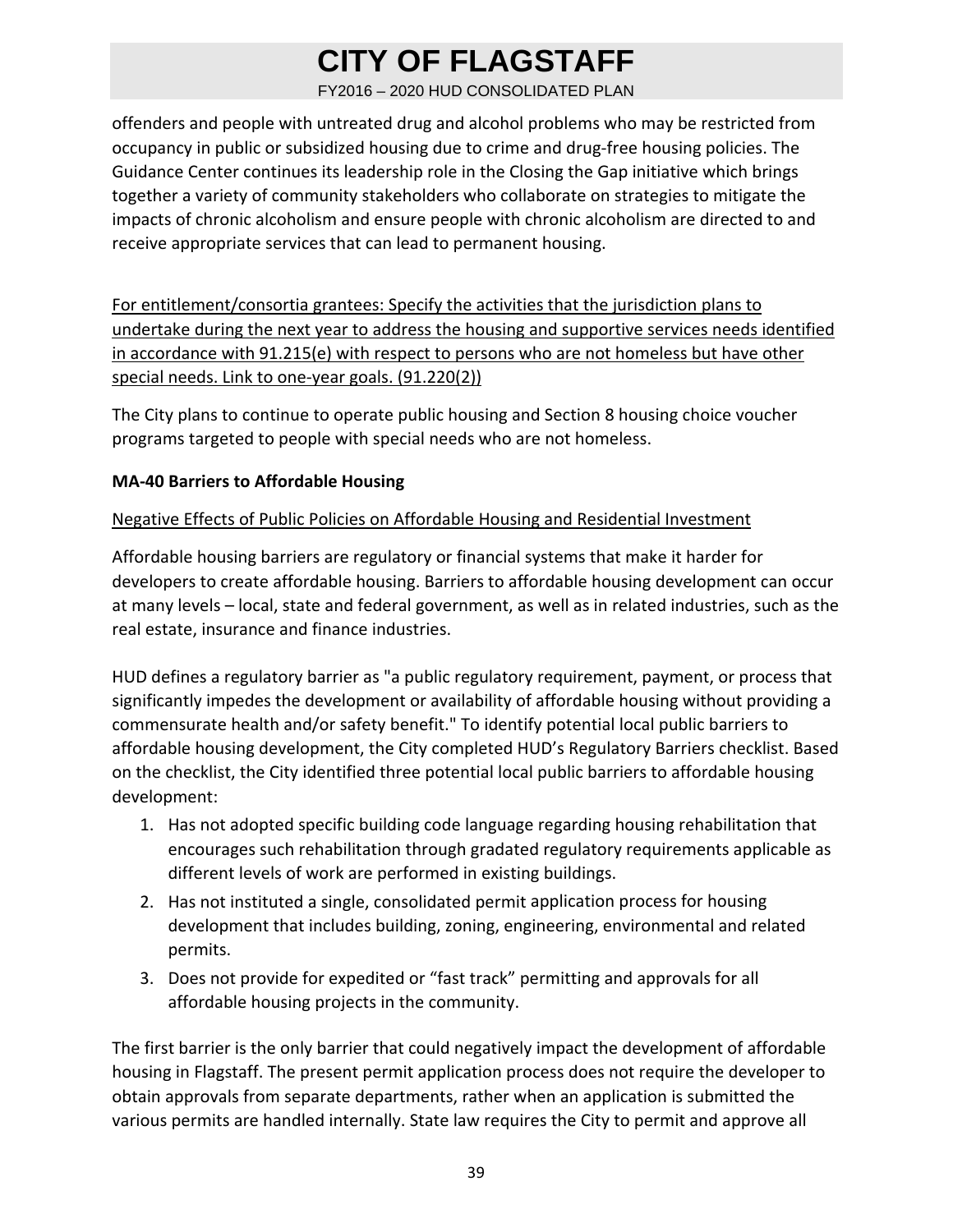FY2016 – 2020 HUD CONSOLIDATED PLAN

developments within a specified time frame, negating the necessity of providing for fast track permitting and approvals for affordable housing projects.

#### **MA‐45 Non‐Housing Community Development Assets**

#### **Introduction**

The HUD tables provide some basic data on Flagstaff's workforce, its economy and education. Flagstaff has a high percentage of its workforce with college or advanced degrees, largely due to the presence of Northern Arizona University. However, Flagstaff also has a fairly large number of younger working age residents who are unemployed or employed in low‐wage jobs.

| <b>HUD Table 45 - Business Activity</b>   |                             |                          |                                 |                       |                           |  |
|-------------------------------------------|-----------------------------|--------------------------|---------------------------------|-----------------------|---------------------------|--|
| <b>Business by Sector</b>                 | Number of<br><b>Workers</b> | <b>Number</b><br>of Jobs | Share of<br><b>Workers</b><br>% | Share of<br>Jobs<br>% | Jobs less<br>workers<br>% |  |
| Agriculture, Mining, Oil & Gas Extraction | 316                         | 54                       | $\overline{2}$                  | $\Omega$              | $-1$                      |  |
| Arts, Entertainment, Accommodations       | 4,462                       | 6,421                    | 21                              | 23                    | 2                         |  |
| Construction                              | 1,065                       | 1,107                    | 5                               | 4                     | $-1$                      |  |
| <b>Education and Health Care Services</b> | 4,413                       | 7,071                    | 21                              | 26                    | 5                         |  |
| Finance, Insurance, and Real Estate       | 833                         | 753                      | 4                               | 3                     | $-1$                      |  |
| Information                               | 296                         | 274                      | 1                               | $\mathbf{1}$          | $\Omega$                  |  |
| Manufacturing                             | 2,369                       | 3,645                    | 11                              | 13                    | 2                         |  |
| <b>Other Services</b>                     | 689                         | 773                      | 3                               | 3                     | $\Omega$                  |  |
| Professional, Scientific, Management      | 1,011                       | 1,082                    | 5                               | 4                     | $-1$                      |  |
| <b>Public Administration</b>              | 0                           | $\Omega$                 | 0                               | $\Omega$              | 0                         |  |
| <b>Retail Trade</b>                       | 3,043                       | 4,304                    | 15                              | 16                    | 1                         |  |
| <b>Transportation and Warehousing</b>     | 490                         | 539                      | $\overline{2}$                  | 2                     | $\Omega$                  |  |
| <b>Wholesale Trade</b>                    | 645                         | 495                      | 3                               | $\overline{2}$        | $-1$                      |  |
| Total                                     | 19,632                      | 26,518                   | $\overline{\phantom{a}}$        | --                    | --                        |  |

HUD Data Source: 2007‐2011 ACS (Workers), 2011 Longitudinal Employer‐Household Dynamics (Jobs)

| <b>HUD Table 46 - Labor Force</b>              |        |  |  |
|------------------------------------------------|--------|--|--|
| Total Population in the Civilian Labor Force   | 38,482 |  |  |
| Civilian Employed Population 16 years and over | 35,692 |  |  |
| <b>Unemployment Rate</b>                       | 7.25   |  |  |
| Unemployment Rate for Ages 16-24               | 24.81  |  |  |
| Unemployment Rate for Ages 25-65               | 3.18   |  |  |

HUD Data Source: 2007‐2011 ACS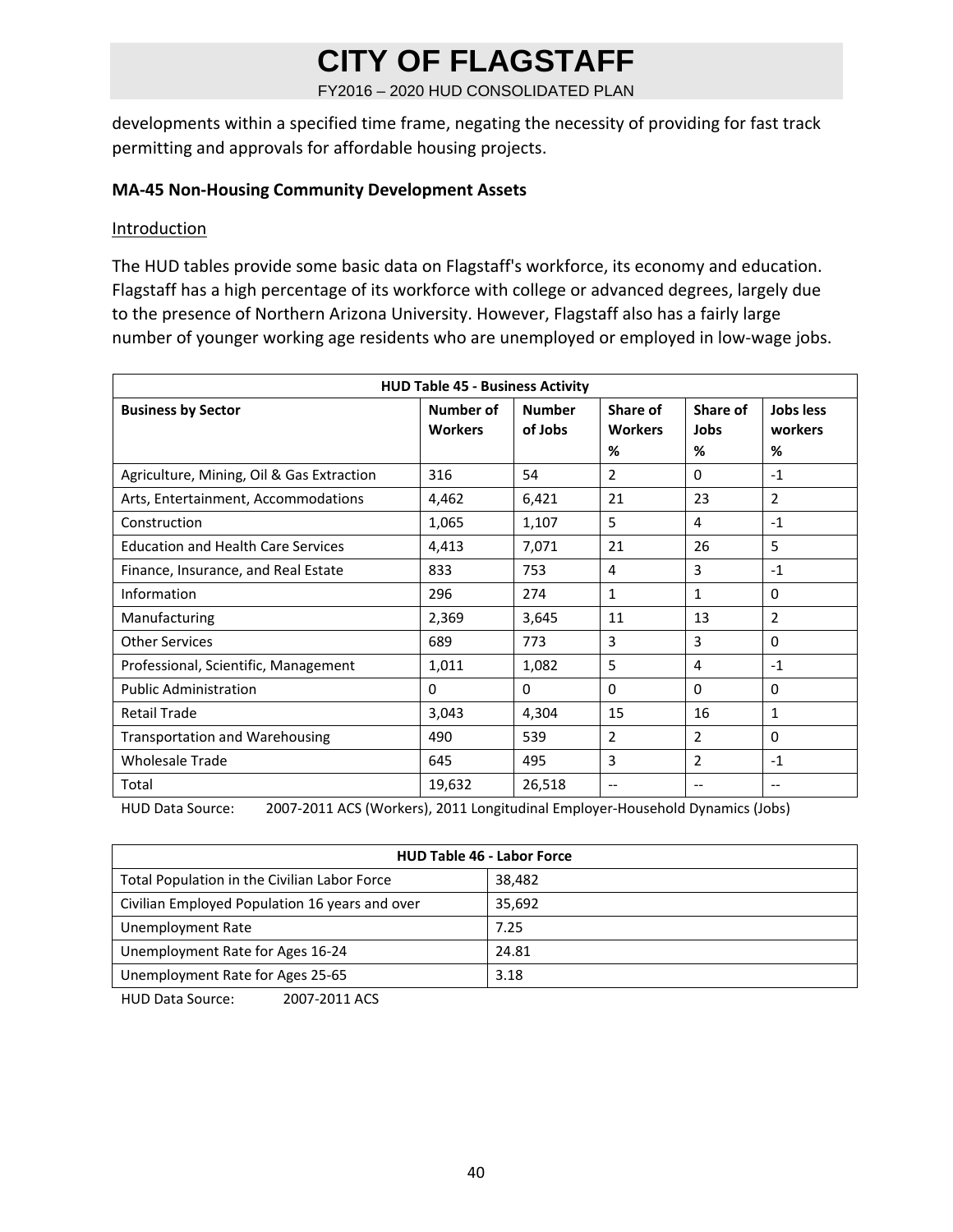FY2016 – 2020 HUD CONSOLIDATED PLAN

| HUD Table 47 - Occupations by Sector             |                         |  |  |  |
|--------------------------------------------------|-------------------------|--|--|--|
| <b>Occupations by Sector</b>                     | <b>Number of People</b> |  |  |  |
| Management, business and financial               | 7,632                   |  |  |  |
| Farming, fisheries and forestry occupations      | 1,715                   |  |  |  |
| Service                                          | 4,456                   |  |  |  |
| Sales and office                                 | 8.841                   |  |  |  |
| Construction, extraction, maintenance and repair | 2,551                   |  |  |  |
| Production, transportation and material moving   | 1,400                   |  |  |  |
|                                                  |                         |  |  |  |

HUD Data Source: 2007-2011 ACS

| <b>HUD Table 48 - Travel Time</b> |               |            |  |  |  |
|-----------------------------------|---------------|------------|--|--|--|
| <b>Travel Time</b>                | <b>Number</b> | Percentage |  |  |  |
| < 30 Minutes                      | 30,138        | 91%        |  |  |  |
| 30-59 Minutes                     | 2,024         | 6%         |  |  |  |
| 60 or More Minutes                | 998           | 3%         |  |  |  |
| <b>Total</b>                      | 33,160        | 100%       |  |  |  |
| $\cdots$                          |               |            |  |  |  |

HUD Data Source: 2007‐2011 ACS

| HUD Table 49 - Educational Attainment by Employment Status (Population Age 16 and Older) |                          |                   |                       |  |  |  |
|------------------------------------------------------------------------------------------|--------------------------|-------------------|-----------------------|--|--|--|
| <b>Educational Attainment</b>                                                            | In Labor Force           |                   |                       |  |  |  |
|                                                                                          | <b>Civilian Employed</b> | <b>Unemployed</b> | Not in Labor<br>Force |  |  |  |
| Less than high school graduate                                                           | 1,813                    | 115               | 795                   |  |  |  |
| High school graduate (includes equivalency)                                              | 3.917                    | 100               | 1,066                 |  |  |  |
| Some college or Associate's degree                                                       | 7.864                    | 387               | 1,467                 |  |  |  |
| Bachelor's degree or higher                                                              | 10,390                   | 350               | 1,642                 |  |  |  |
| $\cdots$<br>,,,,,,,,,,,,,,                                                               |                          |                   |                       |  |  |  |

HUD Data Source: 2007‐2011 ACS

| HUD Table 50 - Educational Attainment by Age |               |           |           |           |          |  |  |
|----------------------------------------------|---------------|-----------|-----------|-----------|----------|--|--|
|                                              | Age           |           |           |           |          |  |  |
|                                              | $18 - 24$ yrs | 25-34 yrs | 35-44 yrs | 45-65 yrs | $65+yrs$ |  |  |
| Less than 9th grade                          | 92            | 287       | 219       | 382       | 409      |  |  |
| 9th to 12th grade, no diploma                | 964           | 600       | 490       | 745       | 143      |  |  |
| High school graduate, GED, or alternative    | 3,661         | 1,867     | 1,189     | 2,027     | 798      |  |  |
| Some college, no degree                      | 10,141        | 2,374     | 1,620     | 3,115     | 768      |  |  |
| Associate's degree                           | 1,056         | 1,041     | 609       | 970       | 179      |  |  |
| Bachelor's degree                            | 1,368         | 2,457     | 1,965     | 2,697     | 744      |  |  |
| Graduate or professional degree              | 11            | 1,255     | 1,120     | 2,898     | 1,198    |  |  |
| ,,,,,,,,,,,,,,<br>$\blacksquare$             |               |           |           |           |          |  |  |

HUD Data Source: 2007‐2011 ACS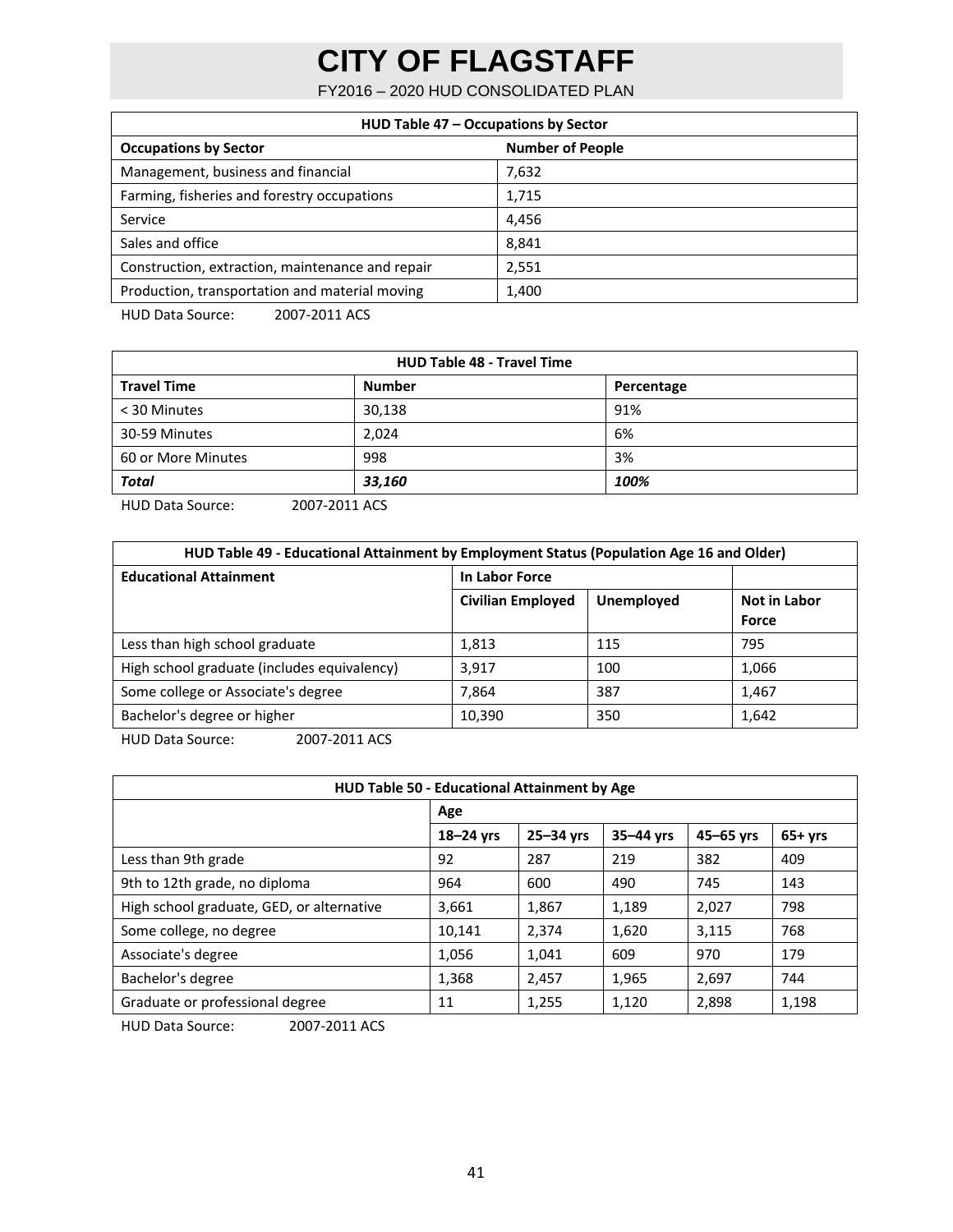FY2016 – 2020 HUD CONSOLIDATED PLAN

| HUD Table 51 - Median Earnings in the Past 12 Months                          |        |  |  |  |
|-------------------------------------------------------------------------------|--------|--|--|--|
| <b>Median Earnings in the Past 12 Months</b><br><b>Educational Attainment</b> |        |  |  |  |
| Less than high school graduate                                                | 17,017 |  |  |  |
| High school graduate (includes equivalency)                                   | 25.929 |  |  |  |
| Some college or Associate's degree                                            | 29,542 |  |  |  |
| Bachelor's degree                                                             | 37,642 |  |  |  |
| Graduate or professional degree<br>52,558                                     |        |  |  |  |

HUD Data Source: 2007‐2011 ACS

### Based on the Business Activity table above, what are the major employment sectors within your jurisdiction?

Education and health care services are by far the largest employment sectors in Flagstaff, employing 21% of all workers who live in Flagstaff. Arts, accommodations and recreation also employ 21% of Flagstaff workers; however, many of these jobs are not full‐time jobs. Retail trade (15%) and Manufacturing (11%) are also relatively high employment sectors. Together, these four sectors employ two‐thirds of Flagstaff workers.

### Describe the workforce and infrastructure needs of the business community:

Flagstaff's business community is seeking a mix of educated professionals, a workforce with manufacturing skills as well as a workforce with entry‐level skills to fill numerous retail and accommodations sector jobs. Continued growth of NAU and growth in the health services sector may lead to demand for more professionals in the education and health care sectors.

Describe any major changes that may have an economic impact, such as planned local or regional public or private sector investments or initiatives that have affected or may affect job and business growth opportunities during the planning period. Describe any needs for workforce development, business support or infrastructure these changes may create.

There are no large‐scale investments or initiatives that will affect job and business growth opportunities during the next five years. Community Development staff is analyzing the 1992 Redevelopment Area Plan to determine whether an update is necessary; an update could result in new redevelopment opportunities.

### How do the skills and education of the current workforce correspond to employment opportunities in the jurisdiction?

Considering the relatively low unemployment rate (3.18%) among 25 to 65 year olds, it first appears that there is little mismatch between skills and education and employment opportunities. However, the large number of people with Bachelor's Degrees (10,390) or some college (7,864) does not match with the largest occupation – sales and office – meaning that many employed workers are likely to be underemployed based on their education alone. Data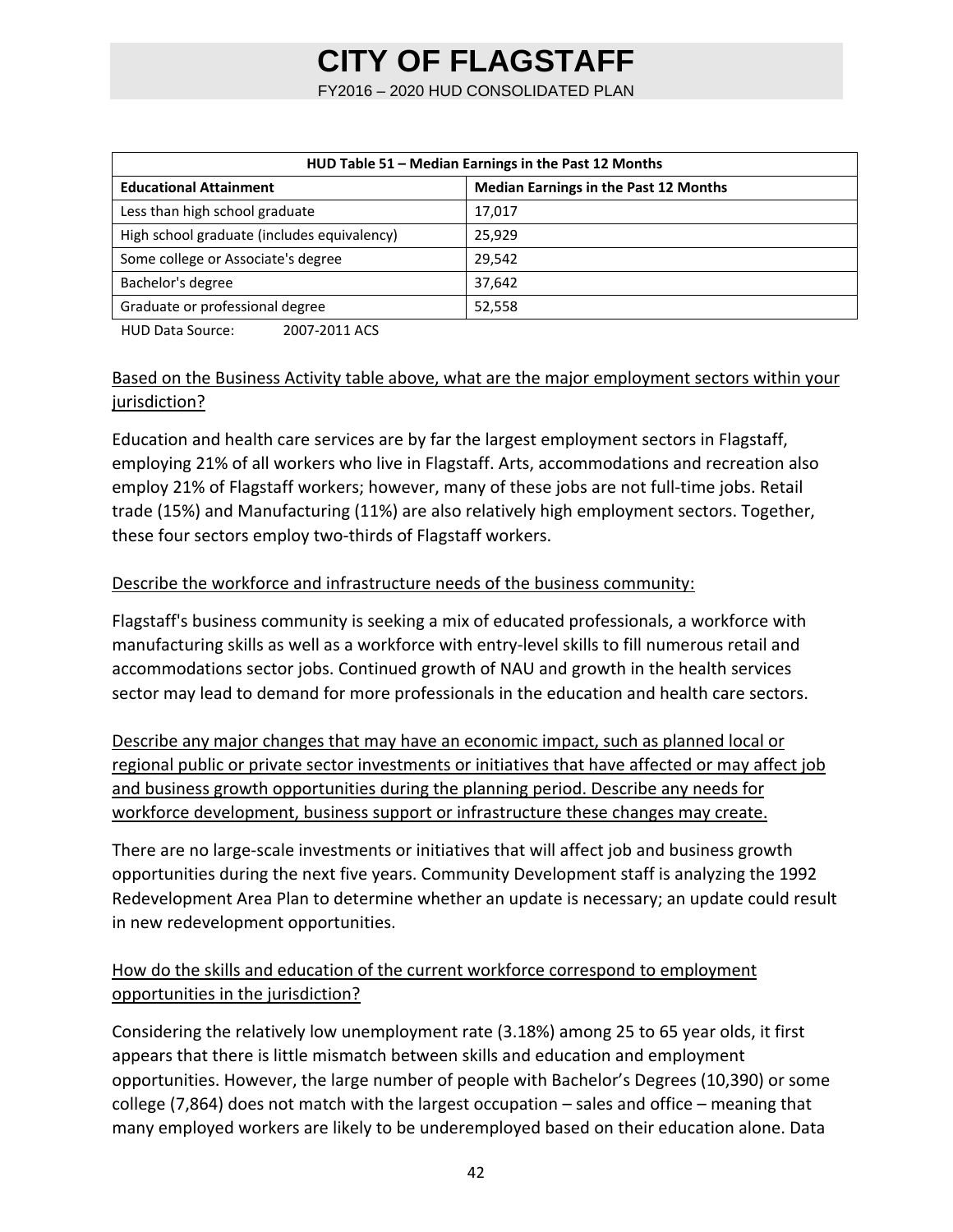FY2016 – 2020 HUD CONSOLIDATED PLAN

from the Coconino County Workforce Business Plan indicates that only 14% of employees in the sales and office sector need a Bachelor's Degree or higher. Input received during the consultation process also suggests that the emphasis on college education is not a match for many of the jobs that are available. Local employers continue to say they struggle finding a workforce with the skills needed for their openings. The increasing use of technology in the workplace and the growing complexity of skills needed to effectively use new technology advances make it challenging.

Describe any current workforce training initiatives, including those supported by Workforce Investment Boards, community colleges and other organizations. Describe how these efforts will support the jurisdiction's Consolidated Plan.

Local workforce development leaders have teamed up to design and implement several initiatives that show promise as foundations upon which to build a more consolidated system. There are currently four One Stop Centers in the County that involve multiple partners. Coconino County, DES, Chamber of Commerce, Northern Arizona University (NAU), Sunnyside Neighborhood Association, Goodwill of Northern Arizona, the Economic Collaborative of Northern Arizona (ECoNA) and Coconino Community College all partner with each other to design training programs that meet employer needs, promote business retention and expansion, join together to realize success in Arizona Commerce Authority (ACA) projects, and offer Rapid Response services for downsizing or closing companies.

An important partner in the Coconino County One Stop System is the Senior Community Service Employment Program (SCSEP). SCSEP works with people 55 and over and also with people with disabilities. The training offered is designed to help people in those categories gain employment more readily.

The needs of jobs seekers and employers are met through the One Stop System, which addresses skill gaps through job readiness workshops, interviewing workshops, basic computer classes, computer tutoring and Microsoft Office workshops. The Career Center funds training for the Health Services industry sector through its partnership with the Coconino Community College and NAU School of Nursing. They assist individuals obtain the certifications in this field such as Certified Nursing Assistant, Registered Nurse, Medical Assistant, Pharmacy Technician, Medical Billing & Coding and Caregiver. The Coconino Career Center has a successful history of working with business and training partners to develop customized training for new and expanding business opportunities in the area.

Supportive services to enable successful completion of training may include assistance with costs of housing, utilities, transportation, child care, clothing/uniform, or tools necessary for employment. These efforts will support the Consolidated Plan by providing necessary support services for some individuals who would otherwise be in need of public services. Additionally, any CDBG investment in employment/job readiness services will support the current system.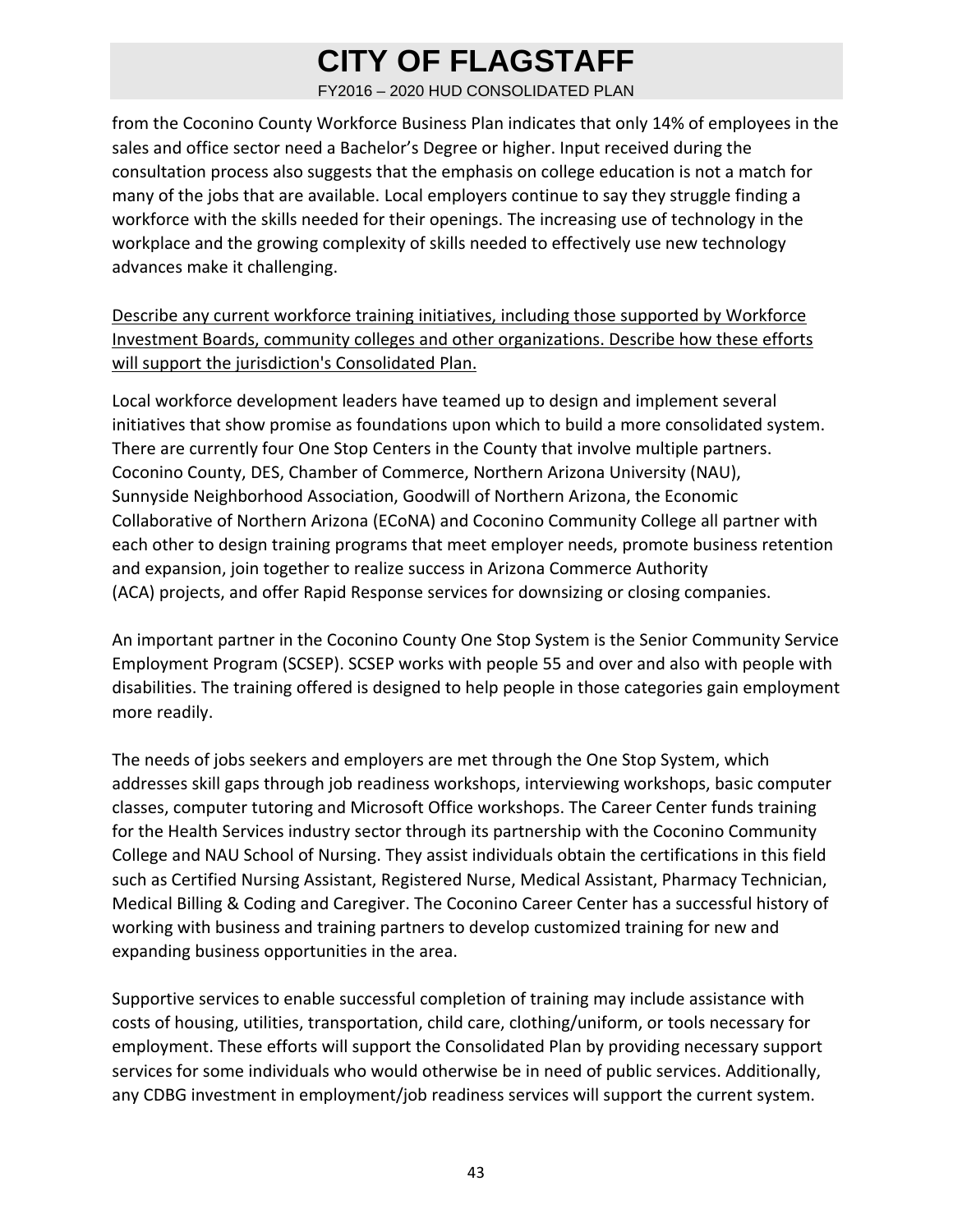FY2016 – 2020 HUD CONSOLIDATED PLAN

#### Discussion

In addition to the above data, low and moderate income respondents to the 2014 Coconino County Community and Family Vitality Survey indicated that livable wages are the primary concern. As noted above, there is a mismatch between the high education levels of Flagstaff workers and the entry-level employment opportunities that are available. By targeting any CDBG investment in public services that improve basic skills, job readiness and employment search services, the City can supplement existing efforts.

### **MA‐50 Needs and Market Analysis Discussion**

### Are there areas where households with multiple housing problems are concentrated? (include a definition of "concentration")

According to HUD CPD Maps, there are nine Census Tracts where at least 38.4% of households have one or more housing problems. A concentration is defined as 10% greater than the citywide proportion of 28.48% of households. High concentration Census Tracts are Census Tract 3 (57.85%), Census Tract 8 (59.67%), Census Tract 11.02 (59.29%), Census Tract 2 (39.67%), Census Tract 10 (73.03%), Census Tract 9 (48.95%), Census Tract 12 (54.62%), Census Tract 4 (38.89%) and Census Tract 5 (43.08%).

### Are there any areas in the jurisdiction where racial or ethnic minorities or low‐income families are concentrated? (include a definition of "concentration").

An area of low‐income concentration is defined as an area where at least 51% of the population has income below 80% of the area median income. There are 26 Census Block Groups where low‐income populations are concentrated based on LMI Census data provided by HUD. Considering only Census Tracts there are 7 Census Tracts where low‐income populations are concentrated – Census Tracts 2, 3, 5, 8, 10, 12 and 15. Appendix 1 includes tables demonstrating the Census Block Groups with a concentration of low‐income and/or racial or ethnic minorities.

There are 18 Census Block Groups in Flagstaff that are considered areas of minority concentration based on 2010 Census data. An area of minority concentration is defined as an area where the proportion of minorities (non‐White) is at least 10% higher than the proportion of that minority group citywide. 10 of the Census block Groups include or are adjacent to Northern Arizona University (NAU). NAU students account for all of the Pacific Islander population, 43% of the Black/African American population, 20% of the Asian population, and 20% of the Hispanic population. Considering only Census Tracts there are 5 Census Tracts where minority populations are concentrated – Census Tracts 3, 4, 5, 8, and 11.02. Census Tracts 3, 5 and 8 are also low‐income concentration areas.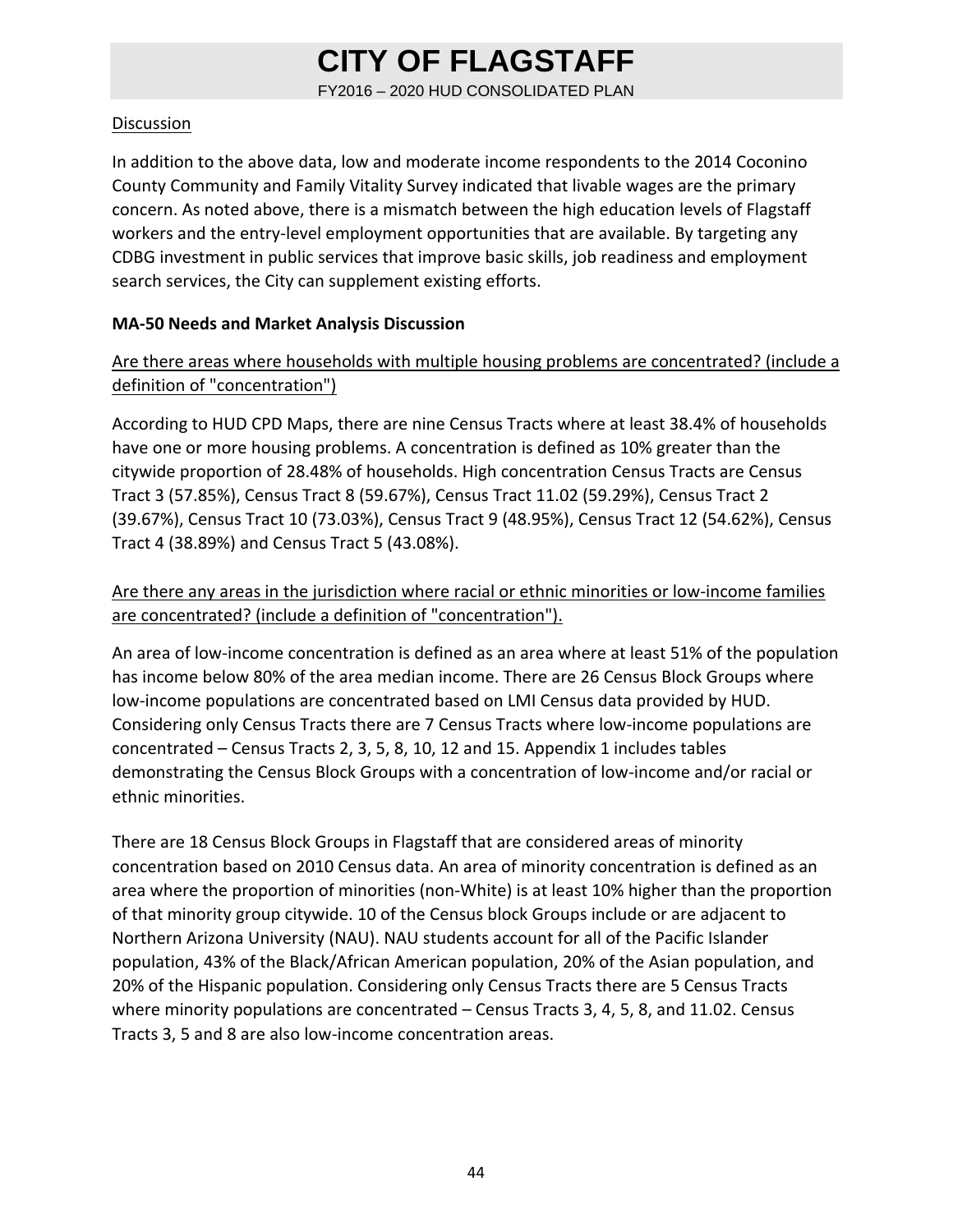FY2016 – 2020 HUD CONSOLIDATED PLAN

#### What are the characteristics of the market in these areas/neighborhoods?

These areas are characterized by a larger proportion of non‐family households, including single‐ person households and 2 to 4 unrelated people living together. One of four householders is age 15 to 24. More than six of ten (63%) households are renter households. Large family households are also slightly more likely to live in these areas. Census Tracts 8 and 10 have historically been Qualified Census Tracts for purposes of the Low Income Housing Tax Credit program.

#### Are there any community assets in these areas/neighborhoods?

There are significant community assets in these areas including: education and employment opportunities, public transportation, health and mental health services, recreation, and affordable housing. There is also great diversity of housing types and land uses ranging from single‐family homes to high density apartment complexes and commercial uses and historic areas suitable for preservation and enhancement. Target neighborhoods have active neighborhood groups that advocate for appropriate reinvestment, compatible design and preservation of neighborhood character.

#### Are there other strategic opportunities in any of these areas?

Neighborhood/area plans are in place for the Sunnyside and La Plaza Viejo areas. Identified strategic opportunities include:

- 1. Floodplain, roadway, parking, streetscape improvements and improvements to increase walkability.
- 2. Encouraging context‐appropriate development in the transition area between neighborhood and commercial corridors.
- 3. Enhancing the commercial edges, incorporating residential scale details on the building elevation facing residential areas and the neighborhood core.
- 4. Preserving and enhancing the existing housing stock, including piloting a rental rehabilitation program in the La Plaza Viejo neighborhood
- 5. Infill development to create improved systems of open space, transportation and buildings, and increase the rate of homeownership.
- 6. Attraction of appropriate neighborhood level retail.

### **SP‐05 Strategic Plan Overview**

Housing is an important issue to Flagstaff as a community. The limited supply of housing for low and moderate‐income families and individuals affects quality of life and the ability to grow and develop economically as a community. The Housing Section works to address this shortage with a number of programs and tools designed to:

- 1. Increase housing inventory and availability;
- 2. Economically stabilize lower-income families through benefits of homeownership;
- 3. Support efforts for safe and adequate homes;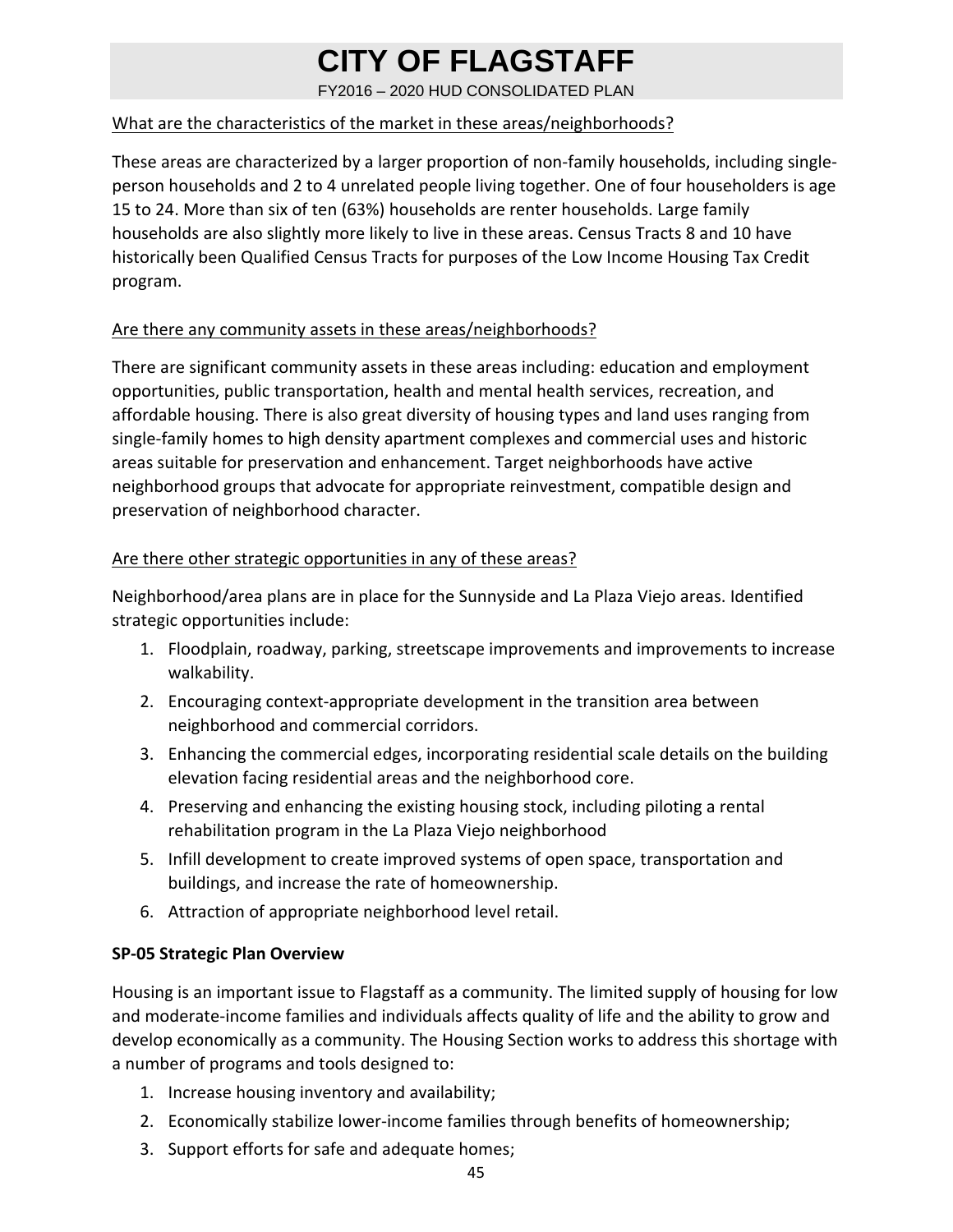FY2016 – 2020 HUD CONSOLIDATED PLAN

4. Revitalize community neighborhoods.

#### **SP‐10 Geographic Priorities**

The City has designated four target areas. These target areas encompass many of the areas of low‐income and minority concentration and include:

- Sunnyside Census Tract 3, Block Group 2, 3, & 4.
- Southside Census Tract 8, Block Group 1.
- Pine Knoll Census Tract 8, Block Group 2.
- La Plaza Vieja ‐ Census Tract 11.02, Block Group 1 & 3

In addition to these target areas, CDBG funding will be utilized throughout the City for activities that directly benefit low‐ and moderate income households and people with special needs.

### Describe the basis for allocating investments geographically within the jurisdiction (or within the EMSA for HOPWA)

The City annually accepts proposals from agencies interested in providing services and/or facilities for low and moderate income households, people experiencing homelessness and people with special needs. The City's funding includes priority to geographic target areas, among other priorities.

Public and stakeholder input, records of past funding, the needs assessment and market analysis, and the City's General Plan and Capital Improvements Plan are used to determine the relative priority of activities and the populations that will be served.

HUD allows two priority designations – high and low. Assignment of priority does not reflect a lack of need for any particular population or activity; it merely identifies those conditions that are most likely to be addressed with limited CDBG funding. All priority needs, regardless of priority designation of high or low, are considered consistent with the City Consolidated Plan for the purpose of issuing consistency letters to third parties.

- High priority activities are likely to be funded with CDBG resources during the next five years.
- Low priority activities may be funded as opportunities arise.

The table summarizes planned CDBG activities and the priority level and 5‐year numeric goal for each. Activities that will be targeted to special populations are indicated. The table is designed to meet HUD requirements.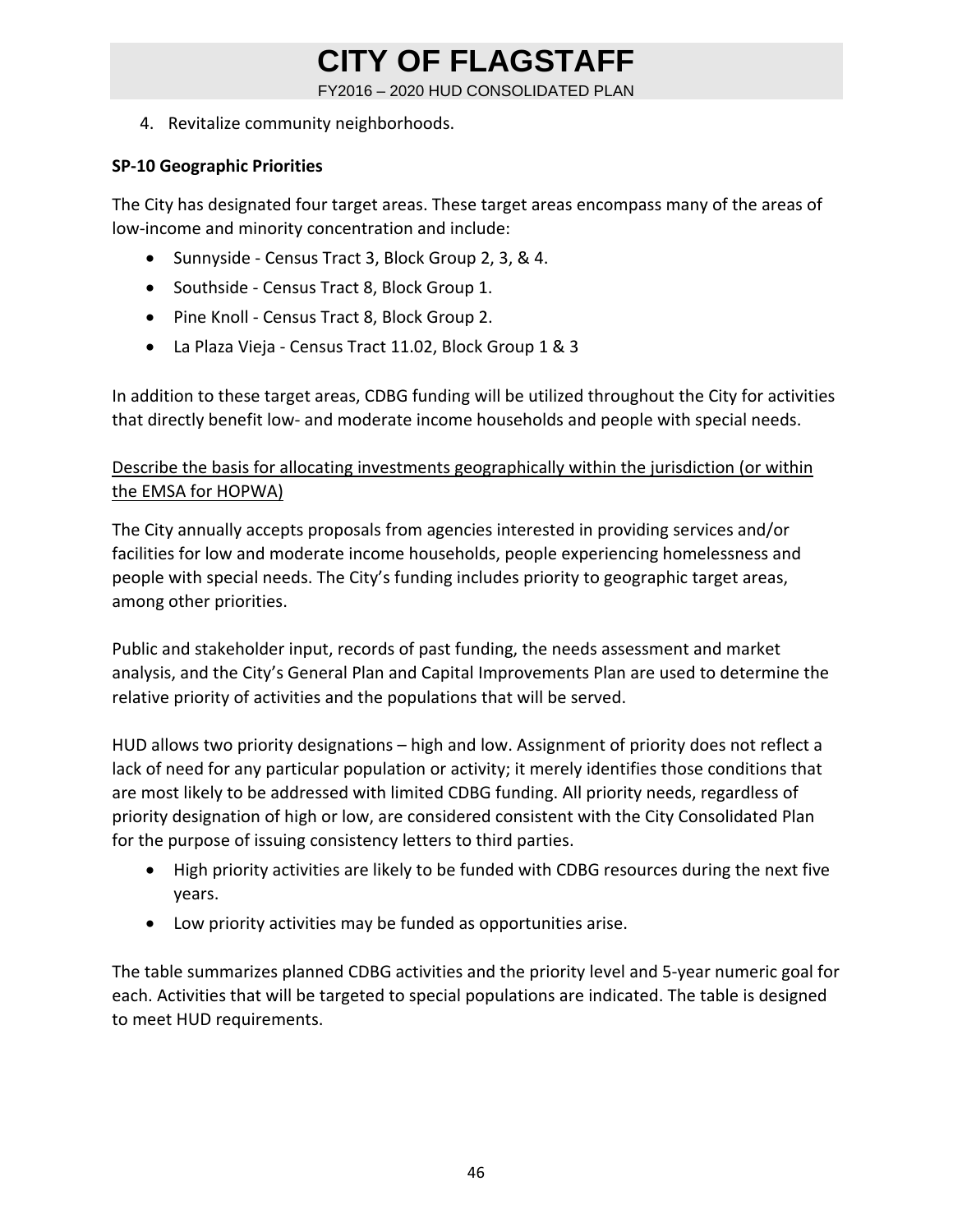FY2016 – 2020 HUD CONSOLIDATED PLAN

| <b>5-year Consolidated Plan Goals</b>                                                                 |                              |                   |                |  |  |
|-------------------------------------------------------------------------------------------------------|------------------------------|-------------------|----------------|--|--|
| <b>Activity</b>                                                                                       | <b>Special</b><br>Population | Priority<br>Level | 5-year Goal    |  |  |
| Priority Need: Revitalization, Public Facilities & Infrastructure                                     |                              |                   |                |  |  |
| <b>Facility Improvements</b>                                                                          | X                            | H                 | 5,000 people   |  |  |
| ADA Accessibility Improvements                                                                        | X                            | L                 | 500 people     |  |  |
| Land Acquisition for Affordable Housing Development                                                   |                              | L                 | 5 households   |  |  |
| Infrastructure for Affordable Housing Development                                                     |                              | L                 | 5 households   |  |  |
| <b>Priority Need: Public Services &amp; Economic Opportunities</b>                                    |                              |                   |                |  |  |
| Service and Facility Operating Support                                                                | X                            | H                 | 2,000 people   |  |  |
| <b>Employment &amp; Job Training Support Services</b>                                                 |                              | L                 | 5 people       |  |  |
| Housing Stabilization Services including Eviction/Foreclosure<br><b>Prevention and Legal Services</b> |                              | H                 | 500 households |  |  |
| <b>Priority Need: Addressing Homelessness</b>                                                         |                              |                   |                |  |  |
| Service and Facility Operating Support, including Outreach                                            | X                            | H                 | 5,000 people   |  |  |
| Increase number of emergency /transitional shelter beds for<br>families                               | X                            | H                 | 20 beds        |  |  |
| Increase supply of permanent supportive housing                                                       | $\mathsf{x}$                 | H                 | 15 beds        |  |  |
| <b>Priority Need: Decent Affordable Housing</b>                                                       |                              |                   |                |  |  |
| <b>Owner-occupied Housing Rehabilitation</b>                                                          |                              | H                 | 25 units       |  |  |
| <b>Rental Housing Construction</b>                                                                    |                              | H                 | 5 units        |  |  |
| <b>Owner Housing Construction</b>                                                                     |                              | Н                 | 2 units        |  |  |
| First-time Homebuyer Assistance                                                                       |                              | H                 | 25 households  |  |  |
| Rental Housing Rehabilitation                                                                         |                              | L                 | 10 units       |  |  |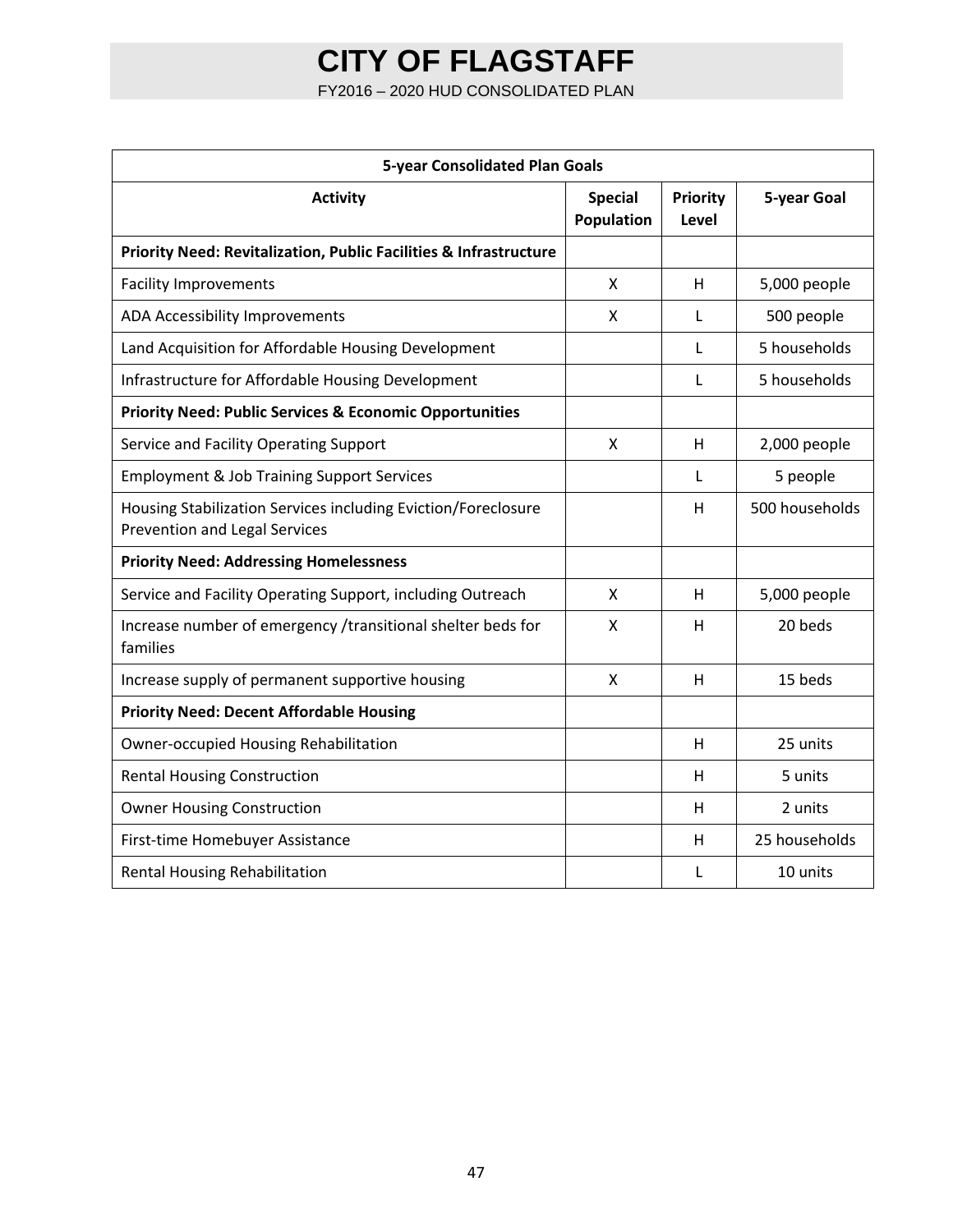FY2016 – 2020 HUD CONSOLIDATED PLAN

| <b>HUD Table 54 - Influence of Market Conditions</b> |                                                                                                                       |  |  |  |
|------------------------------------------------------|-----------------------------------------------------------------------------------------------------------------------|--|--|--|
| <b>Affordable Housing Type</b>                       | Market Characteristics that will influence the use of funds available for housing<br>type                             |  |  |  |
| <b>Tenant Based Rental</b><br>Assistance (TBRA)      | 3.620 low and moderate income households are cost burdened.                                                           |  |  |  |
| <b>TBRA for Non-Homeless</b><br>Special Needs        | 3,620 low and moderate income households are cost burdened and may be in<br>need of supportive services.              |  |  |  |
| New Unit Production                                  | Insufficient units affordable to low and moderate income renters and potential<br>homeowners.                         |  |  |  |
| Rehabilitation                                       | 8,100 units built before 1980. 120 households occupy substandard housing.                                             |  |  |  |
| Acquisition, including<br>preservation               | Insufficient units affordable to low and moderate income renters and potential<br>low and moderate income homeowners. |  |  |  |

#### **SP‐30 Influence of Market Conditions**

#### **SP‐35 Anticipated Resources**

The Community Development Block Grant program is provided through the US Department of Housing and Urban Development (HUD) Office of Community Planning and Development. Due to its size and composition, the City of Flagstaff is classified as an 'entitlement community'. This means that Flagstaff does not apply for the CDBG program, but is awarded CDBG funds at a level based on a HUD formula involving population and demographics. In order to receive CDBG funds, the City must complete a Consolidated Plan every five years and an Annual Action Plan, based on the Consolidated Plan that details the uses of funds. Congress' primary objective for CDBG is to improve communities, principally for low and moderate income persons by:

- 1. Providing Decent Housing,
- 2. Providing a Suitable Living Environment, and
- 3. Expanding Economic Opportunities.

The amount of CDBG funding received by the City varies from year-to-year based on the Federal Budget. The City expects to receive between \$510,000 and \$650,000 year during each of the next five years. The Annual Action Plan describes City allocations for the CDBG program during the coming year. These allocations fund activities to address goals for the primary Consolidated Plan areas: Affordable Housing, Homelessness, Community Development, Special Needs and Citizen Participation.

Additional federal funds to address goals are made available for public housing and programs addressing the needs of people experiencing homelessness. State government, local general funds and private resources are sometimes secured by the City or by local agencies for a variety of uses.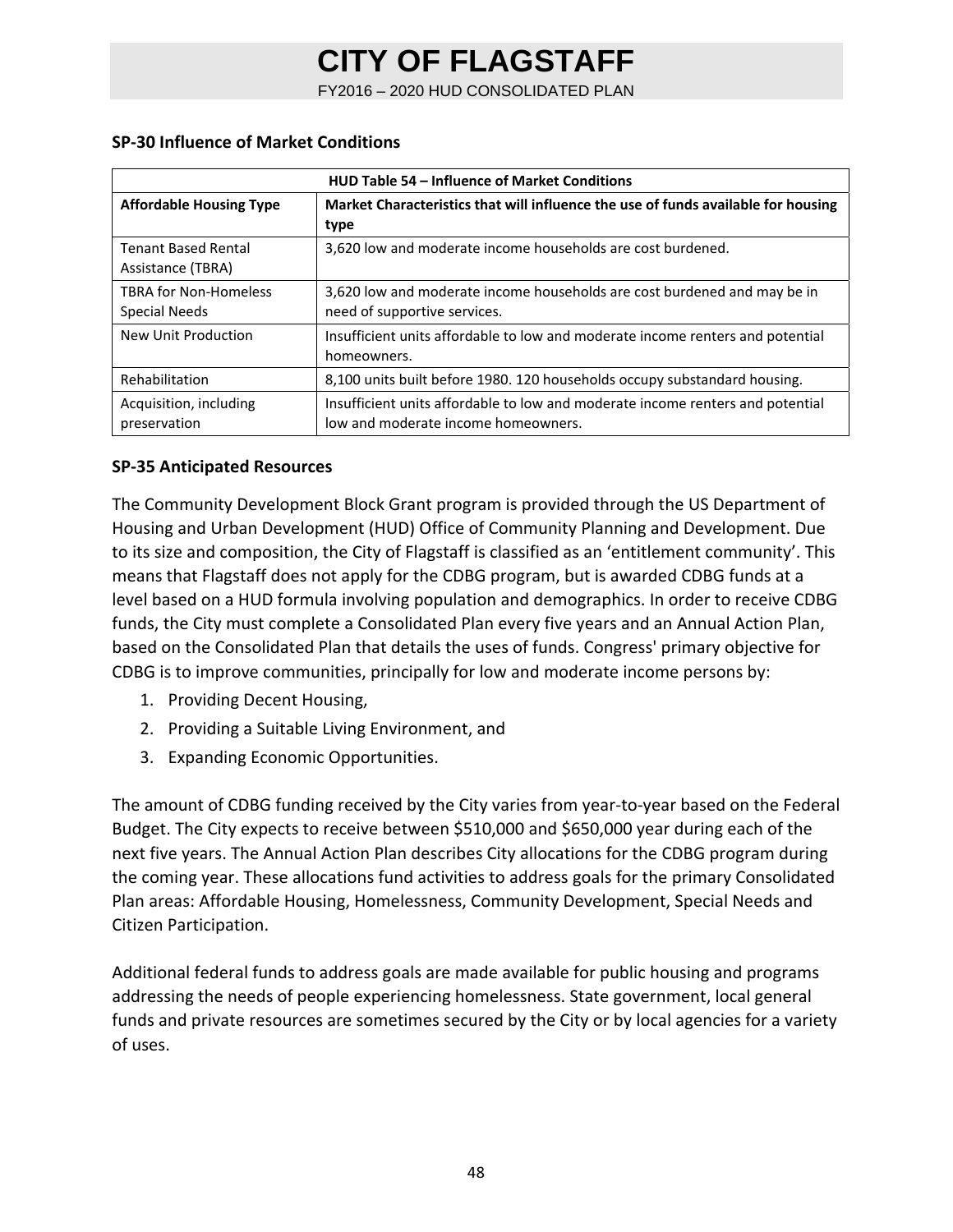FY2016 – 2020 HUD CONSOLIDATED PLAN

### Federal Sources

- Continuum of Care approximately \$600,000 per year The Continuum of Care (C o C) Program is designed to promote communitywide commitment to the goal of ending homelessness; provide funding for efforts by nonprofit providers, and State and local governments to quickly rehouse homeless individuals and families while minimizing the trauma and dislocation caused to homeless individuals, families, and communities by homelessness; promote access to and effect utilization of mainstream programs by homeless individuals and families; and optimize self‐sufficiency among individuals and families experiencing homelessness.
- Public Housing Capital Fund approximately \$230,000 per year The Capital Fund provides funds, annually, to Public Housing Agencies (PHAs) for the development, financing, and modernization of public housing developments and for management improvements.
- Section 8 Housing Choice Vouchers approximately \$3.4 million per year Housing choice vouchers allow very low‐income families to choose and lease or purchase safe, decent, and affordable privately‐owned rental housing.

### **State**

• State Housing Fund – approximately \$150,000 per year The Arizona Department of Housing combines Federal HOME resources from the U.S. Department of Housing and Urban Development (HUD) with state resources from the State Housing Trust Fund (HTF) into a single housing program called the State Housing Fund (SHF). State Housing Trust Funds (HTF): The HTF was established in 1988 by the AZ State Legislature to provide a flexible funding source to assist in meeting the housing needs of low‐income families in Arizona. (A.R.S. 41‐3955 and A.R.S. 44‐313). Federal HOME Funds (HOME): The HOME Investment Partnership Program (HOME) was created by the National Affordable Housing Act of 1990 (NAHA). The funds are allocated through HUD and are intended to "... increase the number of families served with decent, safe, sanitary, and affordable housing and expand the long‐term supply of affordable housing...". HOME funds are subject to all federal requirement and regulations that apply to the HOME program. [24 CFR Part 92 (Final Rule published Sept. 16, 1996; Revised Final Rule Amendments published Oct. 31, 2002).

### Local and Private

 Federal Home Loan Bank Affordable Housing Program – approximately \$100,000 per year AHP supports the creation and preservation of housing for lower income families and individuals and are awarded to members who submit applications on behalf of project sponsors who are planning to purchase, rehabilitate, or construct affordable homes or apartments. Funds are awarded through a competitive process.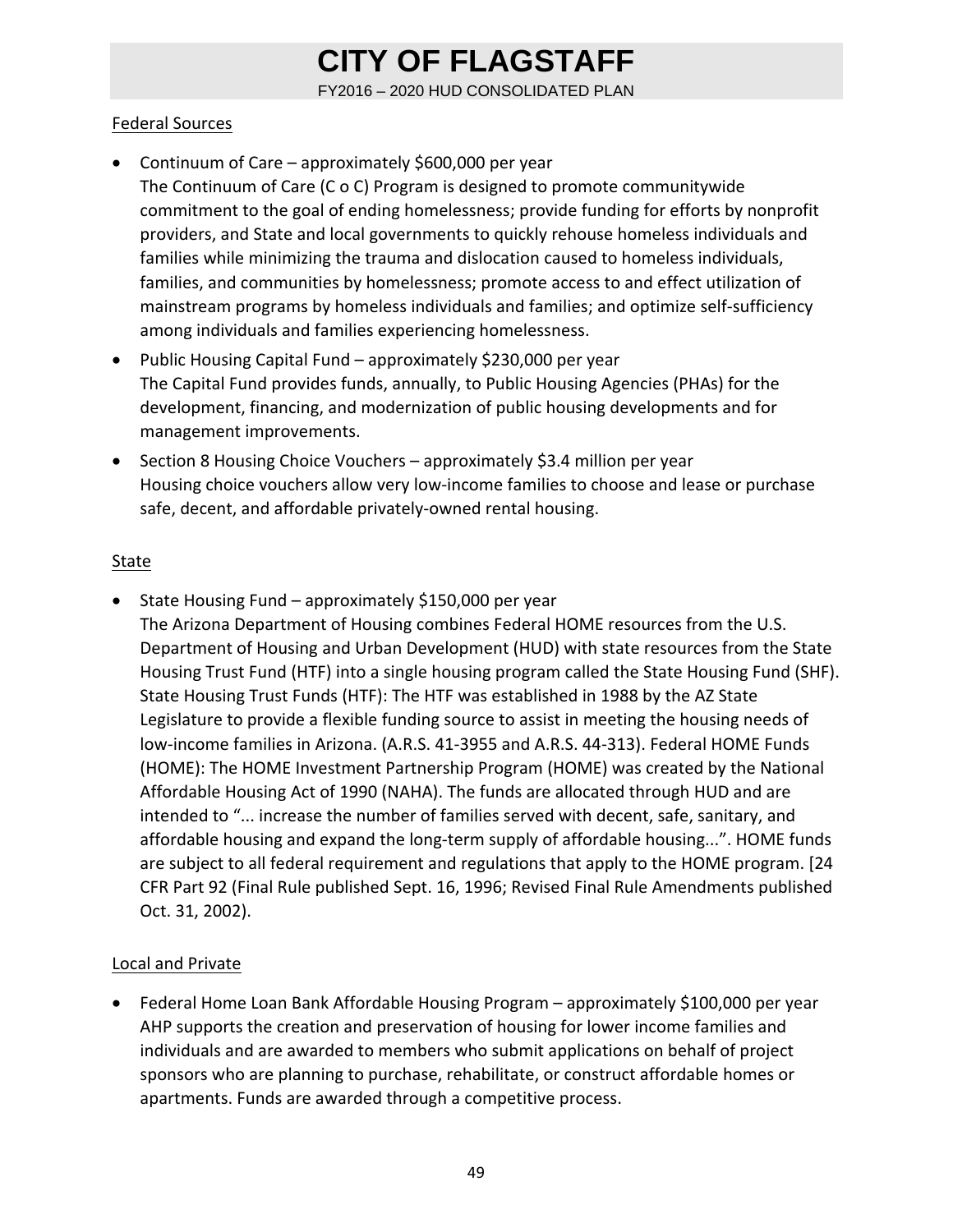FY2016 – 2020 HUD CONSOLIDATED PLAN

- Flagstaff General Funds approximately \$20,000 per year City General Funds support housing for people experiencing homelessness.
- Foundations and Other Private Grantmakers approximately \$50,000 per year Local agencies raise or secure funds to support services for low‐income people and people with special needs.

### Explain how federal funds will leverage those additional resources (private, state and local funds), including a description of how matching requirements will be satisfied

Federal funds will leverage possible additional resources to rehabilitate and/or develop affordable housing for renters or owners, to provide services to vulnerable populations including people experiencing homelessness, people living in poverty, and other people with special needs. When funding has matching requirements, match may be satisfied through local fund raising by nonprofit organizations, State Housing Trust Funds, and City General Funds.

### If appropriate, describe publically owned land or property located within the jurisdiction that may be used to address the needs identified in the plan

The City owns several parcels that may be suitable for future affordable housing or public facility development. The use of City‐owned land is determined by the City Council as opportunities arise.

### **SP‐40 Institutional Delivery Structure**

Explain the institutional structure through which the jurisdiction will carry out its consolidated plan including private industry, non‐profit organizations, and public institutions.

The Housing Section is part of the City's Community Development Division. In addition to Housing, the Community Development Division includes the engineering, planning and development services, and public housing sections.

The Housing Section works to address the shortage of affordable housing with a number of programs and tools. In addition to administration of the CDBG program, the Housing Section performs three primary functions.

- 1. Research and Planning. Key to this focus area is the identification and maintenance of data pertinent to housing in Flagstaff and nationally, the creation and implementation of plans, the location and review of best practices and additional tools being used in other communities, as well as development and project specific planning.
- 2. Policy. The development and subsequent implementation of policy initiatives is critical to the success of the City of Flagstaff's overall housing and economic development goals. In general, policy development and implementation is designed to enhance City program effectiveness, identify gaps or underserved groups, and enhance the private sector's ability to provide market based solutions.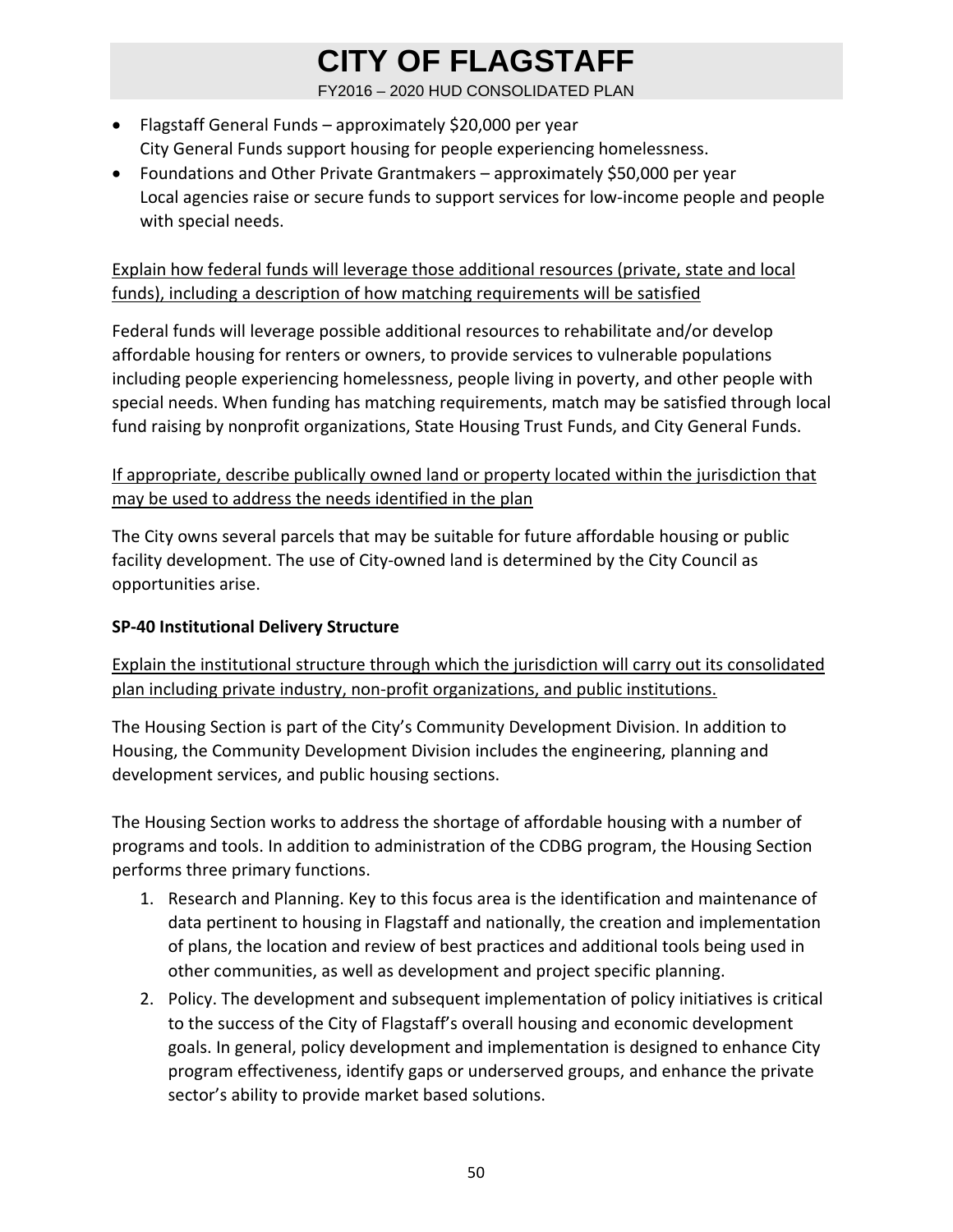FY2016 – 2020 HUD CONSOLIDATED PLAN

3. Housing Programs and Development. This focus area encompasses programmatic areas, as well as the implementation of previous planning efforts, resulting in the creation of housing opportunities.

The City of Flagstaff Housing Authority Section (PHA) manages 265 public housing units, 333 Housing Choice Vouchers, and 66 Veterans Affairs Supportive Housing vouchers.

- *Housing Choice Voucher Program*. Under this program, a family's rent is subsidized based on their monthly-adjusted income level. Participants in this program pay 30 percent of their monthly‐adjusted income toward rent in participating, private market rental units, while HUD, through the PHA, pays the balance of the rent amount.
- *Public Housing Program*. Under this program, a family occupies a unit owned and operated by the PHA for the benefit of HUD. A family's rent is subsidized based on their monthly adjusted income level. Participants in this program pay 30 percent of their monthly income toward rent.
- *Veterans Affairs Supportive Housing (VASH) Program*. Under this program, homeless Veterans receive a subsidized rent based on their monthly‐adjusted income level, paying not more than 30% of their income toward rent in participating, private market rental units. In addition to monthly housing subsidy, participating Veterans also receive case management and supportive services.

#### Assess Strengths and Gaps in the Institutional Delivery System

The City of Flagstaff has well‐developed and experienced institutional infrastructure for the delivery of housing and community development programs. The Housing Section works closely with nonprofit organizations to ensure that CDBG funds reach the neediest Flagstaff residents and neighborhoods. Organizations must annually apply for CDBG funds for eligible activities. The City also works closely with and is a member of the Coconino County Continuum of Care. The City does not feel there are any gaps in the institutional delivery system at this time.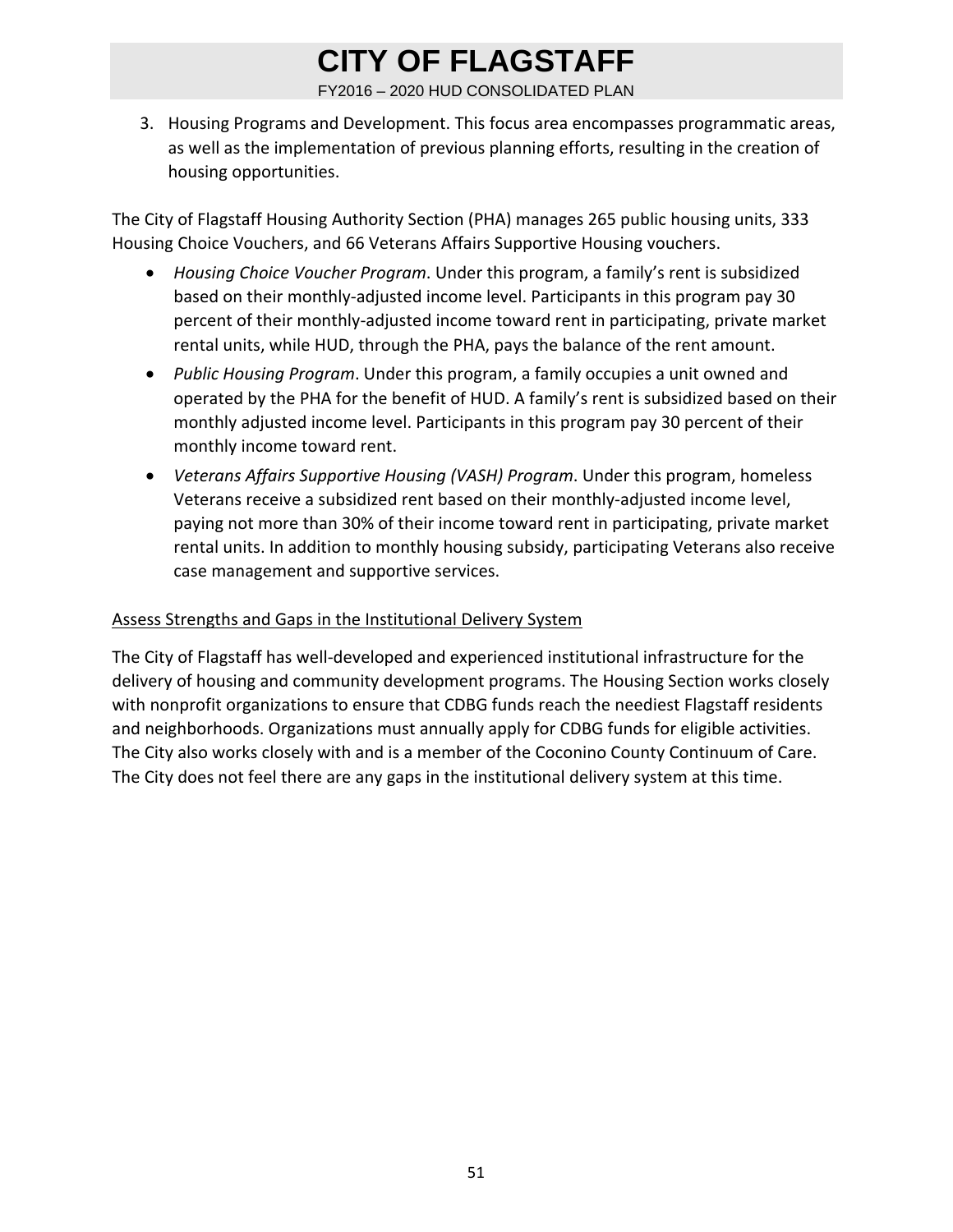FY2016 – 2020 HUD CONSOLIDATED PLAN

### Availability of services targeted to homeless persons and persons with HIV and mainstream services

| HUD Table 57 - Homeless Prevention Services Summary |                                 |                             |                                       |  |
|-----------------------------------------------------|---------------------------------|-----------------------------|---------------------------------------|--|
| <b>Homelessness Prevention Services</b>             | Available in the<br>Community   | <b>Targeted to Homeless</b> | <b>Targeted to People</b><br>with HIV |  |
| <b>Homelessness Prevention Services</b>             |                                 |                             |                                       |  |
| Counseling/Advocacy                                 | X                               | X                           | X                                     |  |
| Legal Assistance                                    | X                               | X                           | X                                     |  |
| Mortgage Assistance                                 | X                               | X                           |                                       |  |
| <b>Rental Assistance</b>                            | X                               | X                           |                                       |  |
| <b>Utilities Assistance</b>                         | X                               | X                           |                                       |  |
|                                                     | <b>Street Outreach Services</b> |                             |                                       |  |
| Law Enforcement                                     | X                               |                             |                                       |  |
| <b>Mobile Clinics</b>                               |                                 |                             |                                       |  |
| <b>Other Street Outreach Services</b>               |                                 | X                           |                                       |  |
|                                                     | <b>Supportive Services</b>      |                             |                                       |  |
| Alcohol & Drug Abuse                                | $\pmb{\mathsf{X}}$              | X                           |                                       |  |
| Child Care                                          | X                               | X                           |                                       |  |
| Education                                           | X                               | X                           | X                                     |  |
| <b>Employment and Employment</b>                    | X                               | X                           | Χ                                     |  |
| Training                                            |                                 |                             |                                       |  |
| Healthcare                                          | $\pmb{\mathsf{X}}$              | $\pmb{\mathsf{X}}$          |                                       |  |
| HIV/AIDS                                            | X                               | X                           | X                                     |  |
| Life Skills                                         | X                               | X                           | X                                     |  |
| <b>Mental Health Counseling</b>                     | $\pmb{\mathsf{X}}$              | X                           |                                       |  |
| Transportation                                      | X                               | X                           | Χ                                     |  |
| Other                                               |                                 |                             |                                       |  |
| Other                                               |                                 | Χ                           |                                       |  |

Describe how the service delivery system including, but not limited to, the services listed above meet the needs of homeless persons (particularly chronically homeless individuals and families, families with children, veterans and their families, and unaccompanied youth)

The Continuum of Care is managed by the Arizona Department of Housing and is charged with overseeing implementation strategies regarding housing and services that will lead to an overall reduction in homelessness. The Coconino County Continuum of Care meets quarterly to review progress and implementation strategies; it convenes nonprofit organizations, business, faith and community groups to problem solve housing, treatment or shelter needs. Agencies address housing concurrently with substance abuse, mental health or health care needs.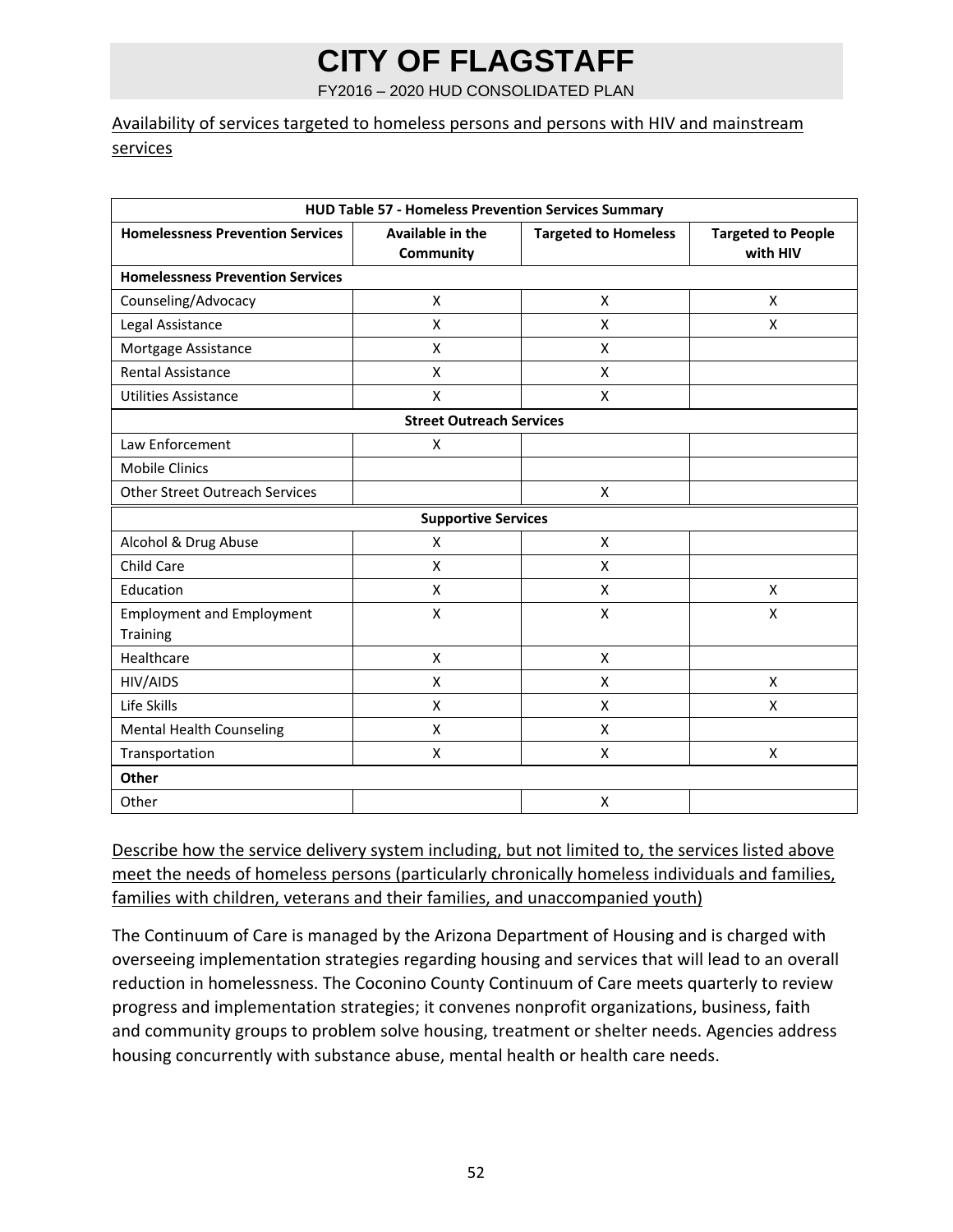FY2016 – 2020 HUD CONSOLIDATED PLAN

Describe the strengths and gaps of the service delivery system for special needs population and persons experiencing homelessness, including, but not limited to, the services listed above

The delivery system offers a wide‐range of services for special needs populations and people experiencing homelessness. The Continuum of Care and special needs services are not directly managed by the City, yet the City is actively engaged with organizations providing services, including the funding of these services to the extent that CDGB funds may be used for public services. A complete list of resources and services is maintained by Northland Family Help Center and distributed by the City as needed.

Street outreach services are limited in Flagstaff, including mobile clinics and Law Enforcement outreach. Public transportation is widely available and many health care services are available within walking distance of shelters. Respondents to the City's Consolidated Plan survey identified several gaps in the service delivery system for people experiencing homelessness including: inability to keep up with the growing demand for services; difficulty obtaining the documentation necessary to provide services; short‐term services for transient populations; lack of a one‐stop center to address all issues; absence of a well‐established process for transitioning to permanent housing due to lack of permanent affordable housing; service follow-up; lack of cross-agency cooperation and understanding of services; and absence of a well-established coordinated assessment and rapid re-housing process.

### Provide a summary of the strategy for overcoming gaps in the institutional structure and service delivery system for carrying out a strategy to address priority needs

The City will continue its membership in the Continuum of Care to ensure that priority needs of special populations and people experiencing homelessness are addressed. The Coconino County Continuum of Care will continue to work with the Arizona Department of Housing to address shelter and service‐delivery gaps.

### Estimate the number of extremely low-income, low-income, and moderate-income families to whom the jurisdiction will provide affordable housing as defined by HOME 91.315(b)(2)

The City estimates it will provide affordable housing to 15 extremely low‐income families, 40 low‐income families and 30 moderate income families.

### **SP‐50 Public Housing Accessibility and Involvement**

### Activities to Increase Resident Involvement

The Housing Authority has multiple goals and objectives created to increase resident involvement including: ongoing surveys and formal annual resident input and participation to ensure the public housing environment is appealing and up-to-date; providing maintenance and repair training prior to occupancy; using the Siler Homes Activity Center as a base for various resident services including resource referral and goal setting for residents seeking economic self-sufficiency; establishing community partnerships to provide programming relevant to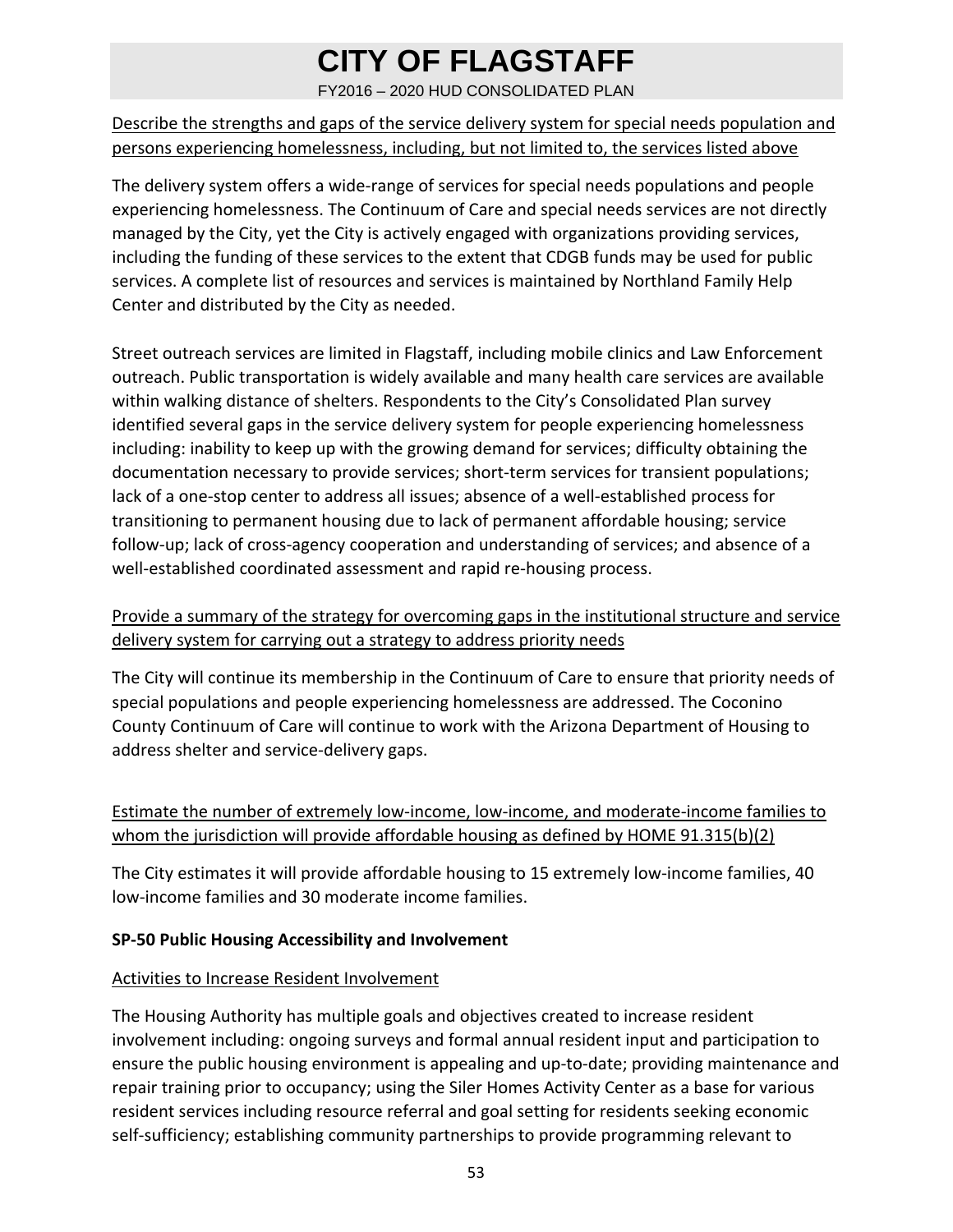FY2016 – 2020 HUD CONSOLIDATED PLAN

residents; continuing resident orientation; partnering with the Boys and Girls club to provide free on-site programs; and resident meetings, barbeques and newsletters to help residents with education, employment, job training and youth services.

### **SP‐55 Strategy to Remove or Ameliorate the Barriers to Affordable Housing**

Over the past decade, the City has taken extensive steps to both remove barriers and to promote affordable housing development, including the development of an Incentive Policy for Affordable Housing (IPAH), adopted in October 2009 and later integrated into the City zoning code. The IPAH is designed to foster the preservation and production of affordable housing units and is intended to narrow the deficit of all types of housing for households earning up to 150% of the Area Median Income (AMI). The IPAH standards may be applied to rental housing, homeownership housing, and shelter, as well as to expiring affordable housing developments. The IPAH incentivizes developments that commit to permanently affordable housing units. When a developer takes advantage of the incentives offered under the IPAH, the affordable units are legally committed to the intended population through occupancy, resale and rent restrictions.

### **SP‐60 Homelessness Strategy**

### Reaching out to homeless persons (especially unsheltered persons) and assessing their individual needs

The City is not a direct recipient of Emergency Solutions Grant funds. Continuum of Care members may use CDBG funds to assist street outreach. Funded programs generally require an Individual Assessment Plan for each client enrolled in their program. There are currently three nonprofit organizations that conduct outreach services.

### Addressing the emergency and transitional housing needs of homeless persons

The City of Flagstaff will continue to support agencies that provide emergency and transitional housing to the extent allowed under the CDBG program. The City will also support the creation of new emergency shelter beds and transitional housing beds for families should a fundable proposal be received; while the City and C o C members recognize Housing First and permanent supportive housing are critical to ending homelessness the large number of homeless individuals and families, the high cost of housing and a 20% employment rate among homeless individuals means that homeless individuals and families may require a longer stay in transitional housing. The City will also continue its active participation in the Coconino County Continuum of Care.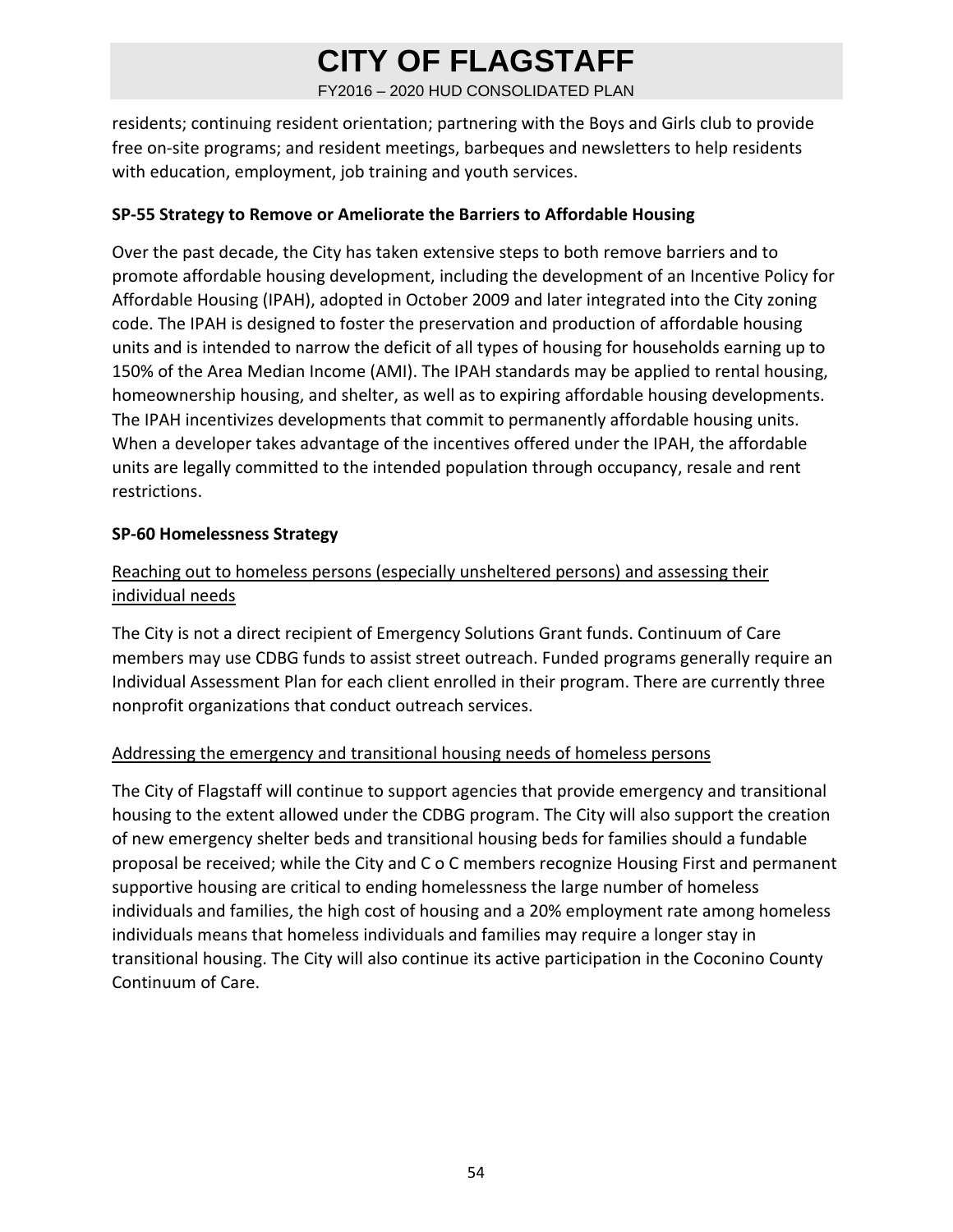FY2016 – 2020 HUD CONSOLIDATED PLAN

Helping homeless persons (especially chronically homeless individuals and families, families with children, veterans and their families, and unaccompanied youth) make the transition to permanent housing and independent living, including shortening the period of time that individuals and families experience homelessness, facilitating access for homeless individuals and families to affordable housing units, and preventing individuals and families who were recently homeless from becoming homeless again.

The City will continue to provide support to those agencies that help homeless people transition to permanent housing and that prevent homelessness, support the development of new rental housing opportunities including providing CDBG funds for infrastructure improvements should a fundable proposal be received, support move-in assistance programs, and continue its active participation in the Coconino County Continuum of Care. The City of Flagstaff Housing Authority has focused on placement of homeless veterans through the VASH rental voucher program. Other agencies have a strong record of success in placing and keeping homeless individuals housed through rapid re‐housing programs.

Helping low‐income individuals and families avoid becoming homeless, especially extremely low‐income individuals and families who are likely to become homeless after being discharged from a publicly funded institution or system of care, or who are receiving assistance from public and private agencies that address housing, health, social services, employment, education or youth needs

The City will continue to provide support to those agencies that help low-income individuals and families avoid becoming homeless through the provision of CDBG funds for public services activities including eviction prevention, foreclosure prevention, housing and financial counseling services, and legal services to assist low‐income households experiencing unlawful eviction. The City will also continue participating in discussions with the Coconino County Continuum of Care regarding the needs of people being discharged from a publicly funded institution or system of care, or who are receiving assistance from public and private agencies that address housing, health, social services, employment, education or youth needs.

### **SP‐65 Lead based paint Hazards**

#### Actions to address LBP hazards and increase access to housing without LBP hazards

The City will continue to take action to educate and inform the public regarding lead hazards by distributing lead poisoning and lead hazard information to participants in federally‐funded programs and to any interested resident.

### How are the actions listed above related to the extent of lead poisoning and hazards?

Through education and information the City can reach many households who occupy or plan to occupy one of the 8,100 housing units built before 1980.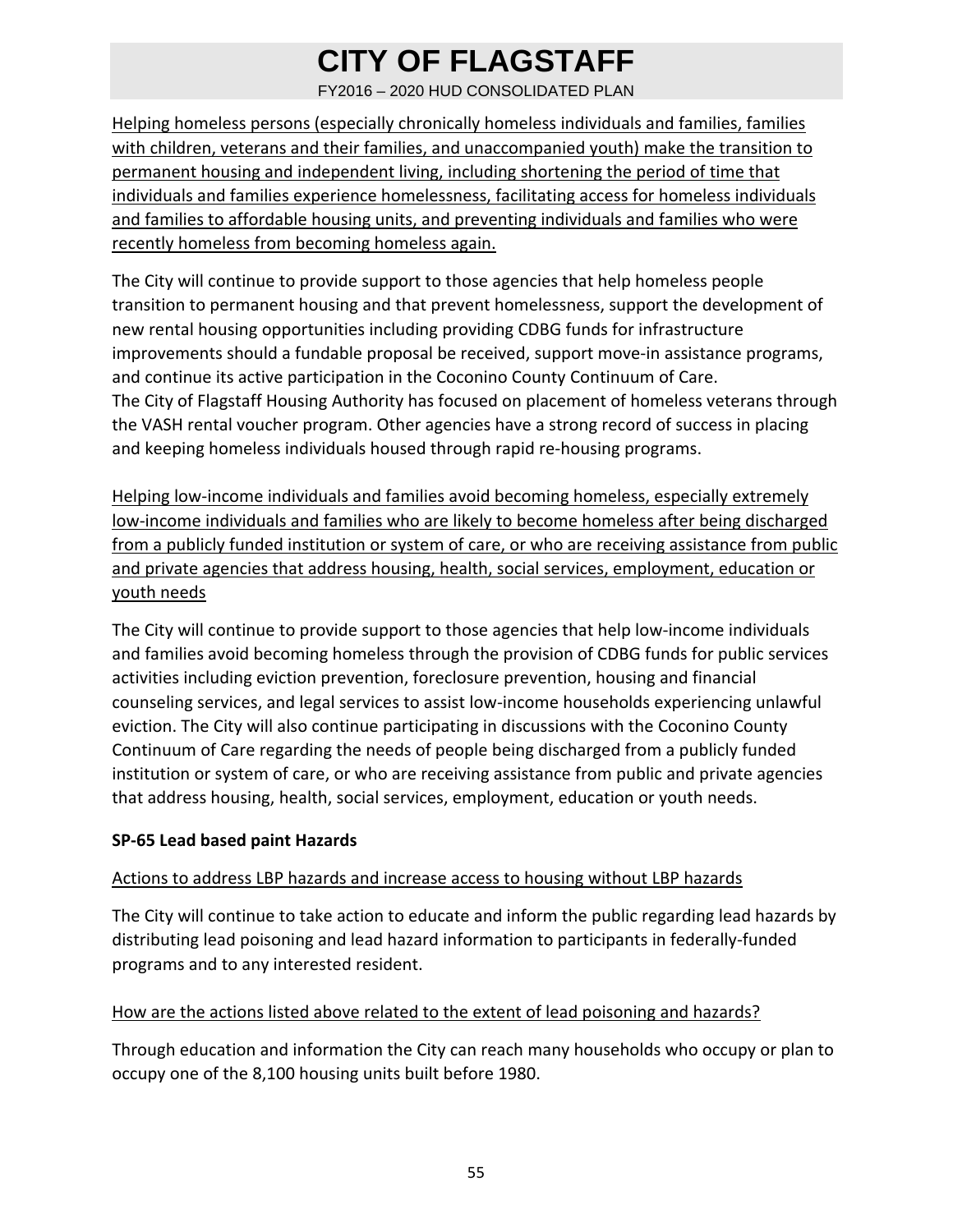FY2016 – 2020 HUD CONSOLIDATED PLAN

### How are the actions listed above integrated into housing policies and procedures?

The City follows a multi-pronged approach to reduce lead hazards, integrating the following actions into housing policies and procedures:

- 1. Rehabilitation Projects. The City follows strict HUD guidelines for testing and abatement of lead‐based paint and other hazardous substances, and requires compliance from its contractors and subcontractors. Any structure built before 1978 that is proposed for rehabilitation under federal programs, is tested for lead‐based paint. Notices and requirements regarding testing and removal of lead‐based paint are provided to program participants, contractors and project sponsors. The City has licensed contractors who are available to perform limited abatement and/or removal procedures if lead‐based paint is present. Full abatement services are contracted with licensed contractors located outside of the City.
- 2. Section 8 Housing Choice Vouchers. The PHA inspects prospective dwellings constructed prior to 1978 that will have a child under the age of six residing therein, for compliance with EPA and HUD Lead Based Paint rules and regulations. The inspection includes visual inspections for chipped, peeling, chalking and deteriorated interior and exterior paint. Clearance testing may be performed after remediation by the property owner, to assure a lead‐safe environment.
- 3. Public Education. Lead hazard information is distributed to participants in homeownership and rental programs.

### **SP‐70 Anti‐Poverty Strategy**

### Jurisdiction Goals, Programs and Policies for reducing the number of Poverty‐Level Families

Twenty percent of Flagstaff households or 4,379 households had income below the poverty level in 2011. The rate of poverty was highest among non‐family households age 18 to 24; many of these households are NAU students with limited income generating capacity. Of non‐family households headed by a person age 25 or older 18% lived below the poverty level. Single‐ parent female‐headed households experienced the highest rate of poverty among family households at 24%. Of single‐parent male‐headed households 15% lived below the poverty level. Among married‐couple family households 6% lived below the poverty level.

The City will reduce the number of poverty level households by providing CDBG public services resources to local agencies that provide social supports, eviction and foreclosure prevention, and services that support employment and job training. The City will also continue to rehabilitate housing units owner‐occupied by households living at or below the poverty level to support these households in retaining quality, safe housing. Local agencies rely heavily on State funding and programs to address the needs of poverty‐level households and reduced State funding of many of these programs has a significant negative impact on individuals and families and the ability of the City to leverage resources. The State has reduced funding for economic development programs, eliminating incentives and assistance to retain, expand and locate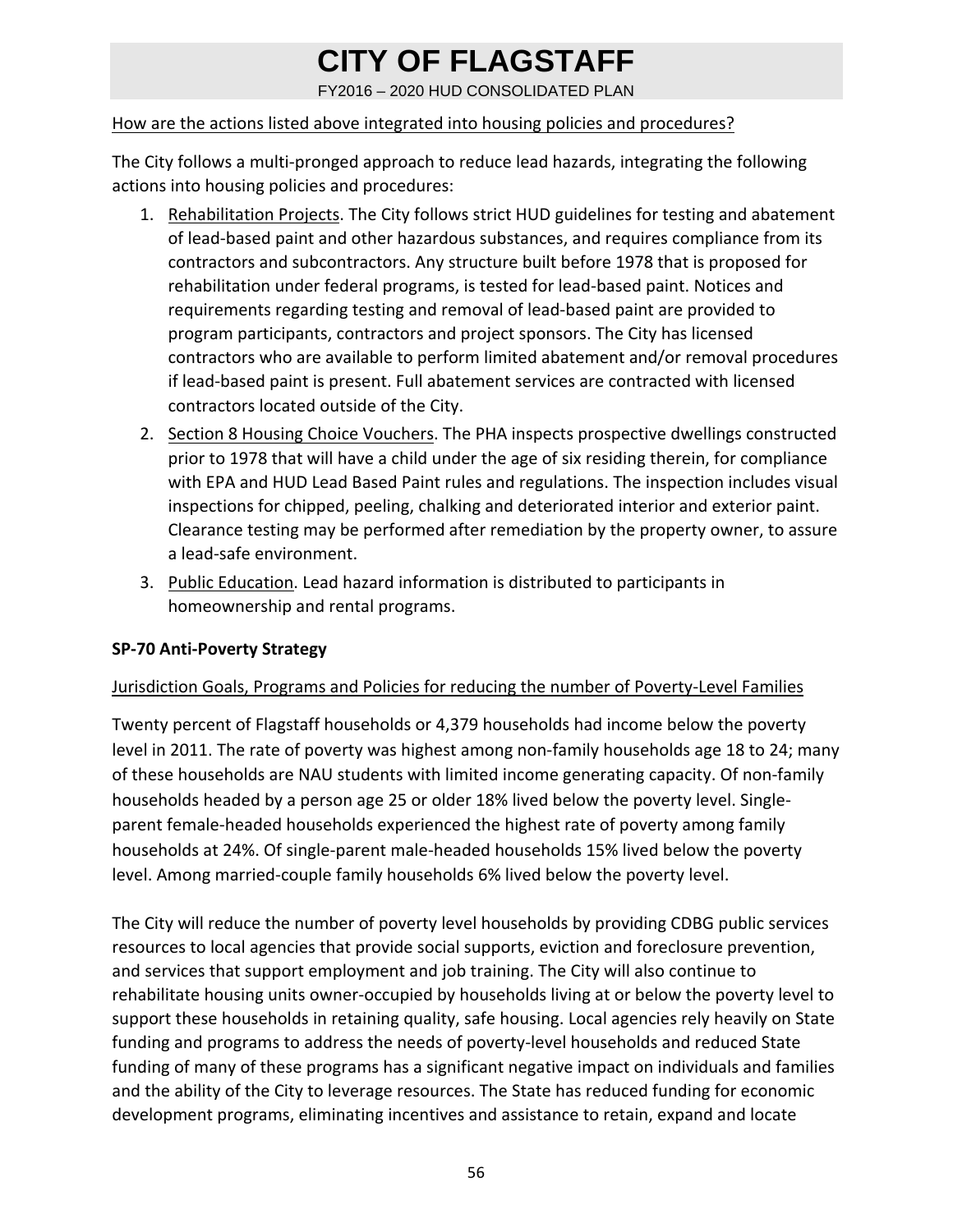FY2016 – 2020 HUD CONSOLIDATED PLAN

international and other qualified business projects. Budget reductions in the State Housing Trust Fund will have the greatest impact on the City of Flagstaff Consolidated Plan.

### How are the Jurisdiction poverty reducing goals, programs, and policies coordinated with this affordable housing plan

The US Census calculates poverty using income from earnings and other sources for adult household members, but not public assistance such as housing subsidy or food stamps. For this reason and others it is important to note that while poverty may measure what a family needs, it is used primarily as a statistical yardstick. Many poverty level households consist of people with special needs who live on fixed incomes. Poverty level households would benefit from affordable rental housing and permanent supportive rental housing. Those who are owner occupants would benefit from assistance with housing rehabilitation, including disability accessibility improvements.

Households living below the poverty level will be made aware of the various local services available that provide an economic safety net and opportunities for increased earnings. Due to the reduced State Housing Trust Fund, there has been the loss of matching and leverage funds for affordable housing programs and projects and fewer households can be assisted. Fewer resources are available for the eviction and foreclosure prevention programs that are a significant safety net for poverty‐level households experiencing a crisis.

### **SP‐80 Monitoring**

The purpose of monitoring is to ensure all projects remain compliant with the regulations set forth by HUD, including timely expenditure of funds. The City of Flagstaff accomplishes the majority of its goals through collaboration with community organizations identified by a public Request for Proposals process. These collaborations are monitored for progress through monthly/ quarterly reports, receipt of payment requests that are compared to monthly/ quarterly reports for consistency, and ongoing communication. Regular communication ensures that sub‐recipients facing challenges are provided the necessary support. If payment requests are not received regularly, the City contacts sub‐recipients to encourage payment request submittal and therefore timely expenditure of funds. Along with monthly/quarterly reports, payment requests are examined to quantify progress.

Each sub‐recipient also receives on‐site monitoring to identify areas for improvement, assist in overcoming challenges impeding accomplishments, and ensure compliance with regulations and policies. The City monitors each subrecipient to ensure that minority and women owned business enterprise marketing and procurement policies are followed. Agencies that received a positive monitoring in the past for the same contract may be offered the option of an in‐depth desk monitoring performed by the Housing and Grants Administrator.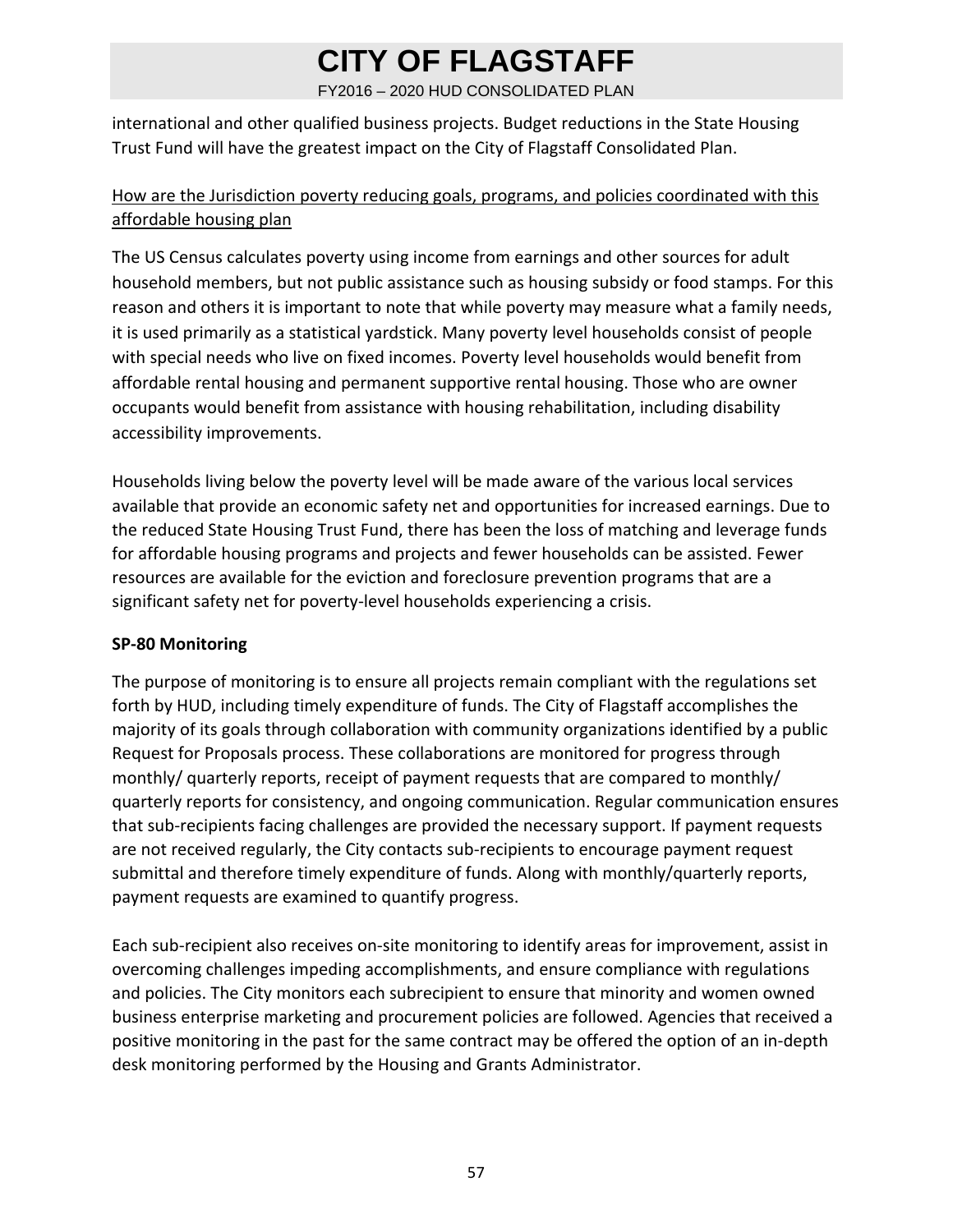FY2016 – 2020 HUD CONSOLIDATED PLAN

Timely expenditure of funds is also ensured through the Request for Proposals process. This process places value on the sub‐recipients ability to execute the program and utilize the CDBG funds in an efficient and expedient manner.

The City of Flagstaff addresses Consolidated Plan goals and objectives through internally‐ performed activities and programs. These activities and programs are managed by the Housing Section and are tracked for performance and compliance through institutional processes including accounting, performance and time tracking, grant management, and legal review. Measured accomplishments are provided through the Integrated Disbursement and Information System (IDIS), in the Consolidated Annual Performance Evaluation Report, and in regular updates on Housing Section accomplishments provided to the City Council in public and televised meetings.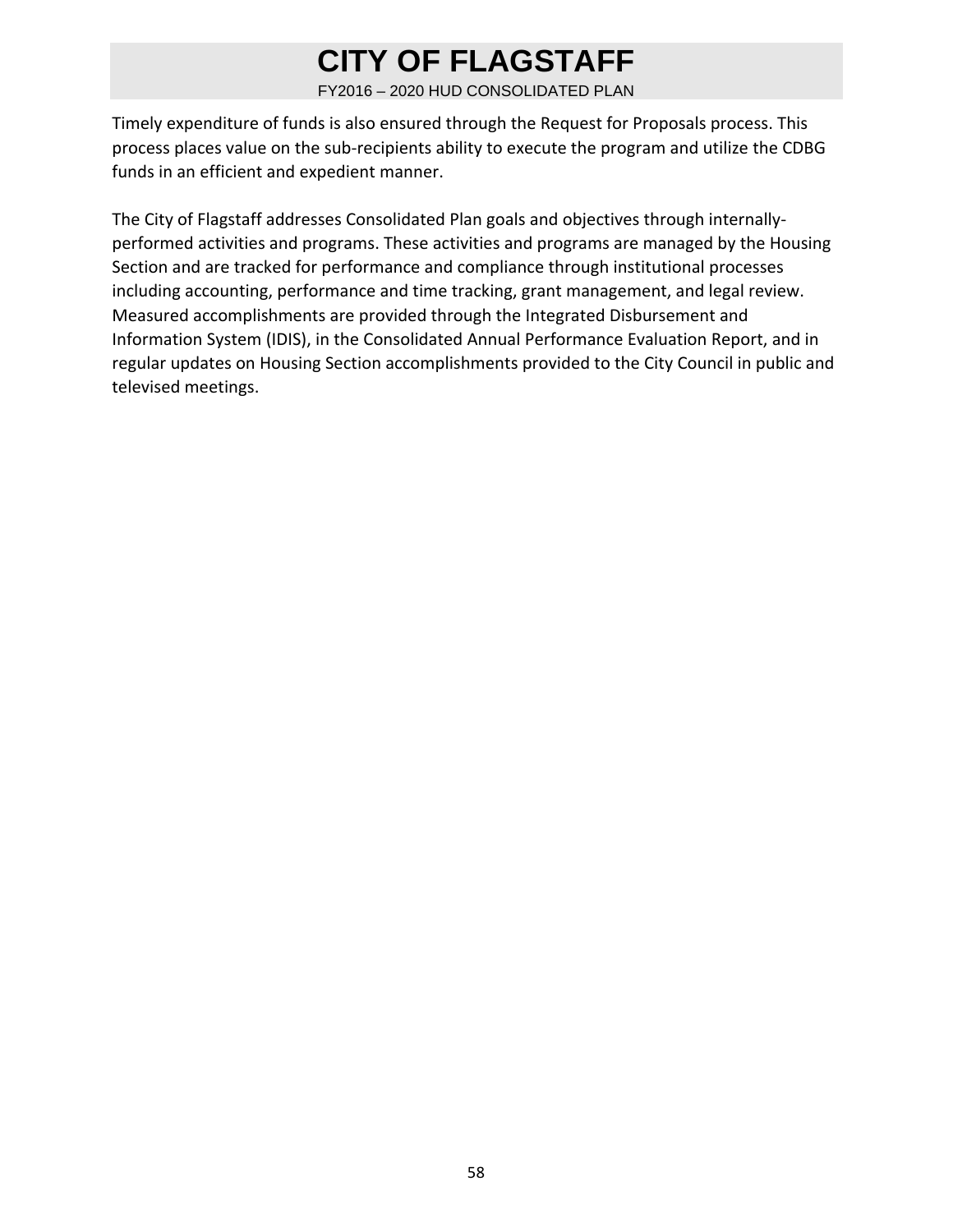FY2016 – 2020 HUD CONSOLIDATED PLAN

### **Appendix 1 – Low and Moderate Income and Minority Concentration Census Block Groups**

| City Table 3 - Low and Moderate Income Concentration Block Groups |                         |            |            |         |              |                    |
|-------------------------------------------------------------------|-------------------------|------------|------------|---------|--------------|--------------------|
|                                                                   |                         | Total      |            |         | <b>NAU</b>   |                    |
| Census                                                            | <b>Block</b>            | Population | LMI        |         | <b>Block</b> | <b>Target Area</b> |
| <b>Tract</b>                                                      | Group                   |            | Population | % LMI   | Group        | Name               |
| $\overline{2}$                                                    | $\overline{2}$          | 1,685      | 925        | 54.9%   |              |                    |
| 3                                                                 | $\overline{1}$          | 1,125      | 610        | 54.2%   |              |                    |
| 3                                                                 | $\overline{2}$          | 2,465      | 1,775      | 72.0%   |              | Sunnyside          |
| 3                                                                 | 3                       | 865        | 575        | 66.5%   |              | Sunnyside          |
| $\overline{3}$                                                    | $\overline{\mathbf{4}}$ | 1,825      | 1,060      | 58.1%   |              | Sunnyside          |
| 4                                                                 | 3                       | 1,590      | 1,000      | 62.9%   |              |                    |
| 4                                                                 | 4                       | 1,050      | 610        | 58.1%   | Χ            |                    |
| 4                                                                 | 5                       | 755        | 475        | 62.9%   |              |                    |
| 5                                                                 | $\overline{2}$          | 1,295      | 855        | 66.0%   |              |                    |
| 5                                                                 | 3                       | 1,390      | 905        | 65.1%   |              |                    |
| 5                                                                 | $\overline{4}$          | 580        | 470        | 81.0%   |              |                    |
| 5                                                                 | 5                       | 335        | 185        | 55.2%   |              |                    |
| 6                                                                 | $\overline{2}$          | 1,755      | 965        | 54.9%   | X            |                    |
| 8                                                                 | $\overline{1}$          | 960        | 775        | 80.7%   | Χ            | Southside          |
| 8                                                                 | $\overline{2}$          | 1,310      | 1,130      | 86.3%   | Χ            | Pine Knoll         |
| 8                                                                 | 3                       | 600        | 375        | 62.5%   | Χ            |                    |
| 9                                                                 | $\overline{1}$          | 750        | 440        | 58.7%   |              |                    |
| 9                                                                 | 3                       | 2,525      | 1,970      | 78.0%   |              |                    |
| 10                                                                | $\mathbf 1$             | 855        | 705        | 82.5%   | Χ            |                    |
| 10                                                                | $\overline{2}$          | 695        | 595        | 85.6%   | X            |                    |
| 10                                                                | 3                       | 195        | 195        | 100.00% | X            |                    |
| 11.02                                                             | 3                       | 540        | 520        | 96.3%   | Χ            | La Plaza Vieja     |
| 11.02                                                             | $\overline{4}$          | 1,610      | 1,010      | 62.7%   | X            |                    |
| 12                                                                | $\mathbf 1$             | 1,270      | 750        | 59.0%   | Χ            |                    |
| 15                                                                | 3                       | 715        | 380        | 53.2%   |              |                    |
| 22                                                                | $\overline{2}$          | 1,570      | 830        | 52.9%   |              |                    |
| Source: HUD LMI Data 2015                                         |                         |            |            |         |              |                    |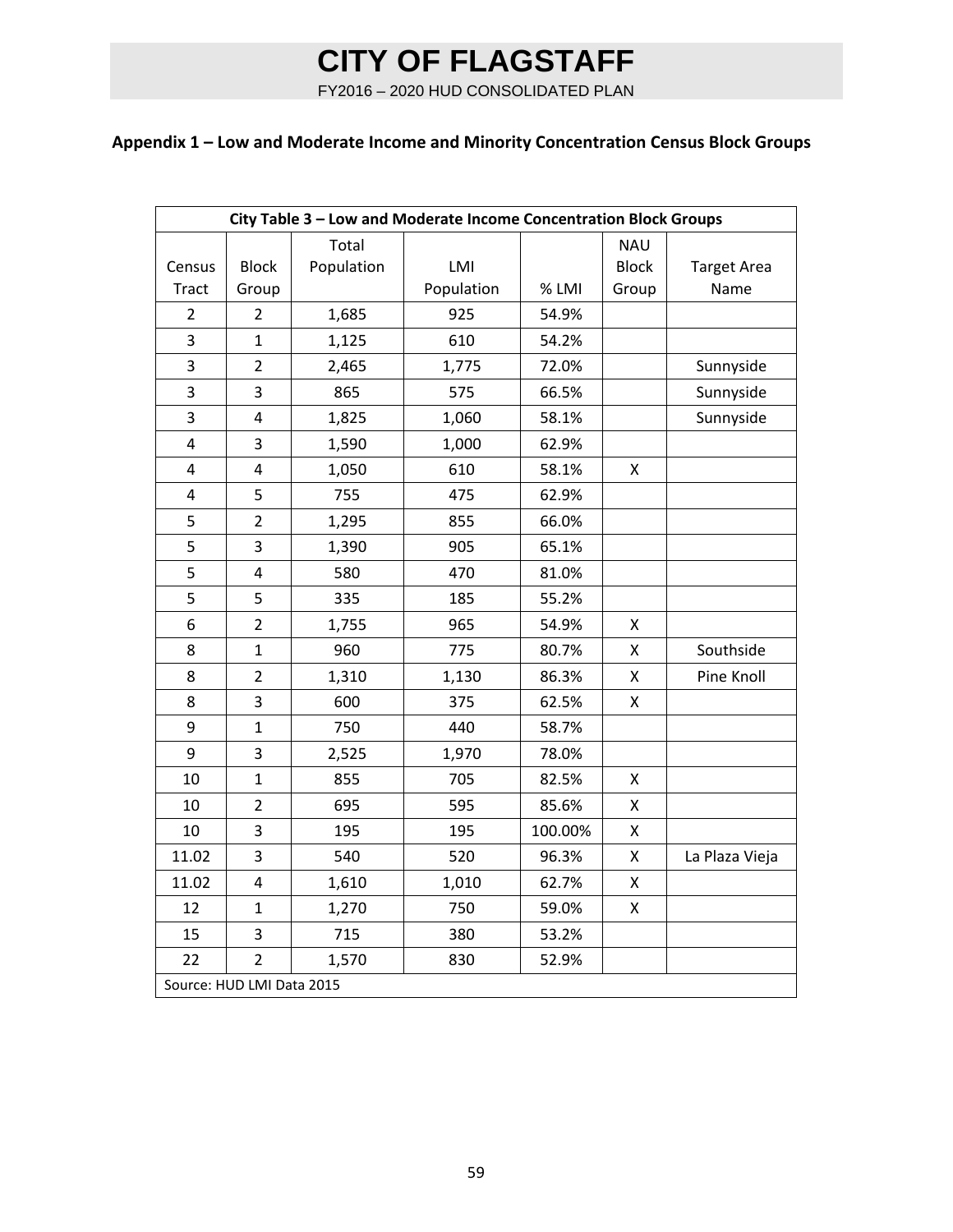FY2016 – 2020 HUD CONSOLIDATED PLAN

| City Table 4 - Minority Concentration Block Groups |                     |               |               |                  |                    |
|----------------------------------------------------|---------------------|---------------|---------------|------------------|--------------------|
| Census                                             | <b>Block</b>        | Racial        | Ethnic        | <b>NAU Block</b> | <b>Target Area</b> |
| <b>Tract</b>                                       | Group               | Concentration | Concentration | Group            | Name               |
| $\overline{3}$                                     | $\mathbf{1}$        |               | X             |                  |                    |
| 3                                                  | $\overline{2}$      | Χ             |               |                  | Sunnyside          |
| 3                                                  | 3                   | X             |               |                  | Sunnyside          |
| 3                                                  | 4                   | X             |               |                  | Sunnyside          |
| $\overline{4}$                                     | $\overline{2}$      | X             | Χ             |                  |                    |
| $\overline{4}$                                     | 3                   | Χ             | X             |                  |                    |
| $\overline{4}$                                     | $\overline{4}$      | Χ             | X             | X                |                    |
| $\overline{4}$                                     | 5                   |               | Χ             |                  |                    |
| 5                                                  | $\mathbf{1}$        | X             | Χ             |                  |                    |
| 5                                                  | $\overline{2}$      | X             | Χ             |                  |                    |
| 5                                                  | 3                   | X             | X             |                  |                    |
| 5                                                  | $\overline{4}$      | X             | Χ             |                  |                    |
| 6                                                  | $\overline{2}$      | Χ             |               | Χ                |                    |
| $\overline{7}$                                     | $\mathbf{1}$        | Χ             |               | Χ                |                    |
| 8                                                  | $\overline{2}$      | Χ             |               | X                | Pine Knoll         |
| 8                                                  | 3                   | X             | X             | X                |                    |
| 9                                                  | 3                   | Χ             |               |                  |                    |
| 11.02                                              | $\mathbf{1}$        | Χ             | Χ             |                  | La Plaza Vieja     |
| 11.02                                              | 3                   | Χ             | Χ             | Χ                | La Plaza Vieja     |
| 11.02                                              | $\overline{4}$      | Χ             | X             | Χ                |                    |
|                                                    | Source: 2010 Census |               |               |                  |                    |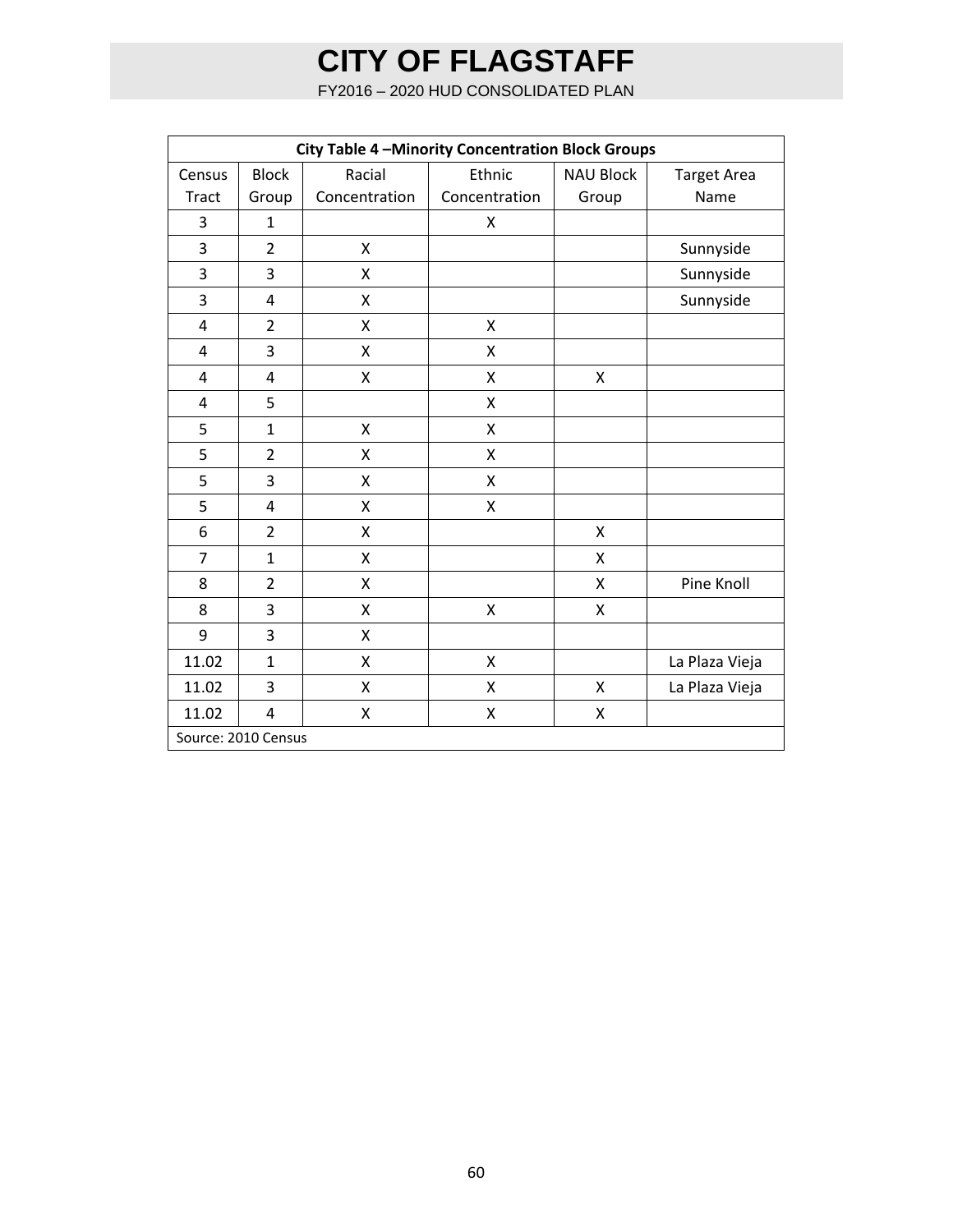FY2016 – 2020 HUD CONSOLIDATED PLAN

### **Appendix 2 – Facilities Serving People Experiencing Homelessness**

| City Table 5 - Emergency Shelter Facilities    |                                      |                                                     |                             |  |
|------------------------------------------------|--------------------------------------|-----------------------------------------------------|-----------------------------|--|
| <b>EMERGENCY SHELTER FOR ADULT INDIVIDUALS</b> |                                      |                                                     |                             |  |
|                                                | <b>Organization Name</b>             | <b>Program Name</b>                                 | <b>Total</b><br><b>Beds</b> |  |
|                                                | Catholic Charities -Northern Arizona | <b>Cedar Rose</b>                                   | 2                           |  |
| <b>Flagstaff Shelter Services</b>              |                                      | <b>Flagstaff Shelter Services</b>                   | 154                         |  |
|                                                | Northland Family Help Center         | Women's & Children's Domestic Violence Shelter      | 6                           |  |
| <b>Sunshine Rescue Mission</b>                 |                                      | Discipleship                                        | 12                          |  |
| <b>Sunshine Rescue Mission</b>                 |                                      | Hope Women's TH                                     | 28                          |  |
| <b>Sunshine Rescue Mission</b>                 |                                      | Men's Shelter                                       | 30                          |  |
|                                                |                                      |                                                     | 232                         |  |
|                                                |                                      | <b>EMERGENCY SHELTER FOR YOUTH</b>                  |                             |  |
|                                                | <b>Organization Name</b>             | <b>Program Name</b>                                 | <b>Total</b><br><b>Beds</b> |  |
| <b>Flagstaff Shelter Services</b>              |                                      | <b>Flagstaff Shelter Services</b>                   | 1                           |  |
| Northland Family Help Center                   |                                      | Youth Behavioral Health Shelter                     | 12                          |  |
|                                                |                                      |                                                     | 13                          |  |
|                                                |                                      | <b>EMERGENCY SHELTER FOR FAMILIES WITH CHILDREN</b> |                             |  |
| <b>Organization Name</b>                       |                                      | <b>Program Name</b>                                 | Total<br><b>Beds</b>        |  |
|                                                | Catholic Charities -Northern Arizona | <b>Cedar Rose</b>                                   | 15                          |  |
|                                                | Northland Family Help Center         | Women's & Children's Domestic Violence Shelter      | 13                          |  |
| <b>Sunshine Rescue Mission</b>                 |                                      | Hope Women's TH                                     | 5                           |  |
| Catholic Charities -Northern Arizona           |                                      | Pagewood                                            | 6                           |  |
|                                                |                                      |                                                     | 39                          |  |
| Source:                                        | Arizona Department of Housing        |                                                     |                             |  |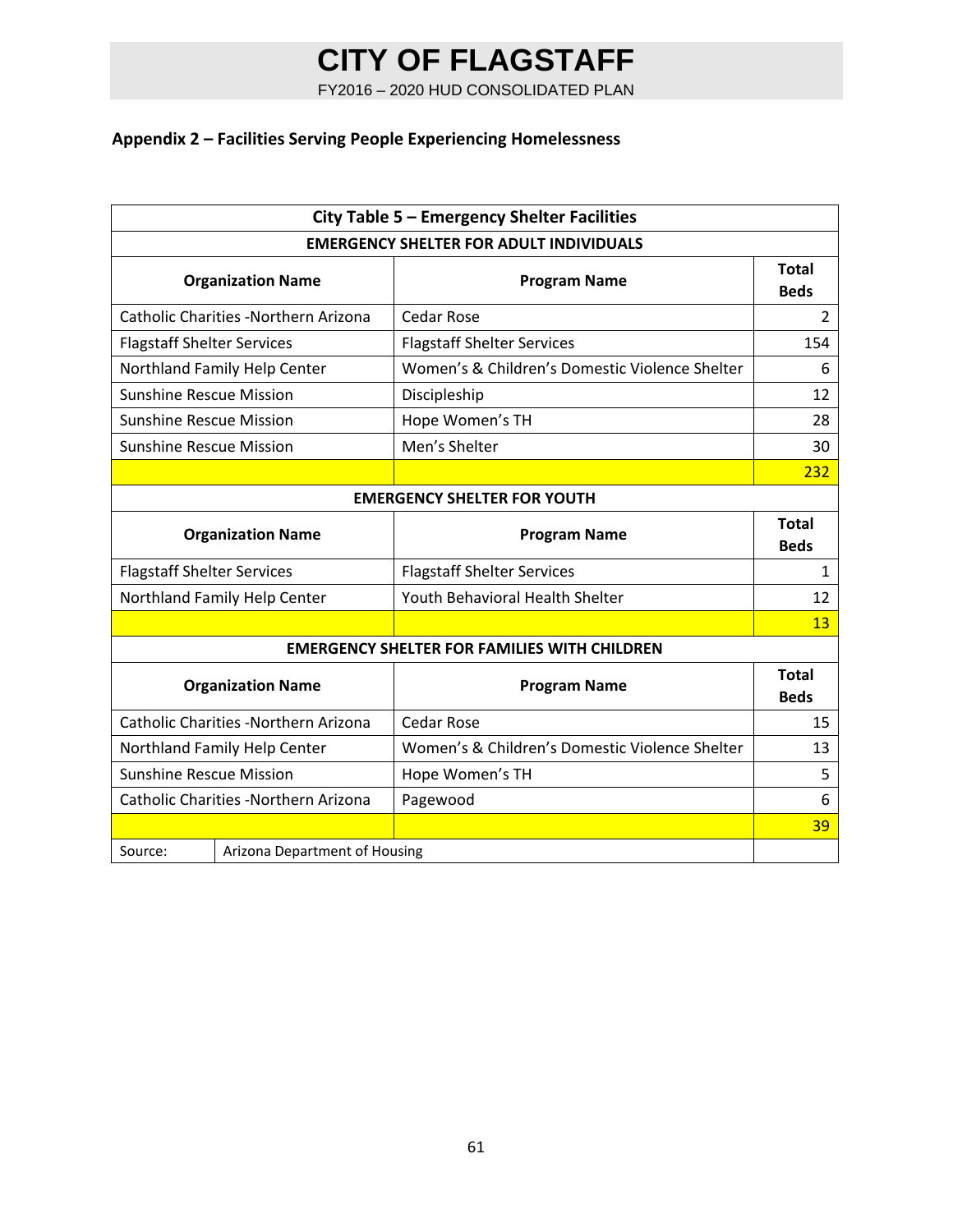FY2016 – 2020 HUD CONSOLIDATED PLAN

| City Table 6 - Permanent Supportive Housing Facilities  |                                         |                                               |                             |  |
|---------------------------------------------------------|-----------------------------------------|-----------------------------------------------|-----------------------------|--|
| PERMANENT SUPPORTIVE HOUSING FOR ADULT INDIVIDUALS      |                                         |                                               |                             |  |
|                                                         | <b>Organization Name</b>                | <b>Program Name</b>                           | Total<br><b>Beds</b>        |  |
|                                                         | Catholic Charities -Northern Arizona    | <b>Flagstaff Cares</b>                        | 18                          |  |
|                                                         | Catholic Charities -Northern Arizona    | Northern Sky                                  | 6                           |  |
|                                                         | Catholic Charities -Northern Arizona    | Sycamore Canyon                               | 3                           |  |
|                                                         | Northern AZ Behavioral Health Authority | <b>Aspen Views</b>                            | 12                          |  |
|                                                         | Northern AZ Behavioral Health Authority | <b>Flagstaff Pines</b>                        | 9                           |  |
| The Guidance Center                                     |                                         | Dale House                                    | 6                           |  |
| The Guidance Center                                     |                                         | <b>First Street Apartments</b>                | 16                          |  |
| The Guidance Center                                     |                                         | <b>Heart Prairie House</b>                    | 14                          |  |
| The Guidance Center                                     |                                         | <b>Inverrary House</b>                        | 8                           |  |
| The Guidance Center                                     |                                         | Lewis House                                   | 6                           |  |
|                                                         |                                         |                                               | 98                          |  |
| PERMANENT SUPPORTIVE HOUSING FOR FAMILIES WITH CHILDREN |                                         |                                               |                             |  |
|                                                         |                                         |                                               |                             |  |
|                                                         | <b>Organization Name</b>                | <b>Program Name</b>                           | <b>Total</b><br><b>Beds</b> |  |
|                                                         | Catholic Charities -Northern Arizona    | <b>Flagstaff PSH</b>                          | 16                          |  |
|                                                         | Catholic Charities -Northern Arizona    | Northern Sky                                  | 24                          |  |
|                                                         | Catholic Charities -Northern Arizona    | Sycamore Canyon                               | 4                           |  |
|                                                         | Northern AZ Behavioral Health Authority | <b>Aspen Views</b>                            | 19                          |  |
|                                                         | Northern AZ Behavioral Health Authority | <b>Flagstaff Pines</b>                        | 11                          |  |
|                                                         |                                         |                                               | 74                          |  |
|                                                         |                                         | OTHER PERMANENT HOUSING FOR ADULT INDIVIDUALS |                             |  |
|                                                         | Catholic Charities -Northern Arizona    | Pagewood                                      | 40                          |  |
|                                                         | Northern AZ Behavioral Health Authority | <b>HOPWA</b>                                  | 5                           |  |
|                                                         | <b>Flagstaff Housing Authority</b>      | <b>VASH Vouchers</b>                          | 25                          |  |
|                                                         |                                         |                                               | 70                          |  |